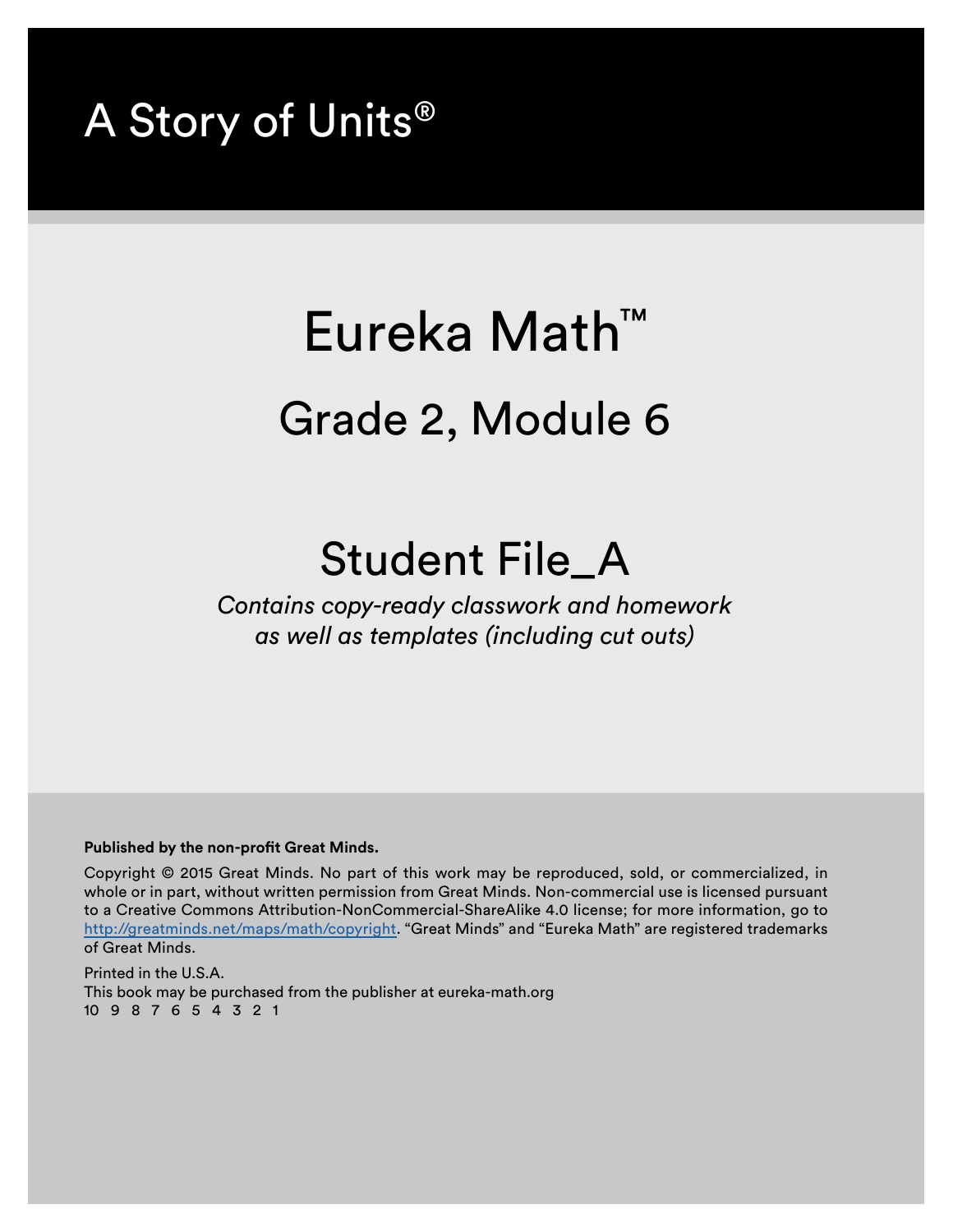

3. Redraw the 12 oranges into 4 equal groups.



4. Redraw the 12 oranges into 3 equal groups.



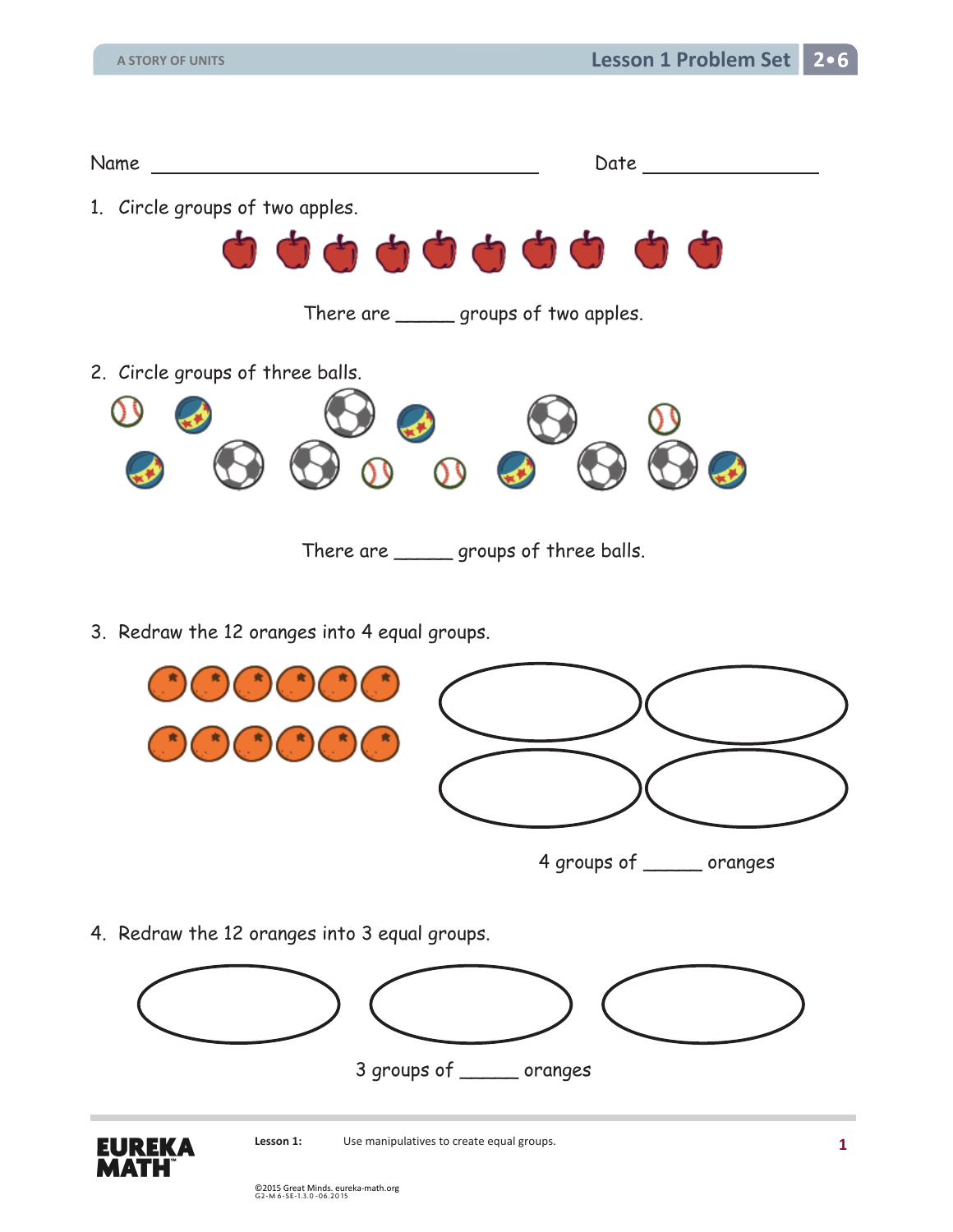5. Redraw the flowers to make each of the 3 groups have an equal number.



6. Redraw the lemons to make 2 equal size groups.



2 groups of \_\_\_\_\_\_ lemons = \_\_\_\_\_ lemons.

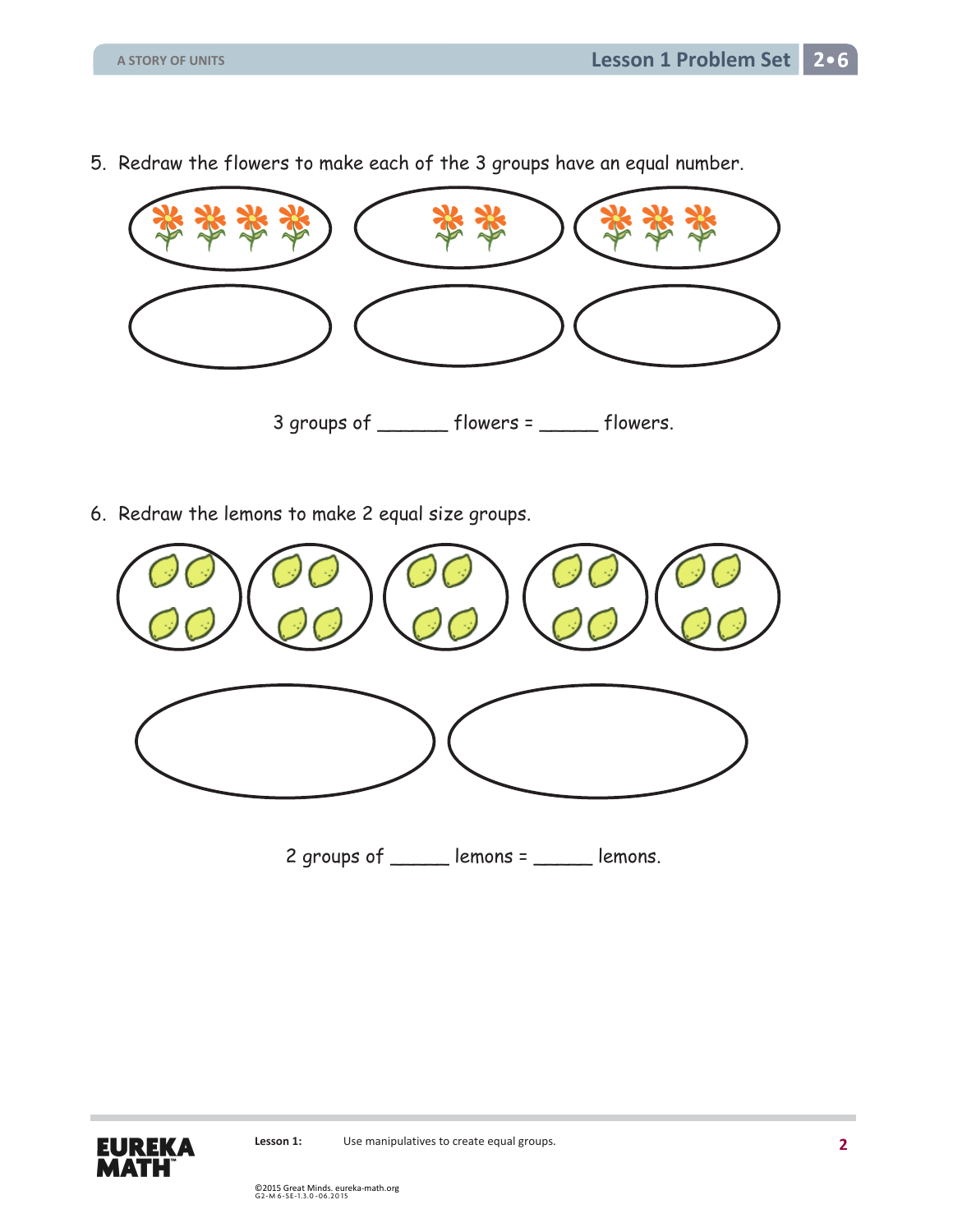| Name                             |                                                  | Date |
|----------------------------------|--------------------------------------------------|------|
| 1. Circle groups of two shirts.  | 安全合作省<br>There are _______ groups of two shirts. |      |
| 2. Circle groups of three pants. | There are _______ groups of three pants.         |      |

3. Redraw the 12 wheels into 3 equal groups.



4. Redraw the 12 wheels into 4 equal groups.



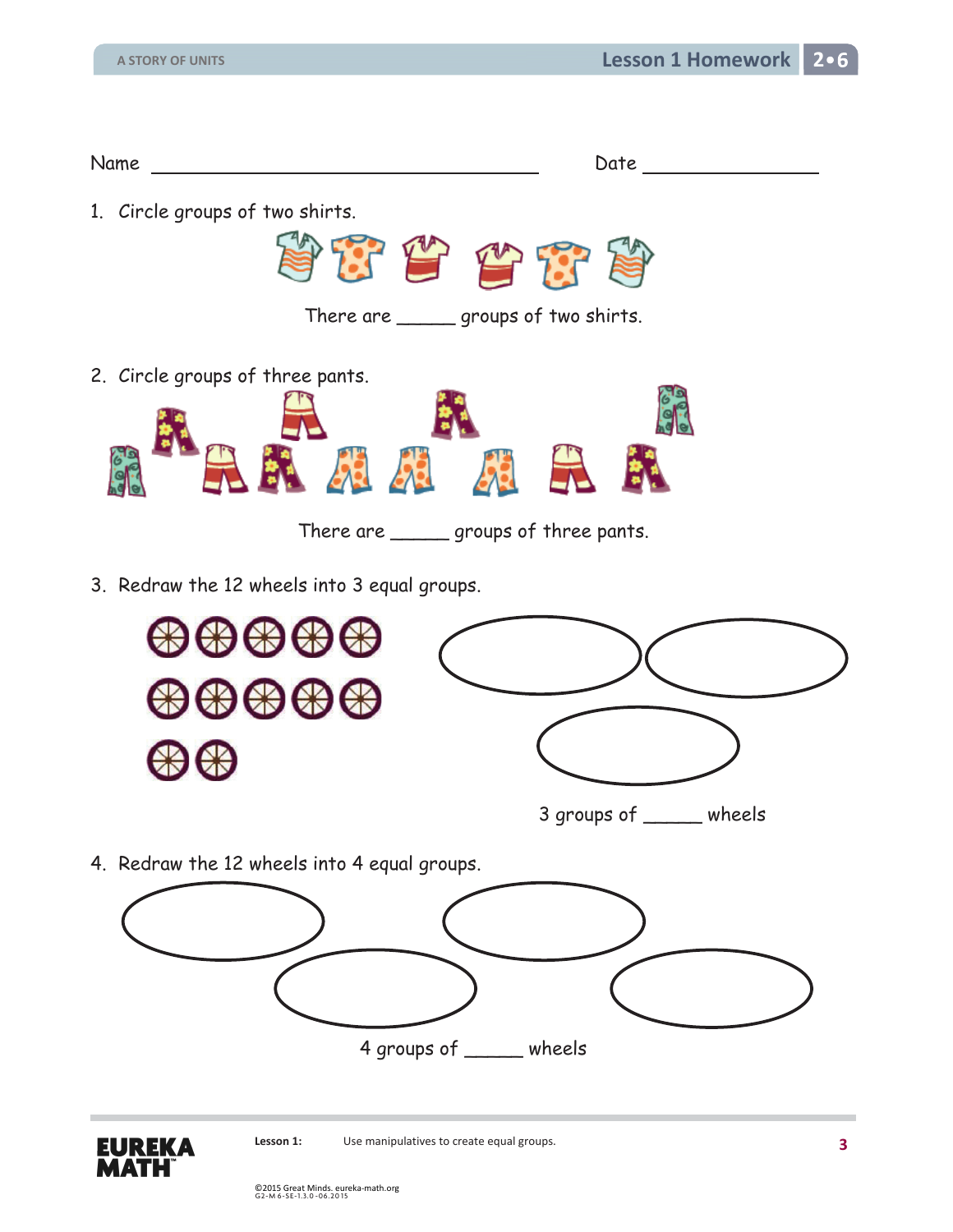5. Redraw the apples to make each of the 4 groups have an equal amount.



6. Redraw the oranges to make 3 equal groups.



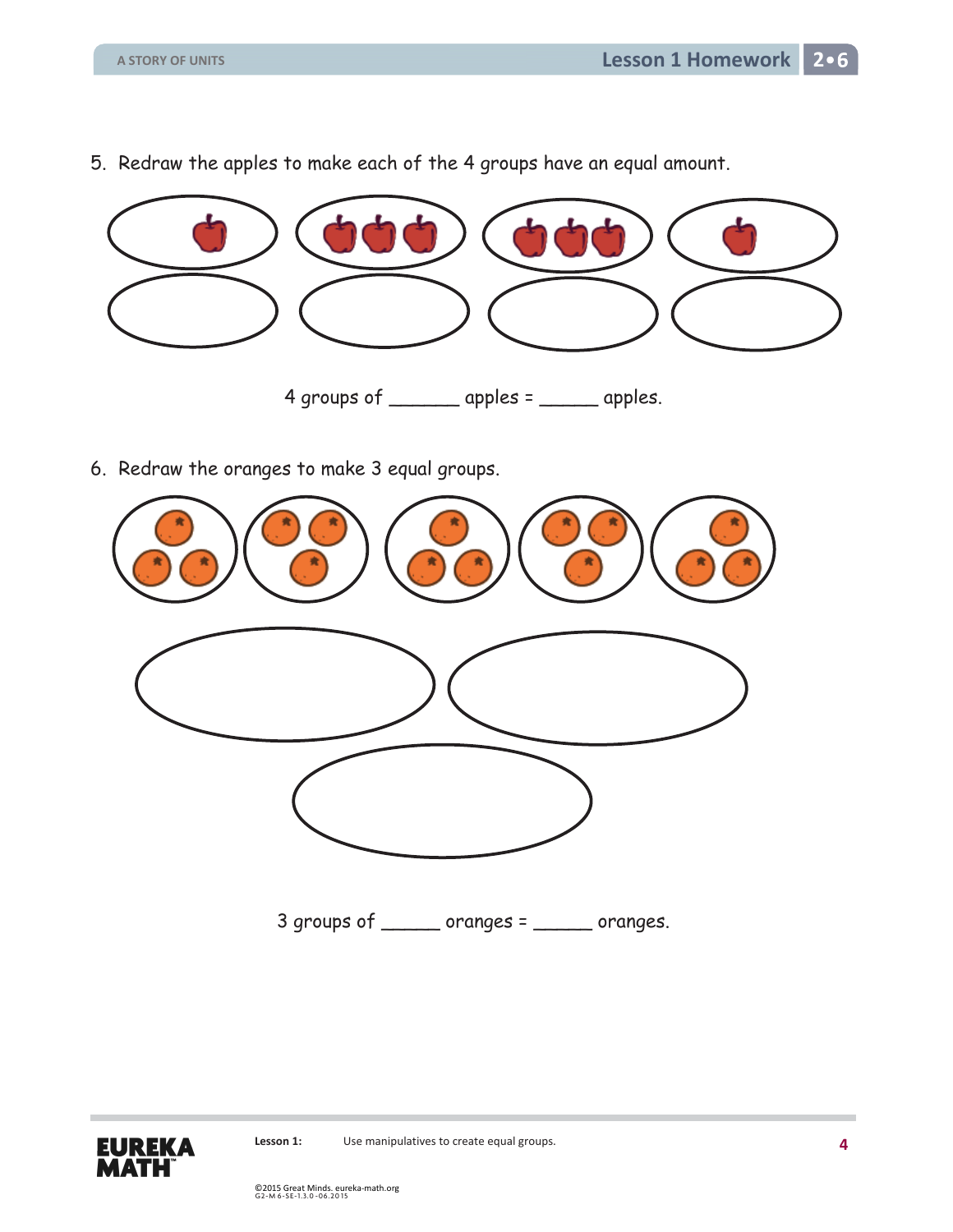Name Date

1. Write a repeated addition equation to show the number of objects in each group. Then, find the total.



2. Draw 1 more group of four. Then, write a repeated addition equation to match.



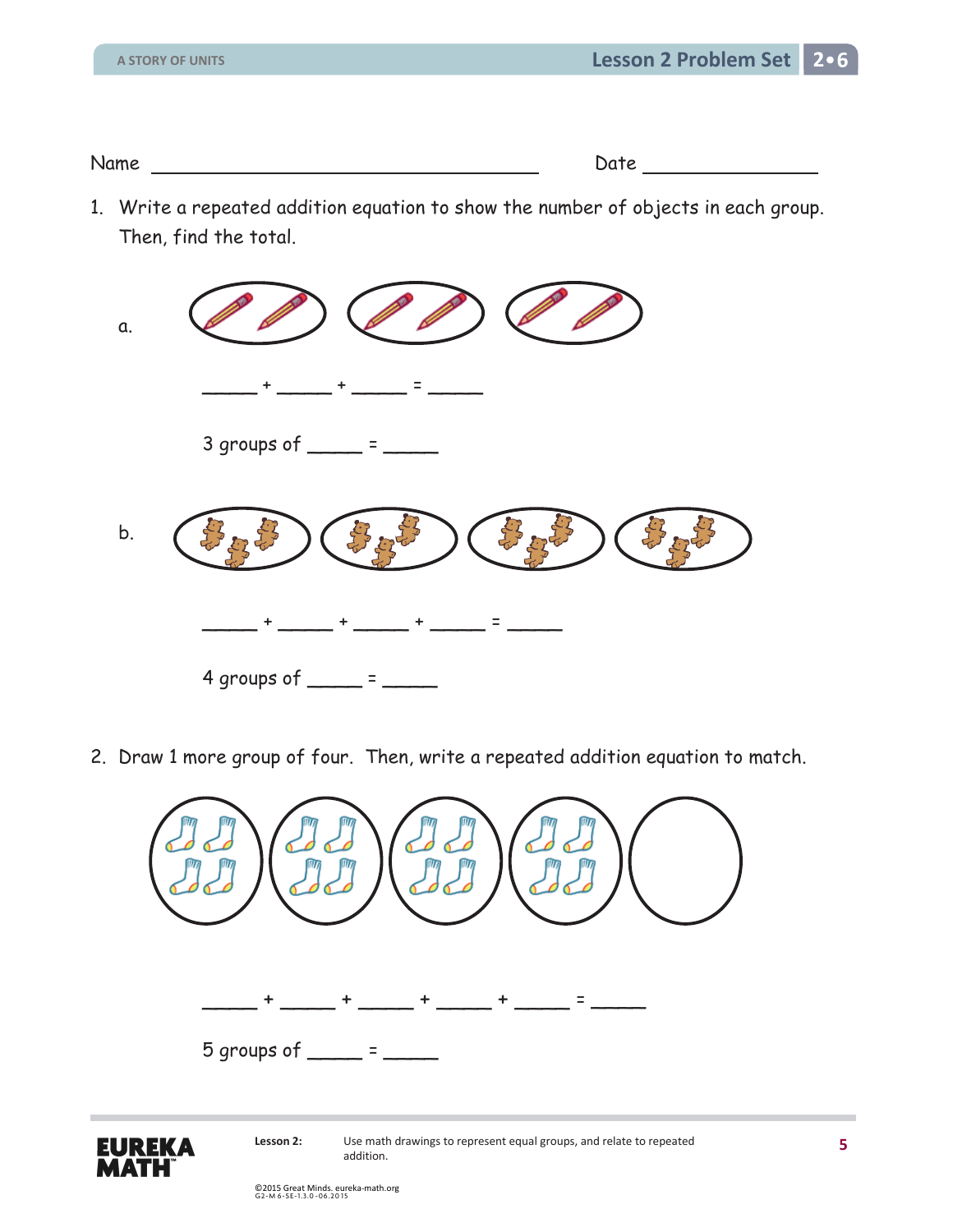3. Draw 1 more group of three. Then, write a repeated addition equation to match.



4. Draw 2 more equal groups. Then, write a repeated addition equation to match.



5. Draw 3 groups of 5 stars. Then, write a repeated addition equation to match.

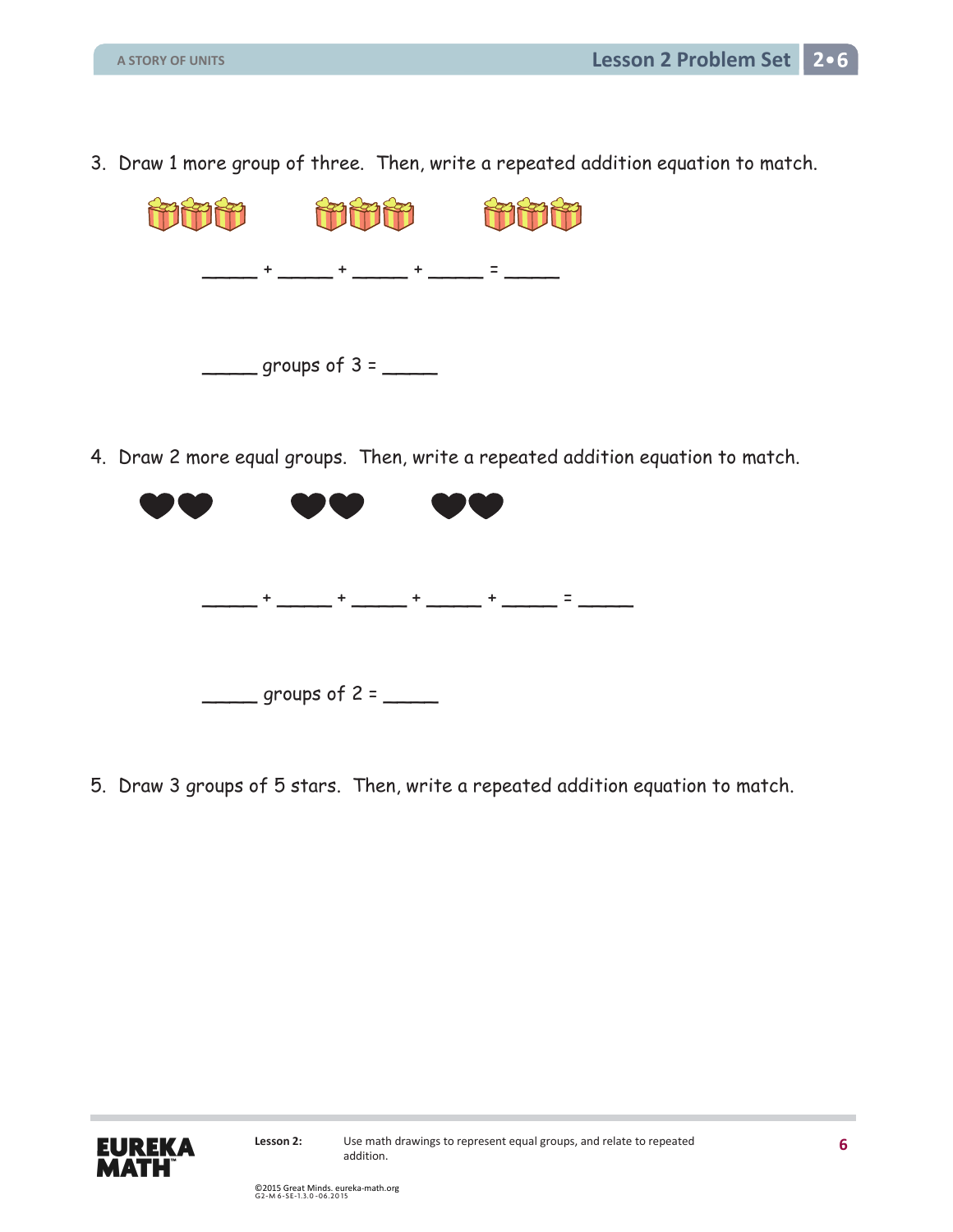Name Date

1. Write a repeated addition equation to show the number of objects in each group. Then, find the total.



2. Draw 1 more equal group.



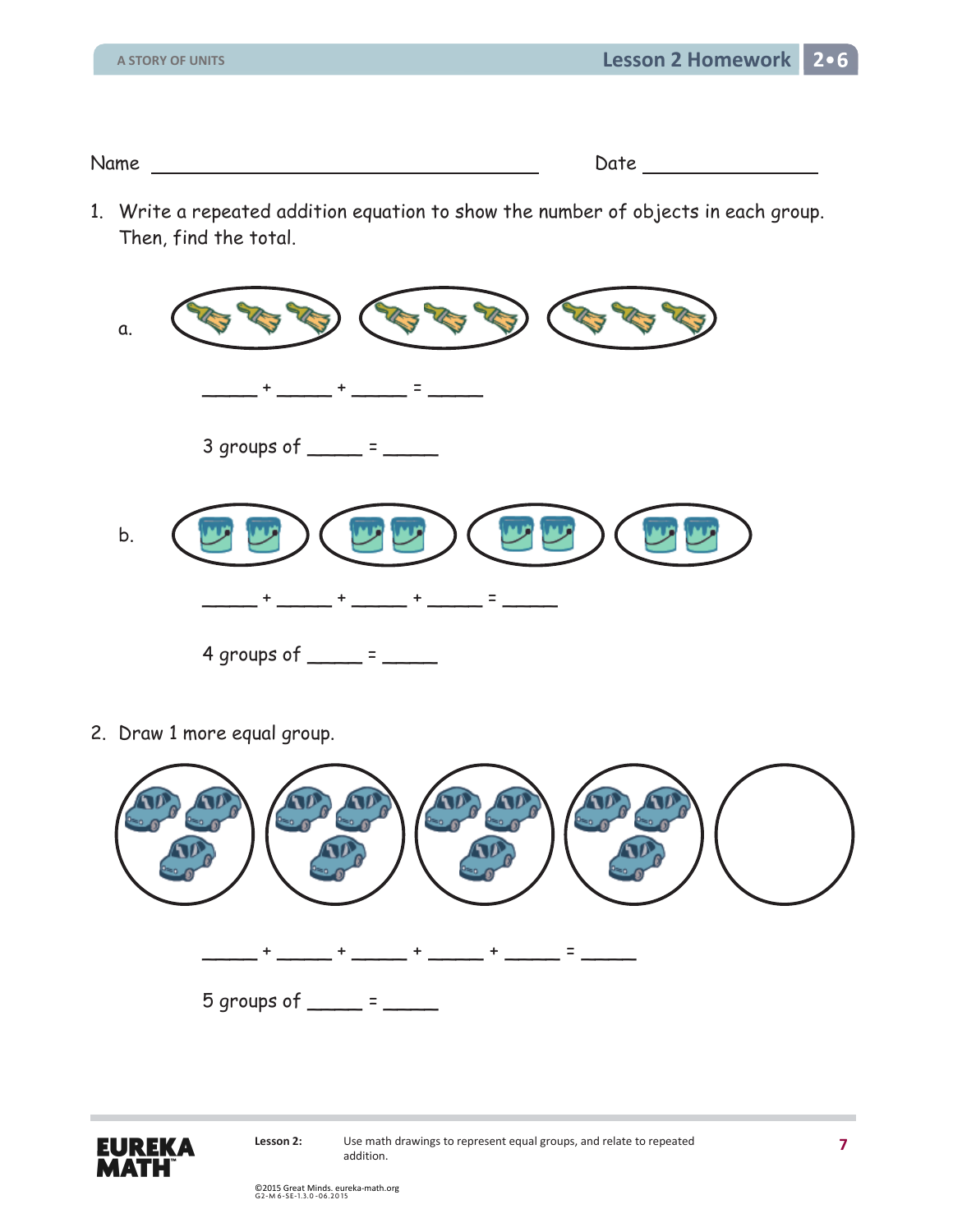3. Draw 1 more group of four. Then, write a repeated addition equation to match.



4. Draw 2 more equal groups. Then, write a repeated addition equation to match.



5. Draw 4 groups of 3 circles. Then, write a repeated addition equation to match.

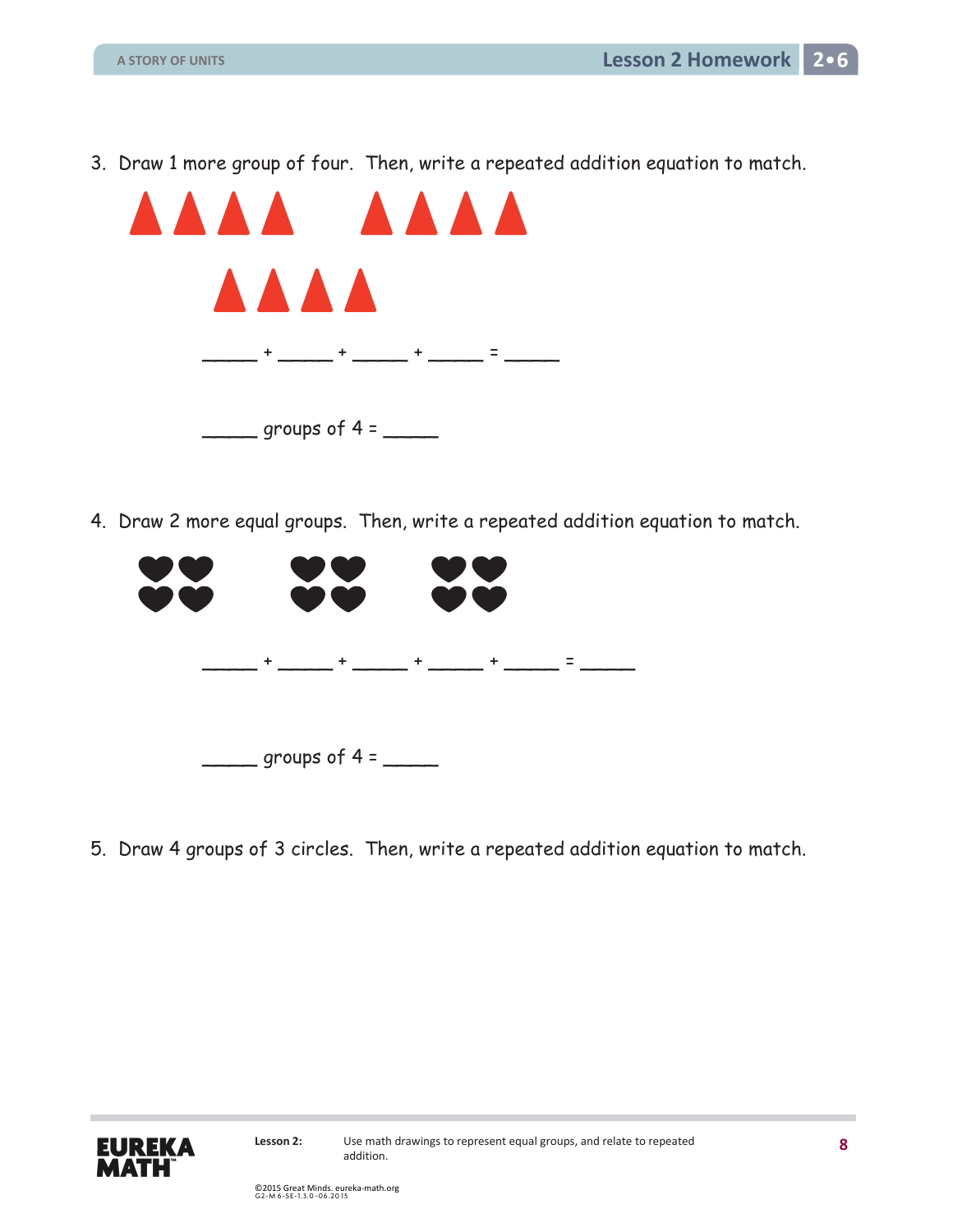Name Date Date Date

1. Write a repeated addition equation to match the picture. Then, group the addends into pairs to show a more efficient way to add.



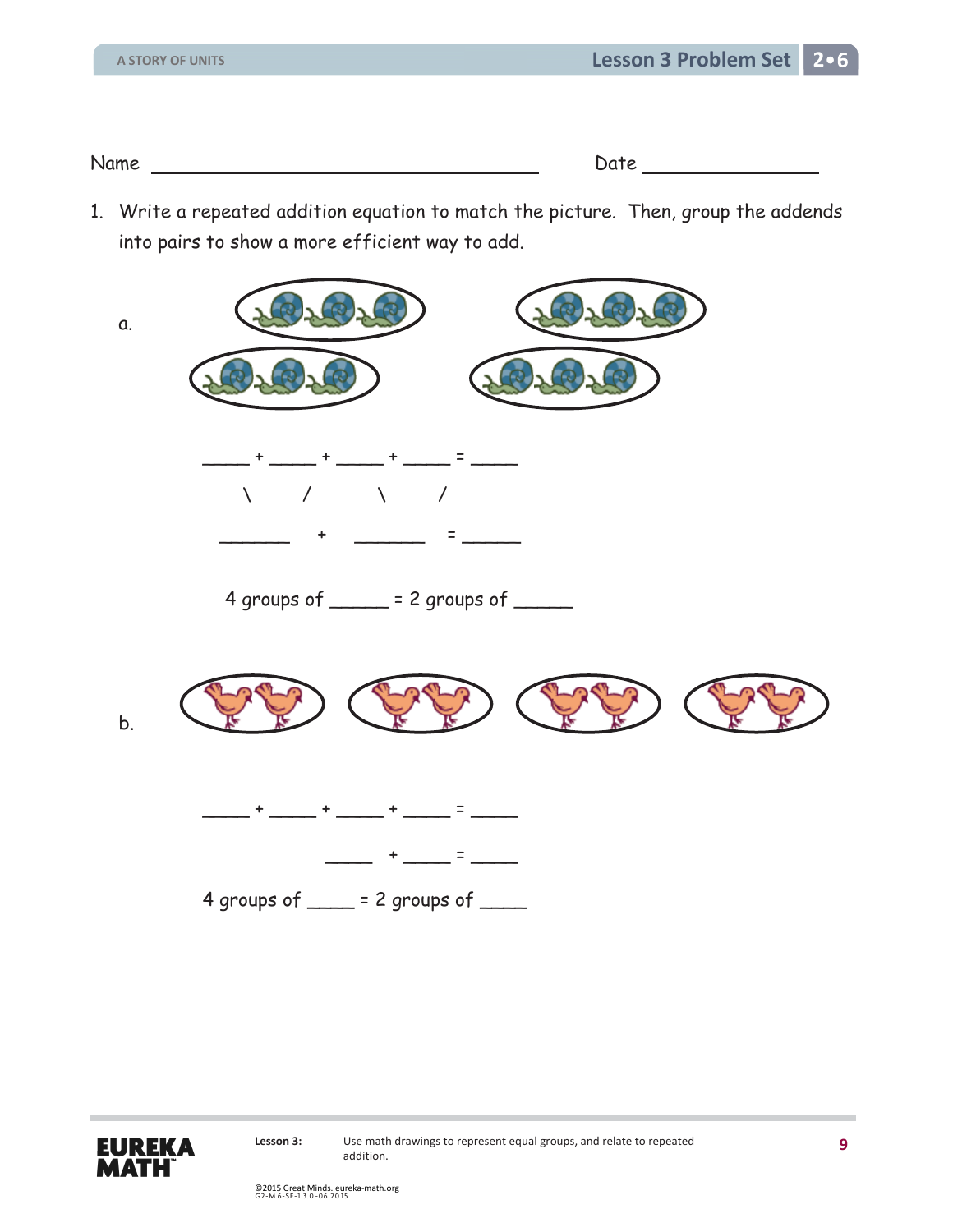

2. Write a repeated addition equation to match the picture. Then, group addends into pairs, and add to find the total.





**Lesson 3:** Use math drawings to represent equal groups, and relate to repeated addition.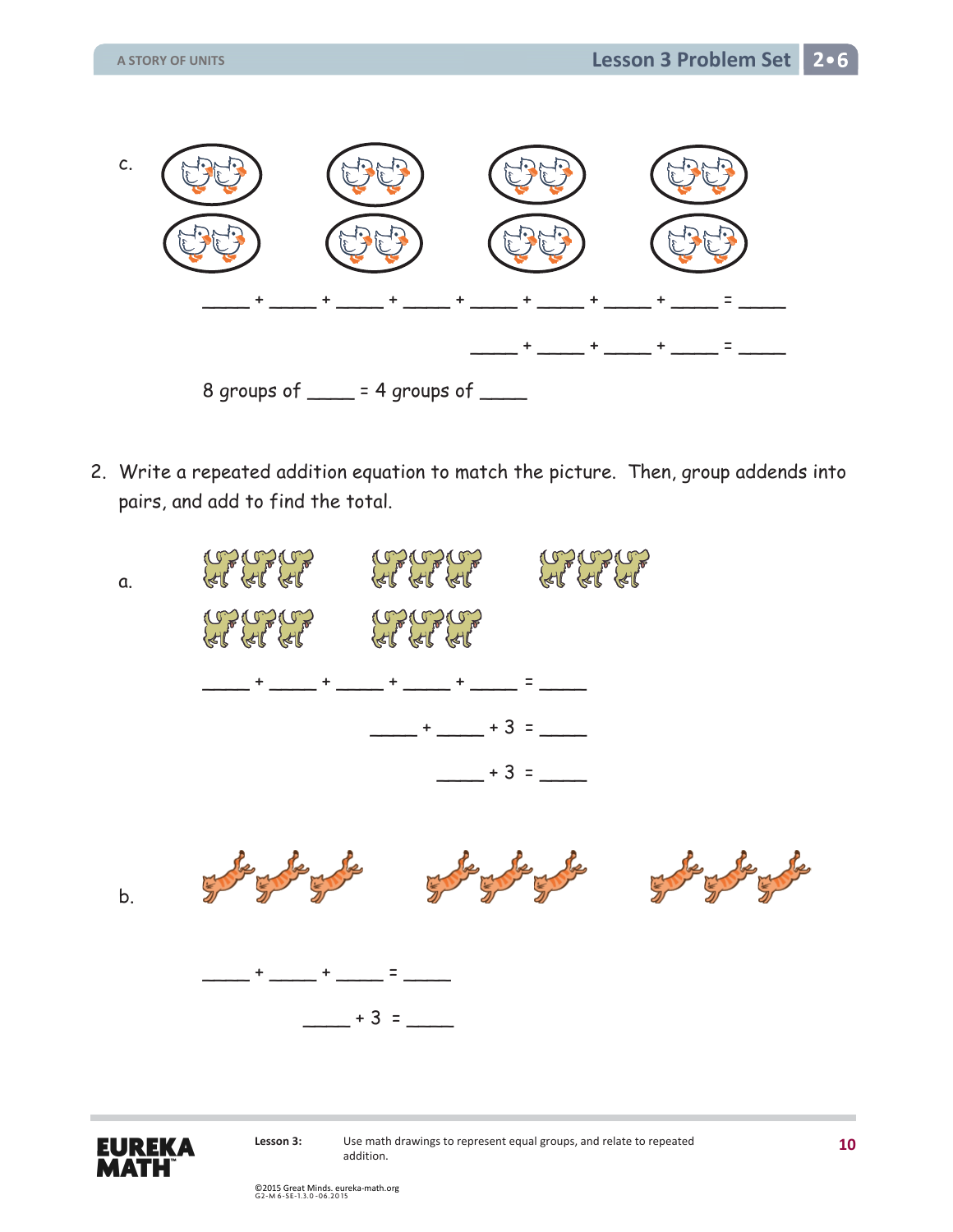Name Date Date Date

1. Write a repeated addition equation to match the picture. Then, group the addends into pairs to show a more efficient way to add.



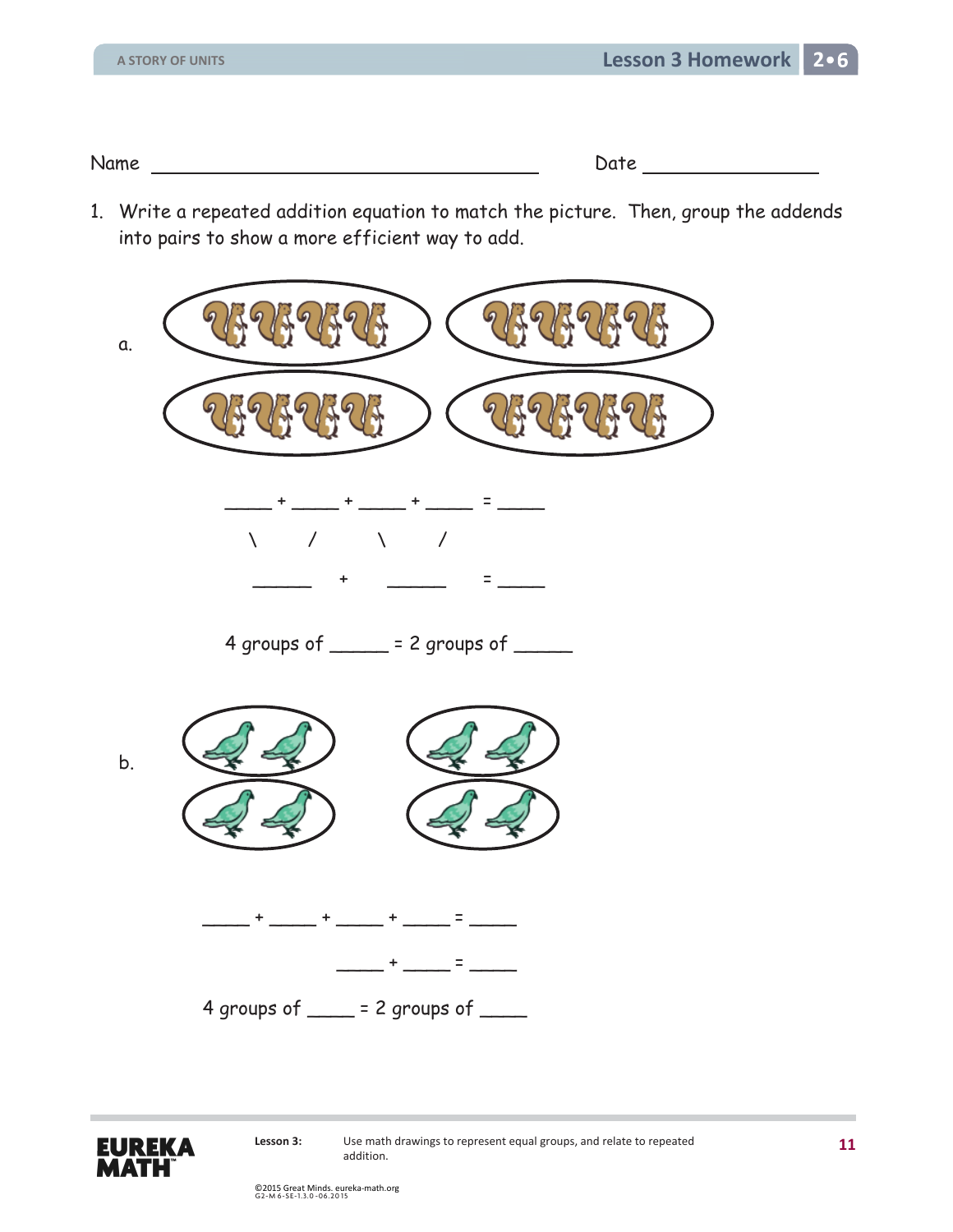

2. Write a repeated addition equation to match the picture. Then, group addends into pairs, and add to find the total.





**Lesson 3:** Use math drawings to represent equal groups, and relate to repeated addition.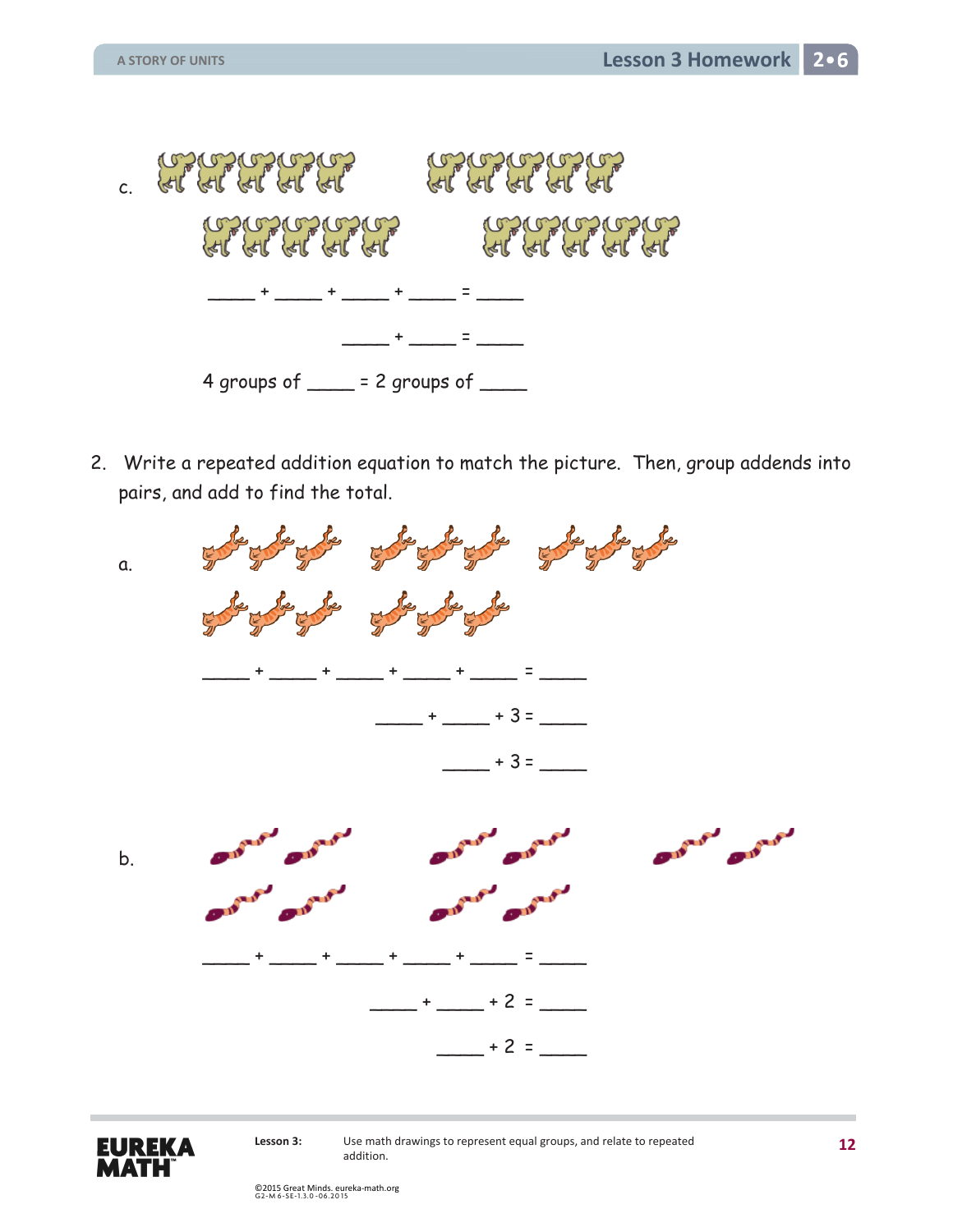Name Date

1. Write a repeated addition equation to find the total of each tape diagram.

| a. |                                                                                                                                                                                               |
|----|-----------------------------------------------------------------------------------------------------------------------------------------------------------------------------------------------|
|    |                                                                                                                                                                                               |
|    |                                                                                                                                                                                               |
| b. |                                                                                                                                                                                               |
|    | + _____ + _____ + _____ = ______<br>$+$ $ -$                                                                                                                                                  |
|    | 5 groups of $\frac{1}{2}$ = $\frac{1}{2}$                                                                                                                                                     |
| C. | 5<br>5<br>5                                                                                                                                                                                   |
|    | <u> 1999 - Henri Harristan (</u>                                                                                                                                                              |
|    | 3 groups of $\frac{1}{2}$ = $\frac{1}{2}$                                                                                                                                                     |
| d. | 3<br>3<br>$\mathsf{3}$<br>3<br>$\mathsf{3}$<br>3                                                                                                                                              |
|    |                                                                                                                                                                                               |
|    | $\frac{1}{\sqrt{1-\frac{1}{2}}\sqrt{1-\frac{1}{2}}\sqrt{1-\frac{1}{2}}\sqrt{1-\frac{1}{2}}}}$ = $\frac{1}{\sqrt{1-\frac{1}{2}}\sqrt{1-\frac{1}{2}}\sqrt{1-\frac{1}{2}}\sqrt{1-\frac{1}{2}}}}$ |

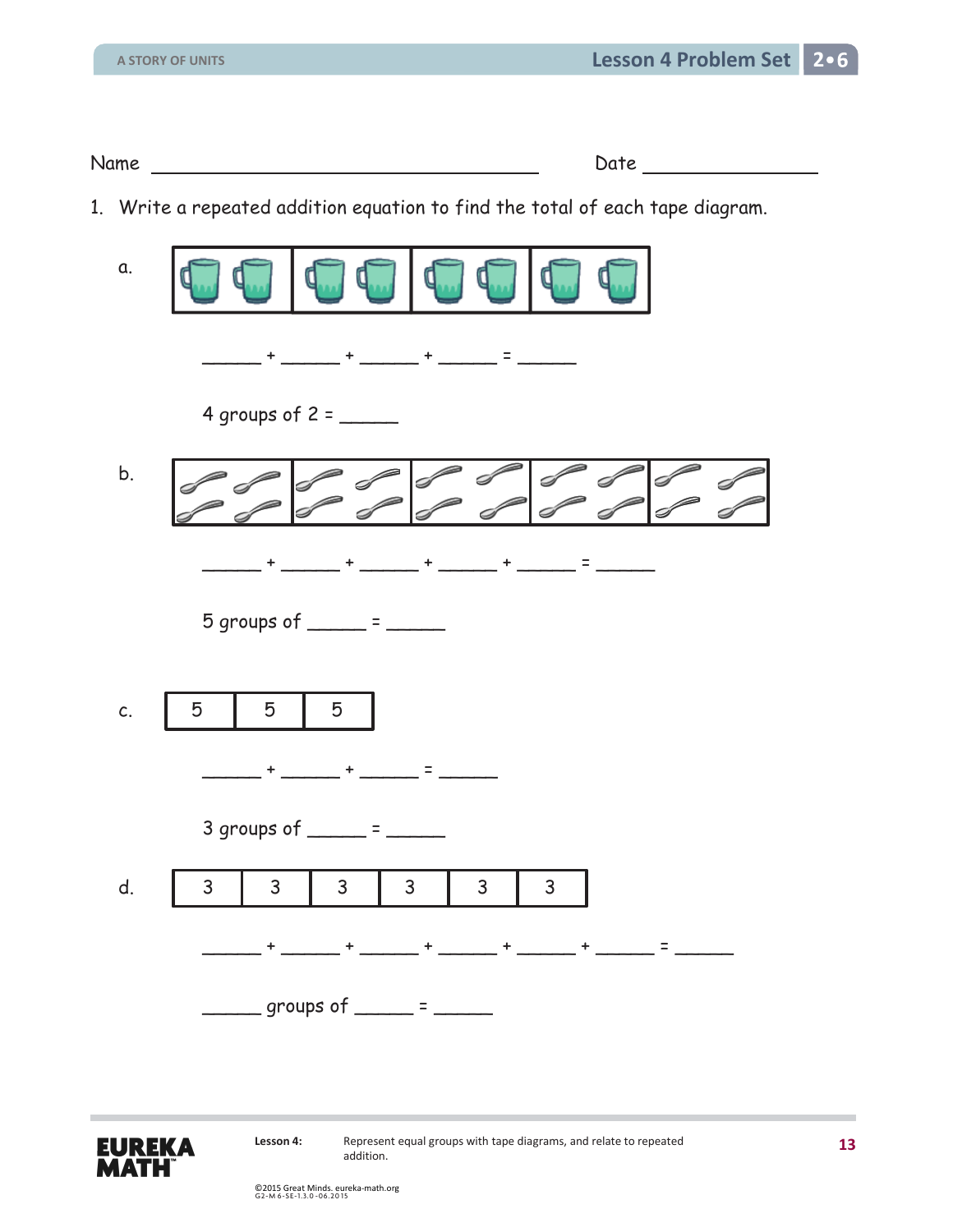- 2. Draw a tape diagram to find the total.
	- a. 3 + 3 + 3 + 3 = \_\_\_\_\_

b.  $4 + 4 + 4 =$ 

c. 5 groups of 2

d. 4 groups of 4





Lesson 4: Represent equal groups with tape diagrams, and relate to repeated addition.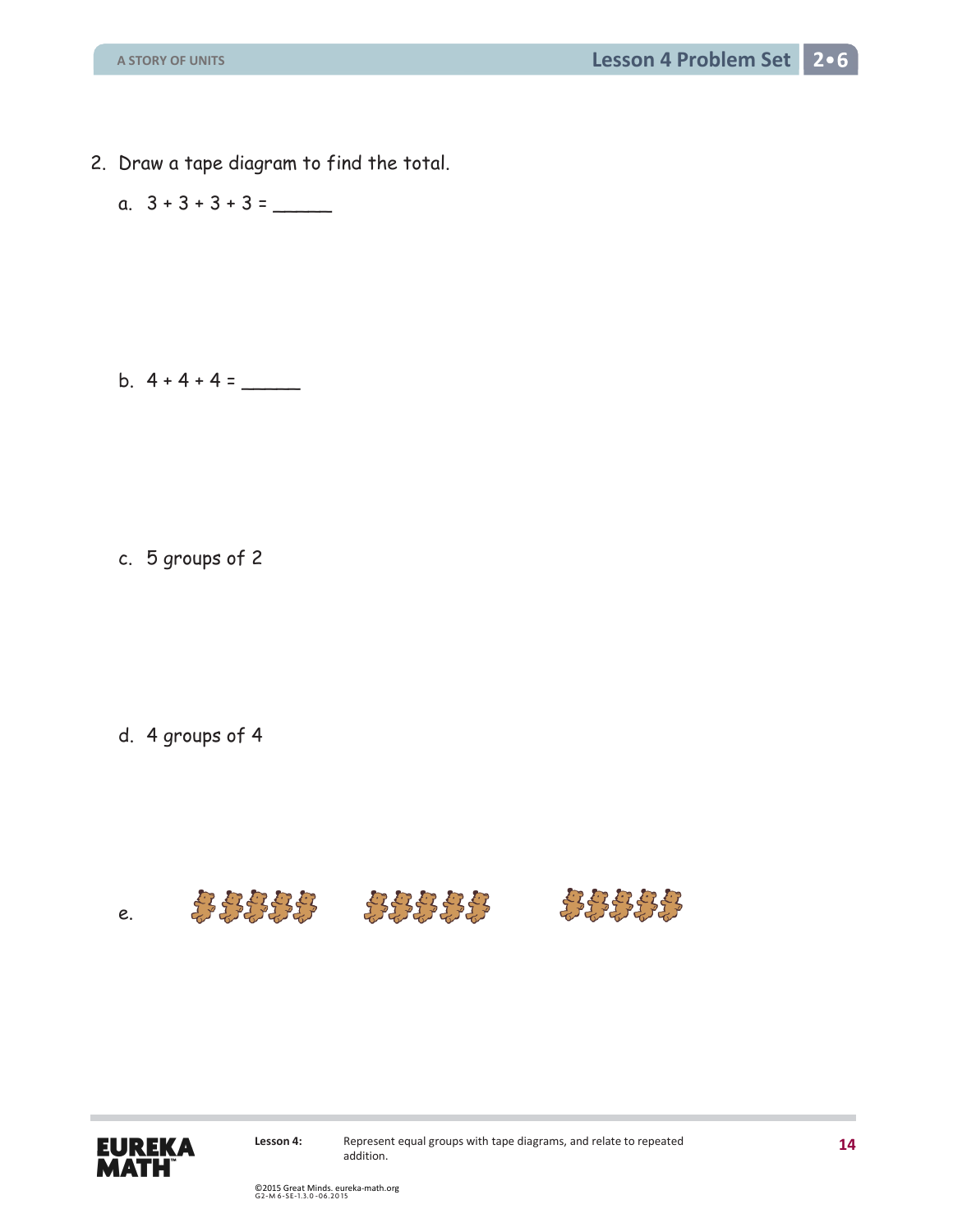| Name | )ate |
|------|------|

1. Write a repeated addition equation to find the total of each tape diagram.

| a. | 西施<br>西西部西西<br>极                                                                                                                                                                                                                                                                                                                                                                                                                                        |
|----|---------------------------------------------------------------------------------------------------------------------------------------------------------------------------------------------------------------------------------------------------------------------------------------------------------------------------------------------------------------------------------------------------------------------------------------------------------|
|    | $+$ ______ + ______ = _______                                                                                                                                                                                                                                                                                                                                                                                                                           |
|    |                                                                                                                                                                                                                                                                                                                                                                                                                                                         |
| b. | $\mathscr{L}$<br>$\mathscr{L}$<br>D                                                                                                                                                                                                                                                                                                                                                                                                                     |
|    |                                                                                                                                                                                                                                                                                                                                                                                                                                                         |
|    | 5 groups of $\frac{\ }{\ }$ = $\frac{\ }{\ }$                                                                                                                                                                                                                                                                                                                                                                                                           |
| C. | $\overline{\mathbf{4}}$<br>$\overline{4}$<br>$\overline{4}$<br>$\overline{4}$                                                                                                                                                                                                                                                                                                                                                                           |
|    |                                                                                                                                                                                                                                                                                                                                                                                                                                                         |
|    | $\frac{1}{2} \left( \frac{1}{2} \right) \left( \frac{1}{2} \right) + \frac{1}{2} \left( \frac{1}{2} \right) \left( \frac{1}{2} \right) + \frac{1}{2} \left( \frac{1}{2} \right) \left( \frac{1}{2} \right) + \frac{1}{2} \left( \frac{1}{2} \right) \left( \frac{1}{2} \right) + \frac{1}{2} \left( \frac{1}{2} \right) \left( \frac{1}{2} \right) + \frac{1}{2} \left( \frac{1}{2} \right) \left( \frac{1}{2} \right) + \frac{1}{2} \left( \frac{1}{2$ |
|    | 4 groups of $\frac{1}{2}$ = $\frac{1}{2}$                                                                                                                                                                                                                                                                                                                                                                                                               |
| d. | $\overline{c}$<br>$\overline{c}$<br>$\overline{c}$<br>$\overline{c}$<br>$\overline{2}$<br>$\overline{c}$                                                                                                                                                                                                                                                                                                                                                |
|    | $\mathbf{a}$ and $\mathbf{a}$ are the set of $\mathbf{a}$ and $\mathbf{a}$ are the set of $\mathbf{a}$                                                                                                                                                                                                                                                                                                                                                  |
|    | $\frac{1}{\sqrt{2\pi}}$ groups of $\frac{1}{\sqrt{2\pi}}$ = $\frac{1}{\sqrt{2\pi}}$                                                                                                                                                                                                                                                                                                                                                                     |

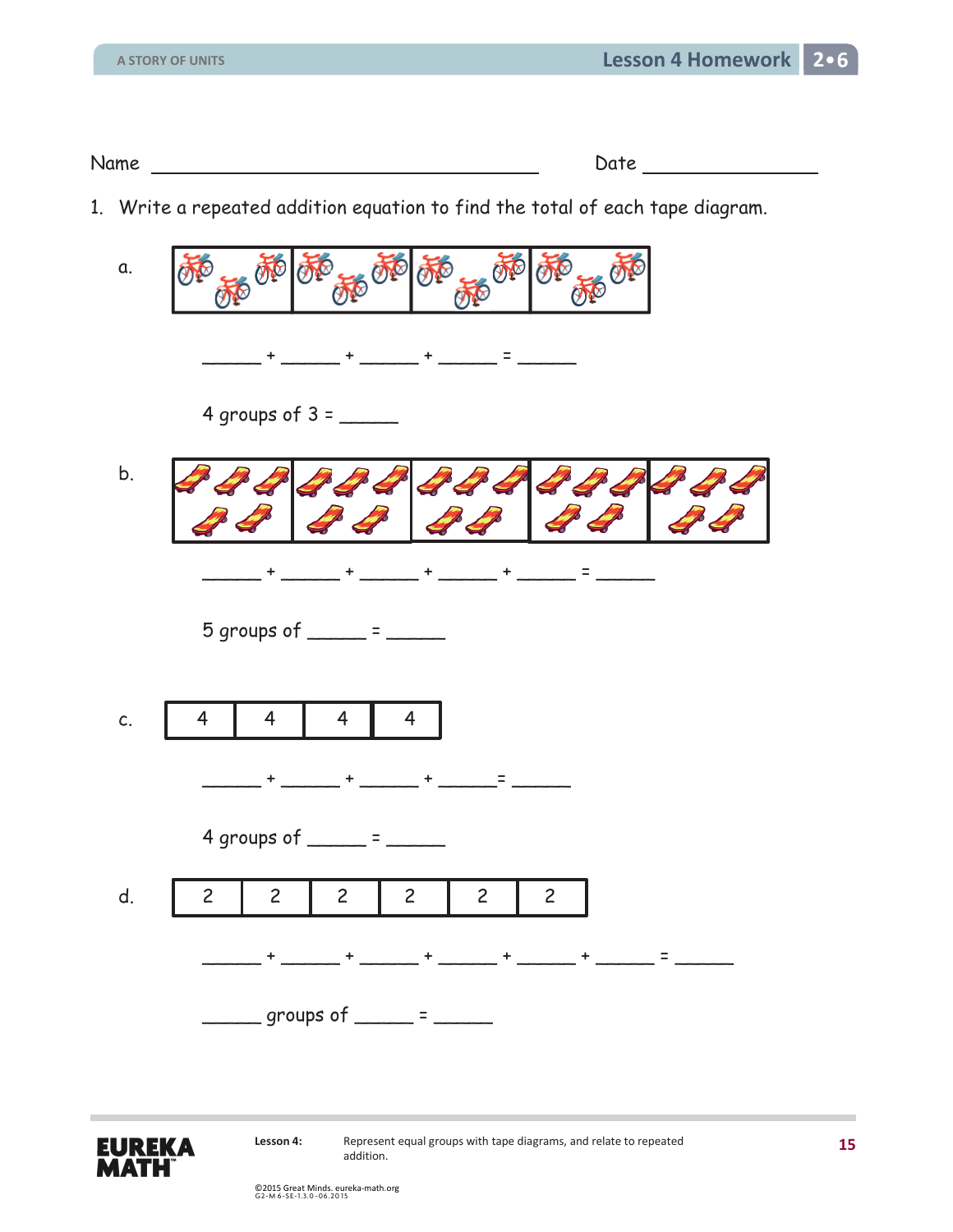- 2. Draw a tape diagram to find the total.
	- a. 5 + 5 + 5 + 5 = \_\_\_\_\_

b.  $4 + 4 + 4 + 4 + 4 =$ 

c. 4 groups of 2

d. 5 groups of 3



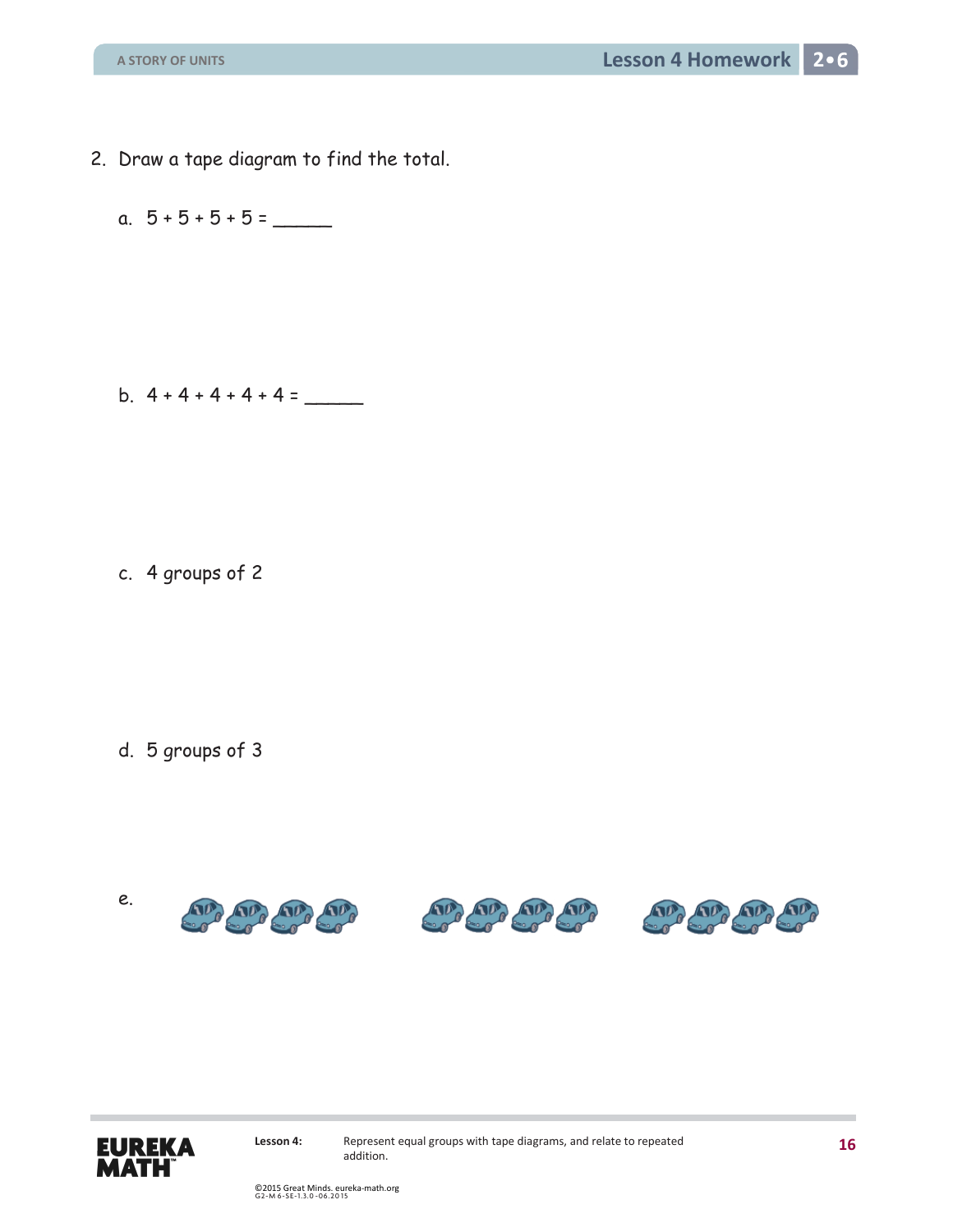| N 1<br>NG L |  |
|-------------|--|
|             |  |

1. Circle groups of four. Then, draw the triangles into 2 equal rows.



2. Circle groups of two. Redraw the groups of two as rows and then as columns.



3. Circle groups of three. Redraw the groups of three as rows and then as columns.



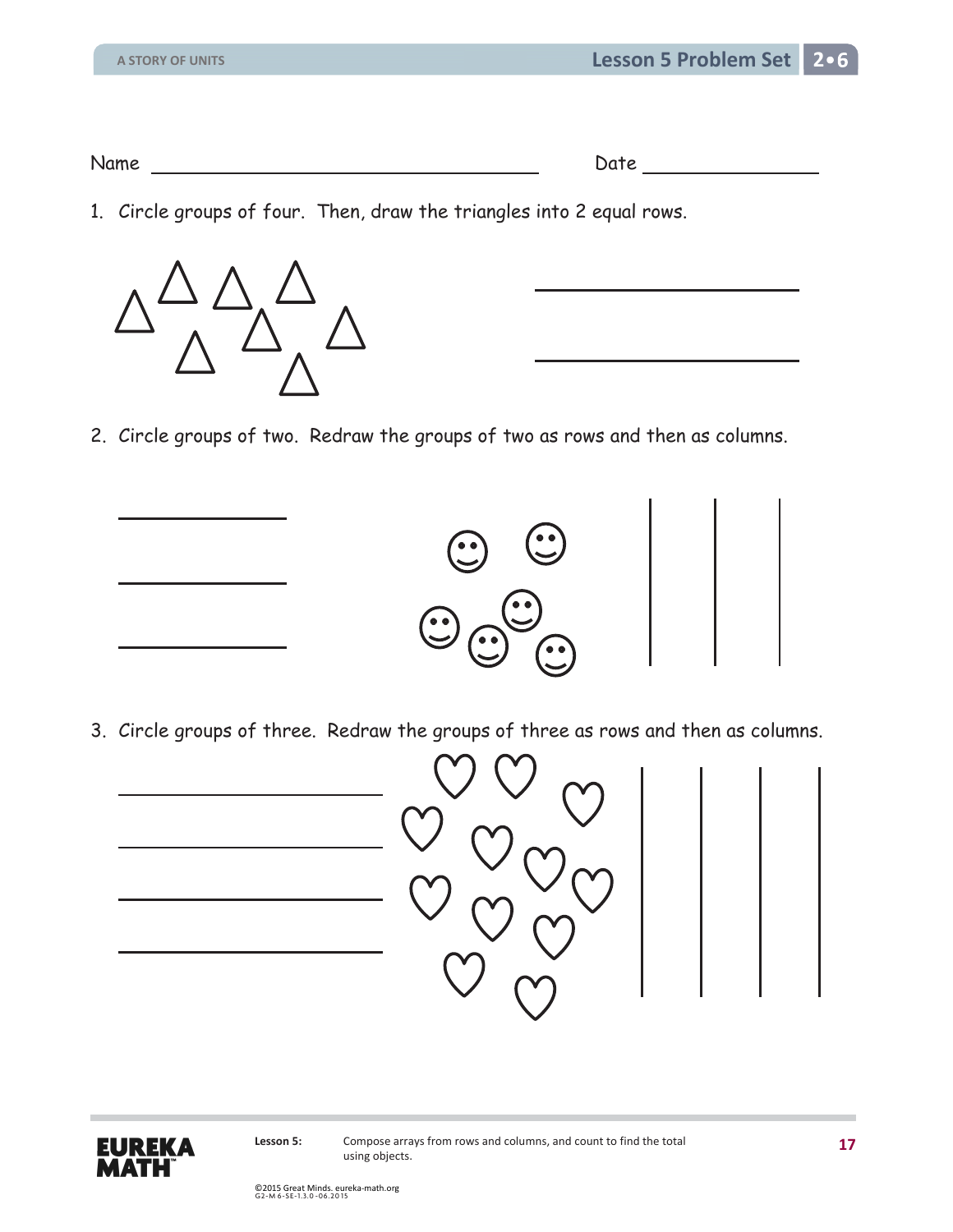- 4. Count the objects in the arrays from left to right by rows and by columns. As you count, circle the rows and then the columns.
	- a. 00<br>00<br>00<br>00  $\bigcirc$



5. Redraw the circles and stars in Problem 4 as columns of two.

6. Draw an array with 15 triangles.

7. Show a different array with 15 triangles.

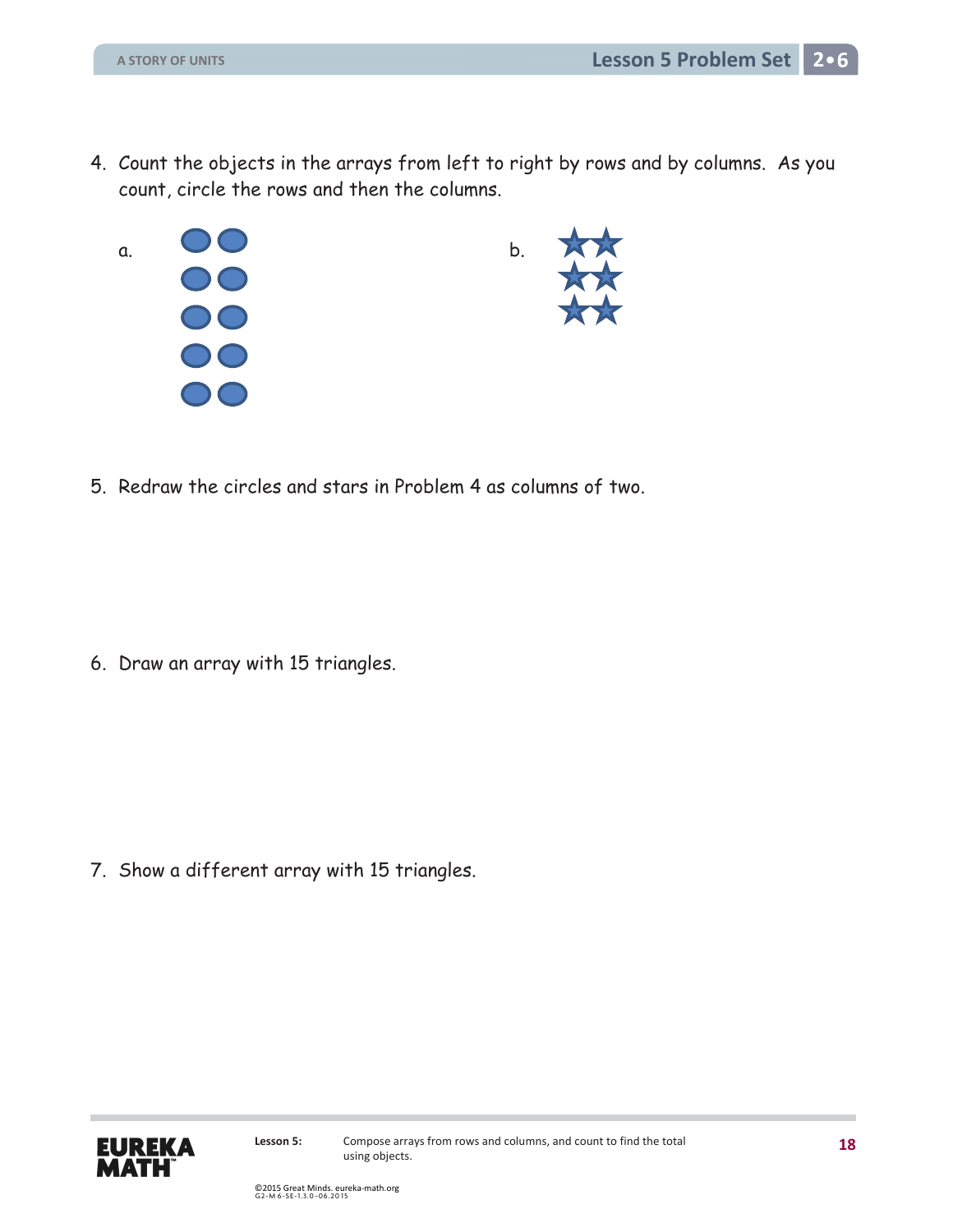1. Circle groups of five. Then, draw the clouds into two equal rows.



2. Circle groups of four. Redraw the groups of four as rows and then as columns.



3. Circle groups of four. Redraw the groups of four as rows and then as columns.



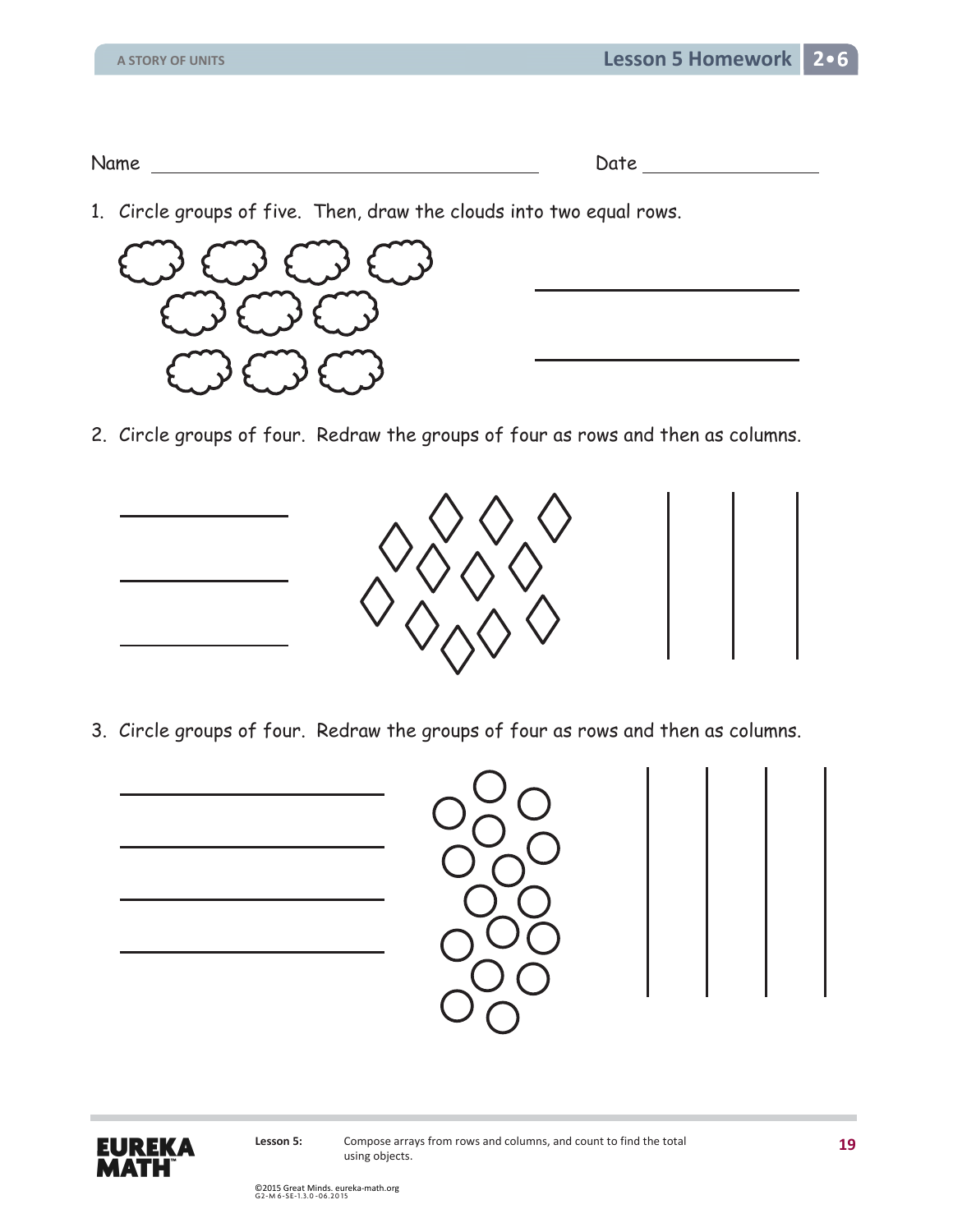4. Count the objects in the arrays from left to right by rows and by columns. As you count, circle the rows and then the columns.





5. Redraw the smiley faces and triangles in Problem 4 as columns of three.

6. Draw an array with 20 triangles.

7. Show a different array with 20 triangles.

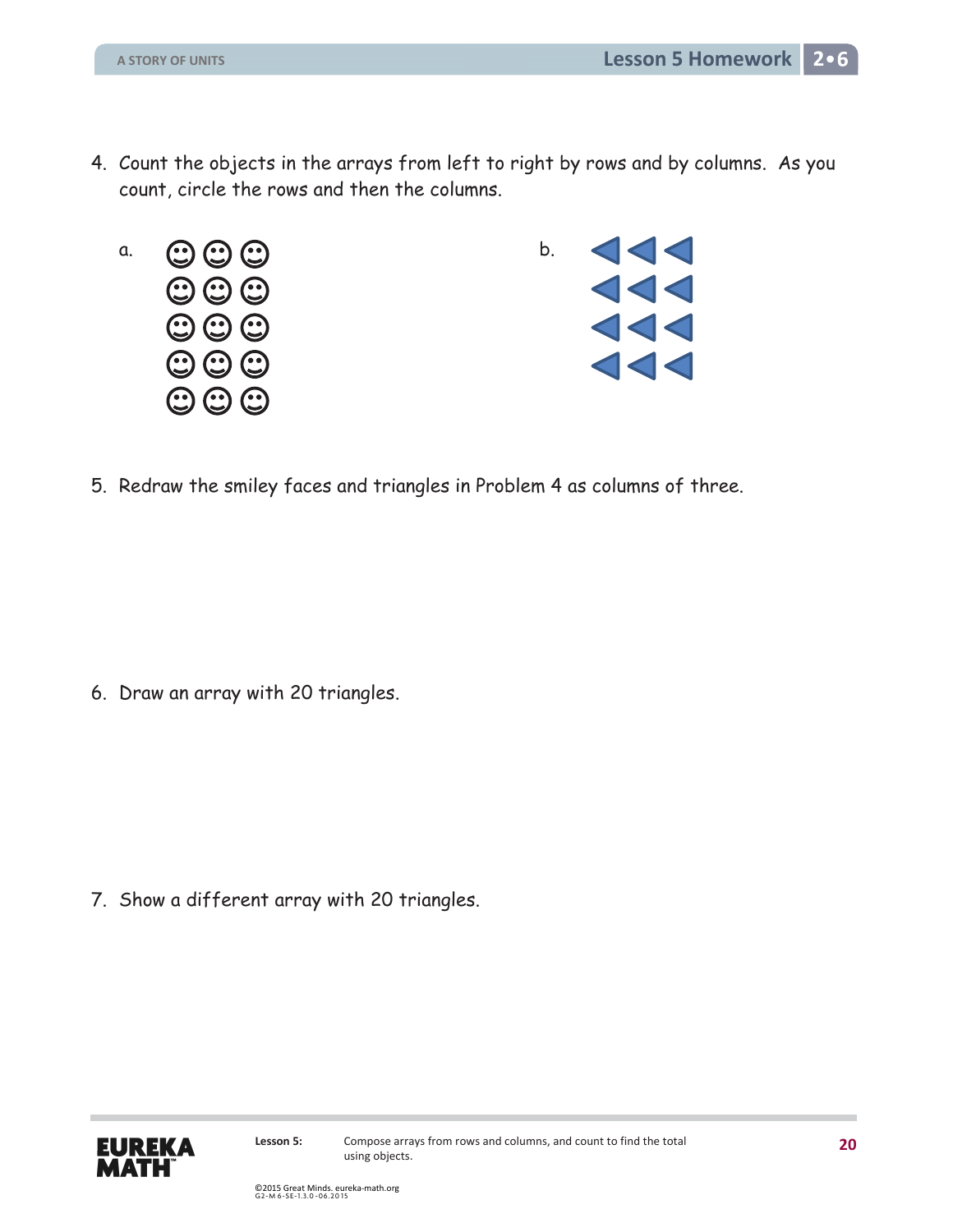| Name |              |                    |               |     |           |                                                      |    |                 |                        | Date        |           |                                              |  |
|------|--------------|--------------------|---------------|-----|-----------|------------------------------------------------------|----|-----------------|------------------------|-------------|-----------|----------------------------------------------|--|
|      |              |                    |               |     |           | 1. Complete each missing part describing each array. |    |                 |                        |             |           |                                              |  |
|      | Circle rows. |                    |               |     |           |                                                      |    | Circle columns. |                        |             |           |                                              |  |
| a.   |              | 83 S S             |               |     |           |                                                      | b. | $\delta$        | $\mathcal{E}_{\infty}$ | $\delta\!S$ |           |                                              |  |
|      | 8            | 8                  | R             |     |           |                                                      |    | 8               | 8                      | 8           |           |                                              |  |
|      | 8            | <b>&amp; &amp;</b> |               |     |           |                                                      |    | 8               | 8                      | 8           |           |                                              |  |
|      | 8            | 8                  | X.            |     |           |                                                      |    | 8               | 8                      | 8           |           |                                              |  |
|      | 8            | 3                  | 8             |     |           |                                                      |    | Ŗ               | 88                     |             |           |                                              |  |
|      |              |                    | $5 rows of =$ |     |           |                                                      |    |                 |                        |             |           | $3$ columns of $\_\_\_\_\_\_ = \_\_\_\_\_\_$ |  |
|      |              |                    | $\ddot{}$     | $+$ | $\ddot{}$ |                                                      |    |                 | $\ddot{}$              |             | $\ddot{}$ | $=$                                          |  |

- c.  $\bigcap \bigcap \bigcap \bigcap \bigcap$  d.
	- 4 rows of \_\_\_\_\_ = \_\_\_\_\_
	- \_\_\_ + \_\_\_ + \_\_\_ + \_\_\_ = \_\_\_

Circle rows. Circle columns.

|  | 5 columns of |  |  |  |  |
|--|--------------|--|--|--|--|
|--|--------------|--|--|--|--|

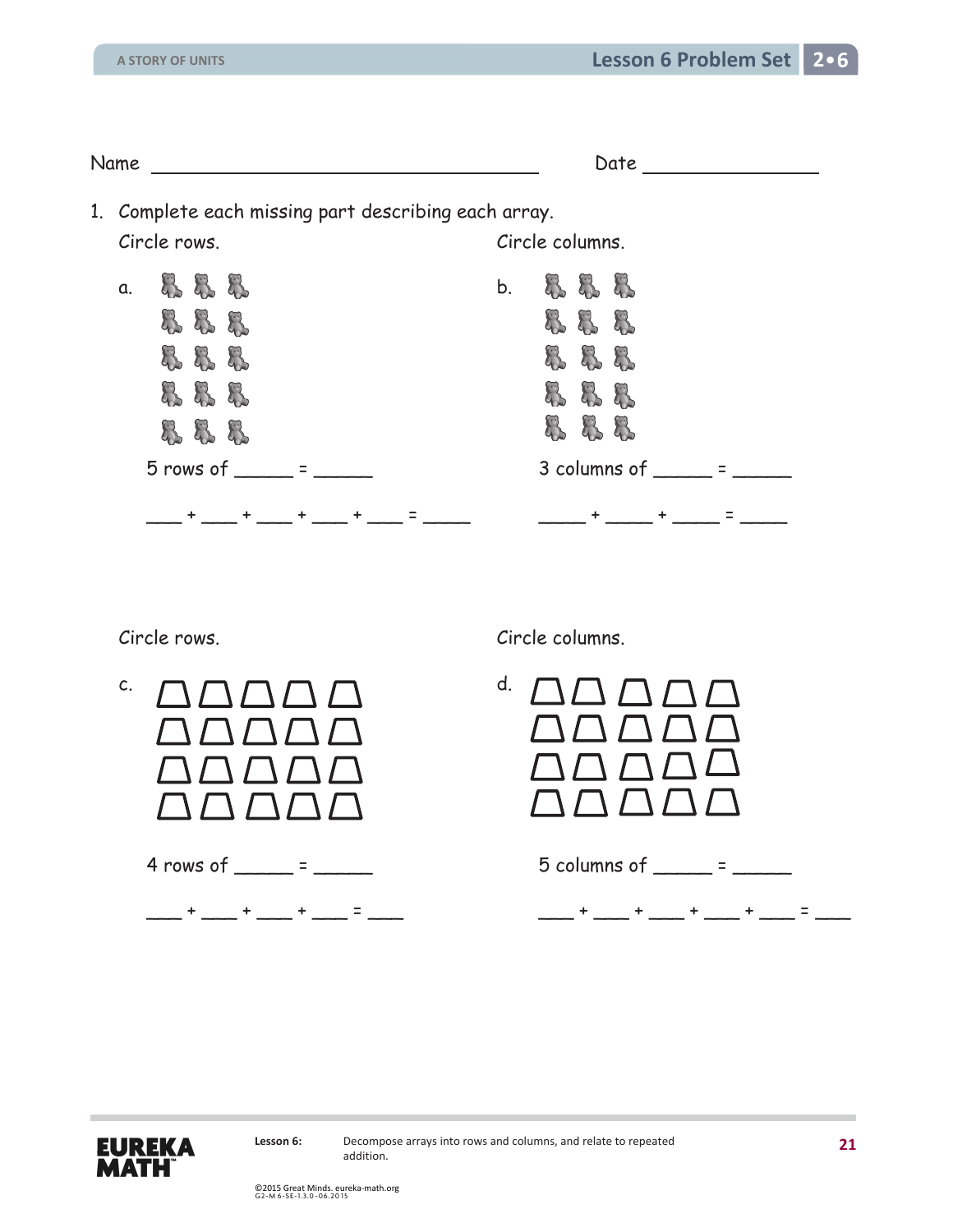**Lesson 6 Problem Set 2**

- 2. Use the array of triangles to answer the questions below.
	- a. \_\_\_\_ rows of \_\_\_\_ = 12
	- b.  $\frac{1}{2}$  columns of  $\frac{1}{2}$  = 12
	- c.  $\frac{1}{2}$  +  $\frac{1}{2}$  +  $\frac{1}{2}$  =  $\frac{1}{2}$
	- d. Add 1 more row. How many triangles are there now? \_\_\_\_\_
	- e. Add 1 more column to the new array you made in 2(d). How many triangles are there now?  $\_\_$
- 3. Use the array of squares to answer the questions below.
	- a.  $\frac{1}{2}$  +  $\frac{1}{2}$  +  $\frac{1}{2}$  +  $\frac{1}{2}$  +  $\frac{1}{2}$  +  $\frac{1}{2}$  =  $\frac{1}{2}$
	- b.  $\qquad \qquad \text{rows of} \qquad \qquad \text{=}$
	- c.  $\frac{\cdot}{\cdot}$  columns of  $\cdot$  =  $\cdot$  =  $\cdot$
	- d. Remove 1 row. How many squares are there now?
	- e. Remove 1 column from the new array you made in 3(d). How many squares are there now?  $\_\_$





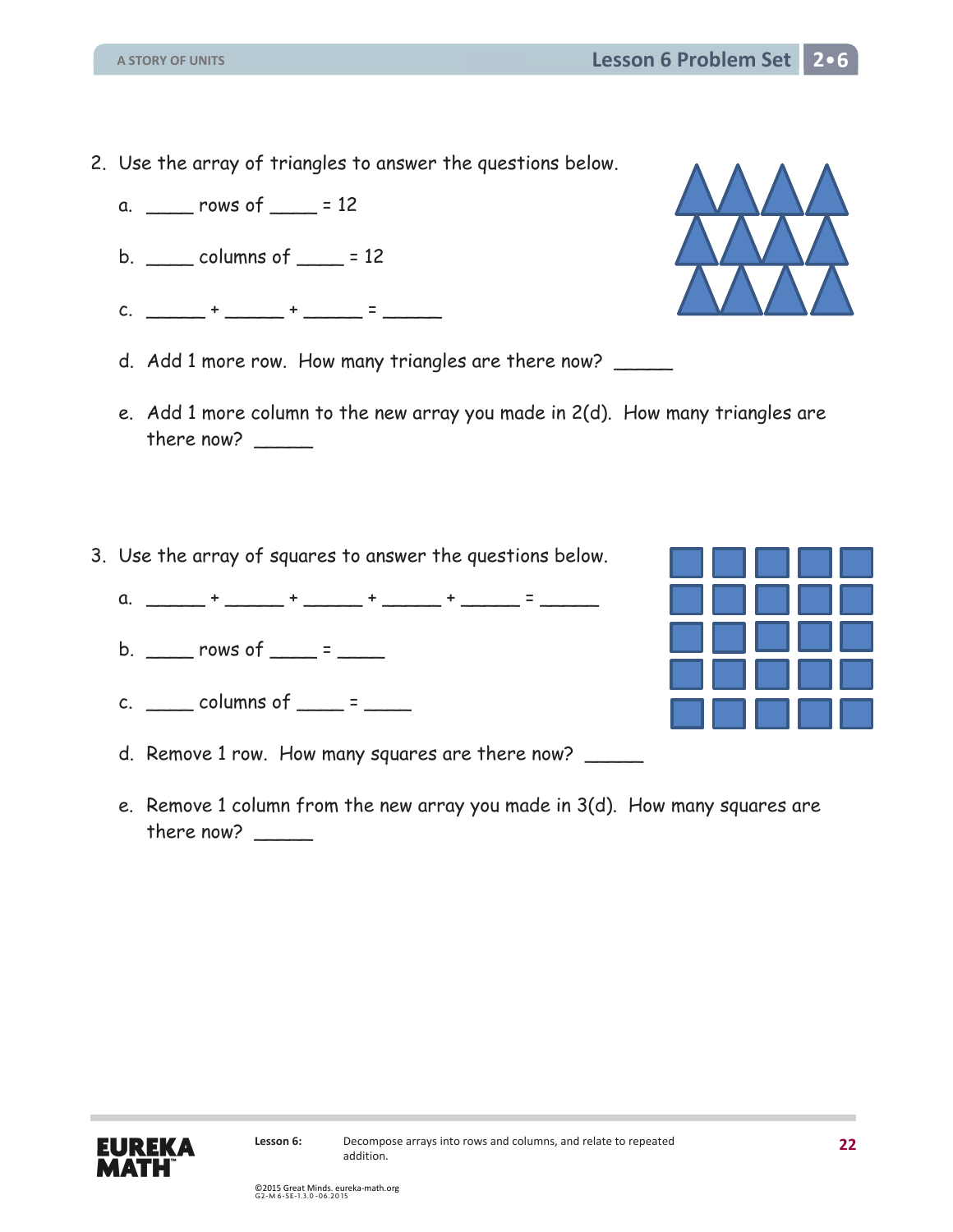| Name experience and the service of the service of the service of the service of the service of the service of the service of the service of the service of the service of the service of the service of the service of the ser | Date that the contract of the contract of the contract of the contract of the contract of the contract of the contract of the contract of the contract of the contract of the contract of the contract of the contract of the                                                                                                                                                                                                              |
|--------------------------------------------------------------------------------------------------------------------------------------------------------------------------------------------------------------------------------|--------------------------------------------------------------------------------------------------------------------------------------------------------------------------------------------------------------------------------------------------------------------------------------------------------------------------------------------------------------------------------------------------------------------------------------------|
| 1. Complete each missing part describing each array.                                                                                                                                                                           |                                                                                                                                                                                                                                                                                                                                                                                                                                            |
| Circle rows.                                                                                                                                                                                                                   | Circle columns.                                                                                                                                                                                                                                                                                                                                                                                                                            |
| of a con ord on<br>$\mathfrak{a}$ .<br>or or or or<br><b>CONTROL</b>                                                                                                                                                           | $\sim$ 070 070 070 070<br>of a book of a<br>or or or or                                                                                                                                                                                                                                                                                                                                                                                    |
| $3 rows of ______ = ______$<br>___ + ____ + ____ = ____                                                                                                                                                                        | 4 columns of $\frac{1}{\sqrt{2}}$ = $\frac{1}{\sqrt{2}}$<br>____+ ___+ ___+ ___ = ____                                                                                                                                                                                                                                                                                                                                                     |
| Circle rows.                                                                                                                                                                                                                   | Circle columns.                                                                                                                                                                                                                                                                                                                                                                                                                            |
| C.                                                                                                                                                                                                                             | d.                                                                                                                                                                                                                                                                                                                                                                                                                                         |
| $5$ rows of ______ = ______<br>___ + ___ + ___ + ___ + ___ + ___ = ___                                                                                                                                                         | 3 columns of $\frac{1}{2}$ = $\frac{1}{2}$<br>$\frac{1}{2} \frac{1}{2} \frac{1}{2} \frac{1}{2} \frac{1}{2} \frac{1}{2} \frac{1}{2} \frac{1}{2} \frac{1}{2} \frac{1}{2} \frac{1}{2} \frac{1}{2} \frac{1}{2} \frac{1}{2} \frac{1}{2} \frac{1}{2} \frac{1}{2} \frac{1}{2} \frac{1}{2} \frac{1}{2} \frac{1}{2} \frac{1}{2} \frac{1}{2} \frac{1}{2} \frac{1}{2} \frac{1}{2} \frac{1}{2} \frac{1}{2} \frac{1}{2} \frac{1}{2} \frac{1}{2} \frac{$ |
|                                                                                                                                                                                                                                |                                                                                                                                                                                                                                                                                                                                                                                                                                            |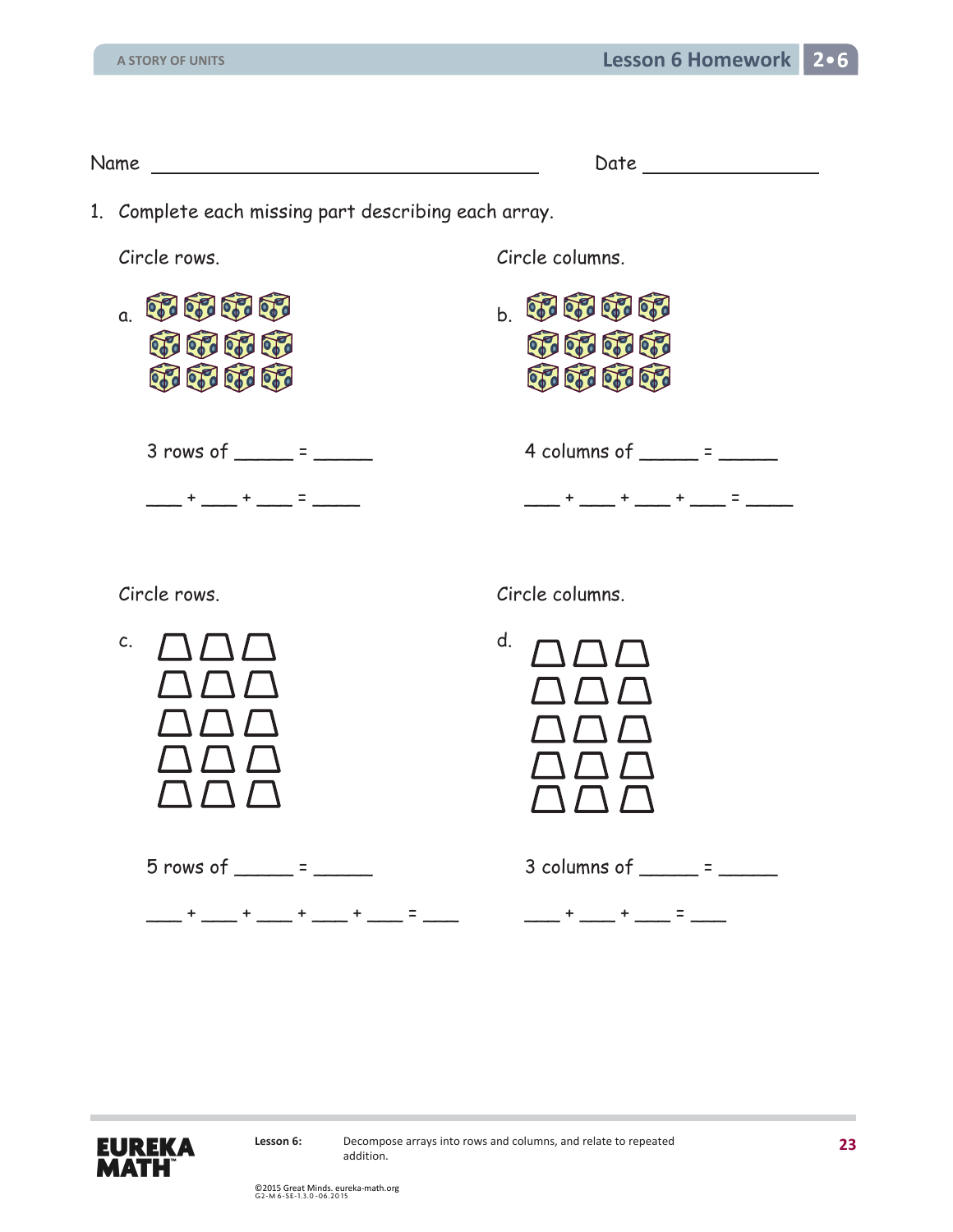addition.

2. Use the array of smiley faces to answer the questions below.



- d. Add 1 more row. How many smiley faces are there now?
- e. Add 1 more column to the new array you made in 2(d). How many smiley faces are there now?  $\_\_$
- 3. Use the array of squares to answer the questions below.
	- a.  $\frac{1}{2}$  +  $\frac{1}{2}$  +  $\frac{1}{2}$  +  $\frac{1}{2}$  =  $\frac{1}{2}$
	- b.  $\frac{1}{2}$  rows of  $\frac{1}{2}$  =  $\frac{1}{2}$
	- c.  $\frac{\ }{\ }$  columns of  $\frac{\ }{\ }$  =  $\frac{\ }{\ }$
	- d. Remove 1 row. How many squares are there now?
	- e. Remove 1 column from the new array you made in 3(d). How many squares are there now?  $\_\_$

Lesson 6: Decompose arrays into rows and columns, and relate to repeated



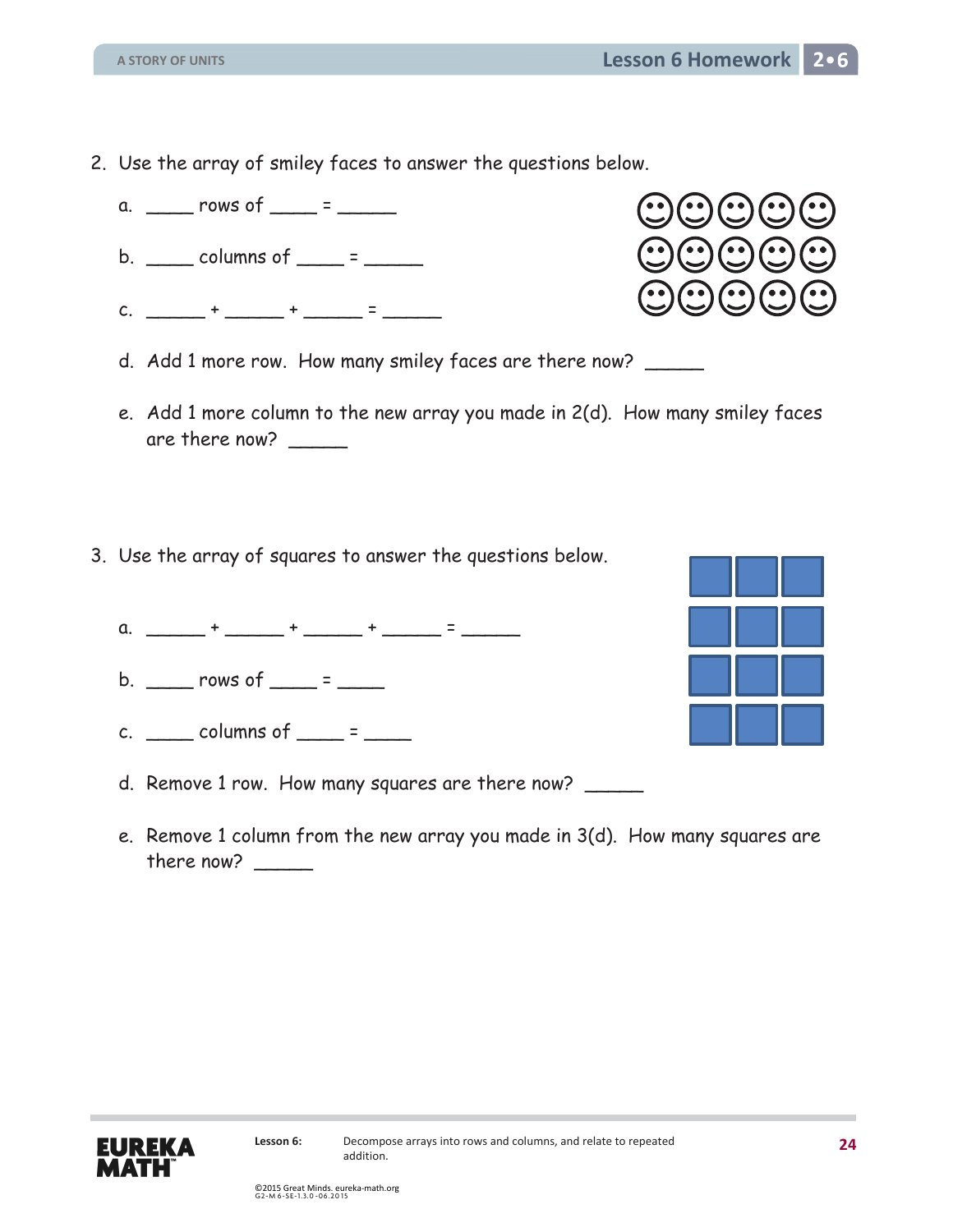Name Date Date Date

1. a. One row of an array is drawn below. Complete the array with X's to make 3 rows of 4. Draw horizontal lines to separate the rows.

X X X X

b. Draw an array with X's that has 3 columns of 4. Draw vertical lines to separate the columns. Fill in the blanks.

 $\frac{1}{2}$  +  $\frac{1}{2}$  +  $\frac{1}{2}$  +  $\frac{1}{2}$  +  $\frac{1}{2}$  =  $\frac{1}{2}$ 

 $3$  rows of  $4 =$ 

3 columns of  $4 =$ 

2. a. Draw an array of X's with 5 columns of three.

b. Draw an array of X's with 5 rows of three. Fill in the blanks below.

\_\_\_\_ + \_\_\_\_ + \_\_\_\_ + \_\_\_\_ + \_\_\_\_ = \_\_\_\_

5 columns of three = \_\_\_\_\_

 $5$  rows of three =

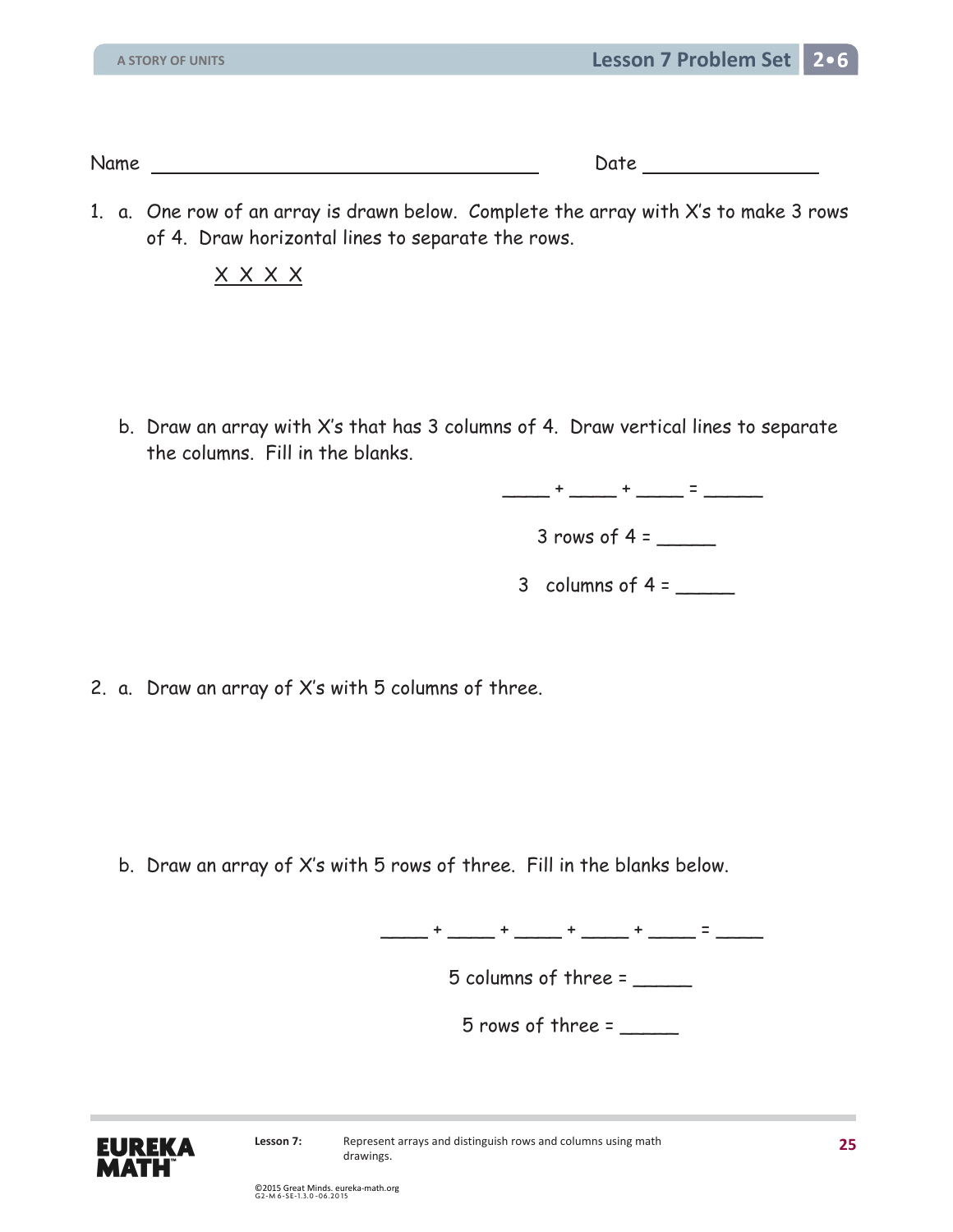In the following problems, separate the rows or columns with horizontal or vertical lines.

3. Draw an array of X's with 4 rows of 3.

 $+$  \_\_\_\_\_ + \_\_\_\_\_ + \_\_\_\_\_ = \_\_\_\_\_\_

4 rows of 3 = \_\_\_\_\_

4. Draw an array of X's with 1 more row of 3 than the array in Problem 3. Write a repeated addition equation to find the total number of X's.

5 Draw an array of X·s with 1 less column of 5 than the array in Problem 4. Write a repeated addition equation to find the total number of X's.

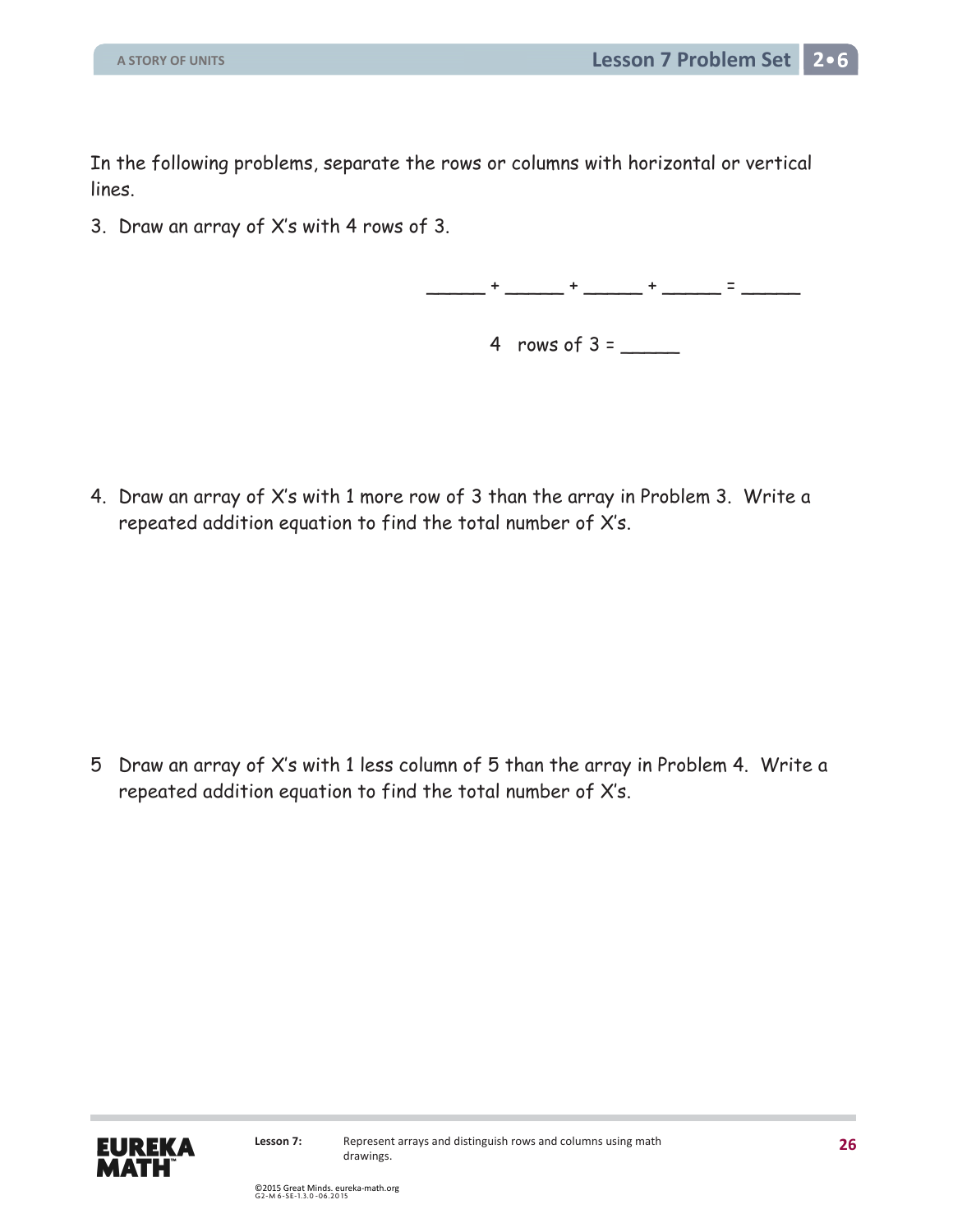Name Date Date Date

1. a. One row of an array is drawn below. Complete the array with X's to make 4 rows of 5. Draw horizontal lines to separate the rows.

X X X X X

b. Draw an array with X's that has 4 columns of 5. Draw vertical lines to separate the columns. Fill in the blanks.

\_\_\_\_\_ + \_\_\_\_ + \_\_\_\_ + \_\_\_\_\_ = \_\_\_\_\_

4 rows of 5 = \_\_\_\_\_

6 columns of  $5 =$ 

2. a. Draw an array of X's with 3 columns of 4.

b. Draw an array of X's with 3 rows of 4. Fill in the blanks below.

 $\frac{1}{2}$  +  $\frac{1}{2}$  +  $\frac{1}{2}$  +  $\frac{1}{2}$  =  $\frac{1}{2}$ 

3 columns of  $4 =$ 

 $3$  rows of 4 =  $\frac{2}{1}$ 

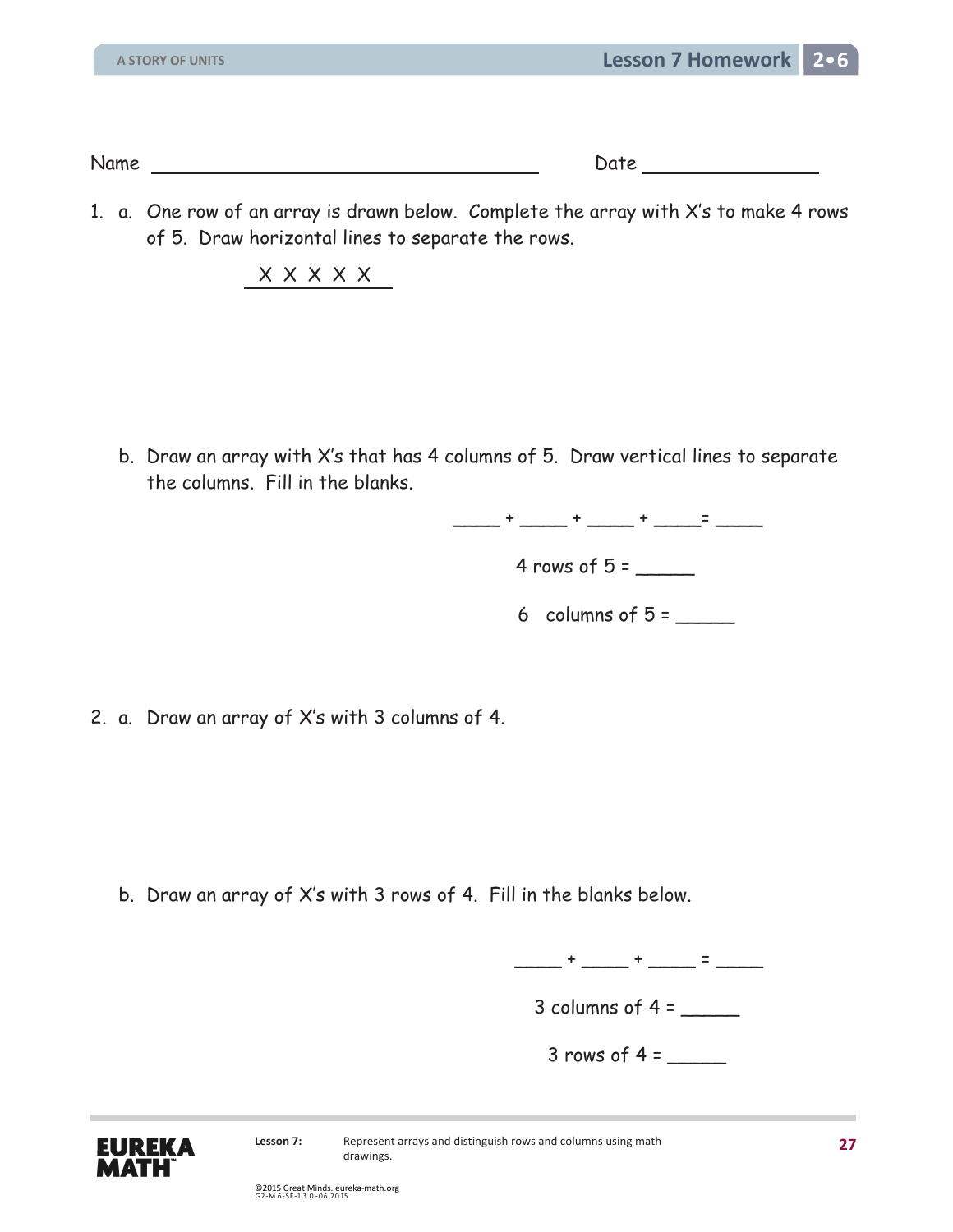In the following problems, separate the rows or columns with horizontal or vertical lines.

3. Draw an array of X's with 3 rows of 3.



 $3$  rows of  $3 =$ 

4. Draw an array of X's with 2 more rows of 3 than the array in Problem 3. Write a repeated addition equation to find the total number of X's.

5. Draw an array of X·s with 1 less column than the array in Problem 4. Write a repeated addition equation to find the total number of X's.

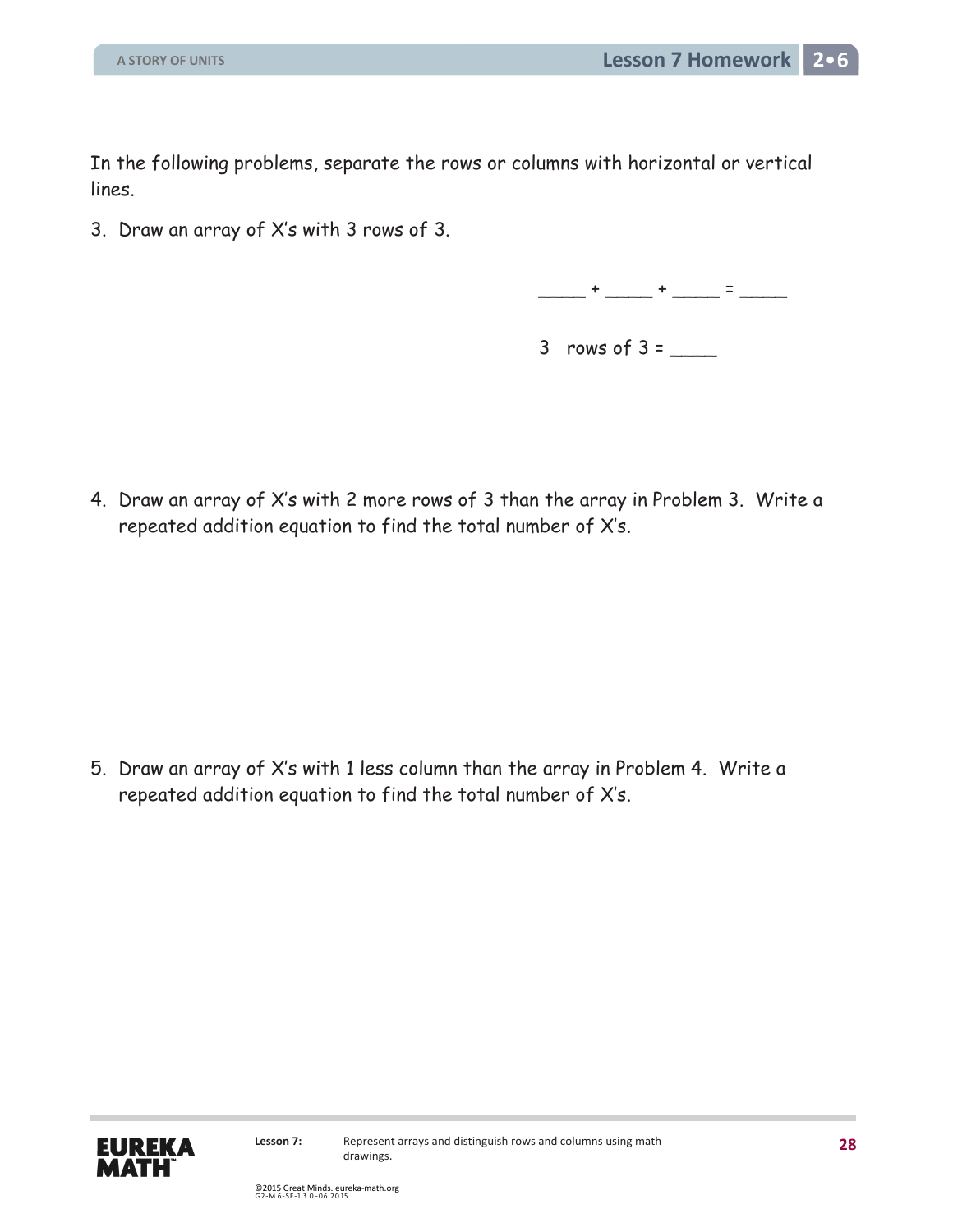1. Create an array with the squares.



2. Create an array with the squares from the set above.



3. Use the array of squares to answer the questions below.



- a. There are squares in each row.
- b. \_\_\_\_ + \_\_\_\_ = \_\_\_\_
- c. There are \_\_\_\_ squares in each column.
- d. \_\_\_\_ + \_\_\_\_ + \_\_\_\_ + \_\_\_\_ + \_\_\_\_ + \_\_\_\_ = \_\_\_\_\_

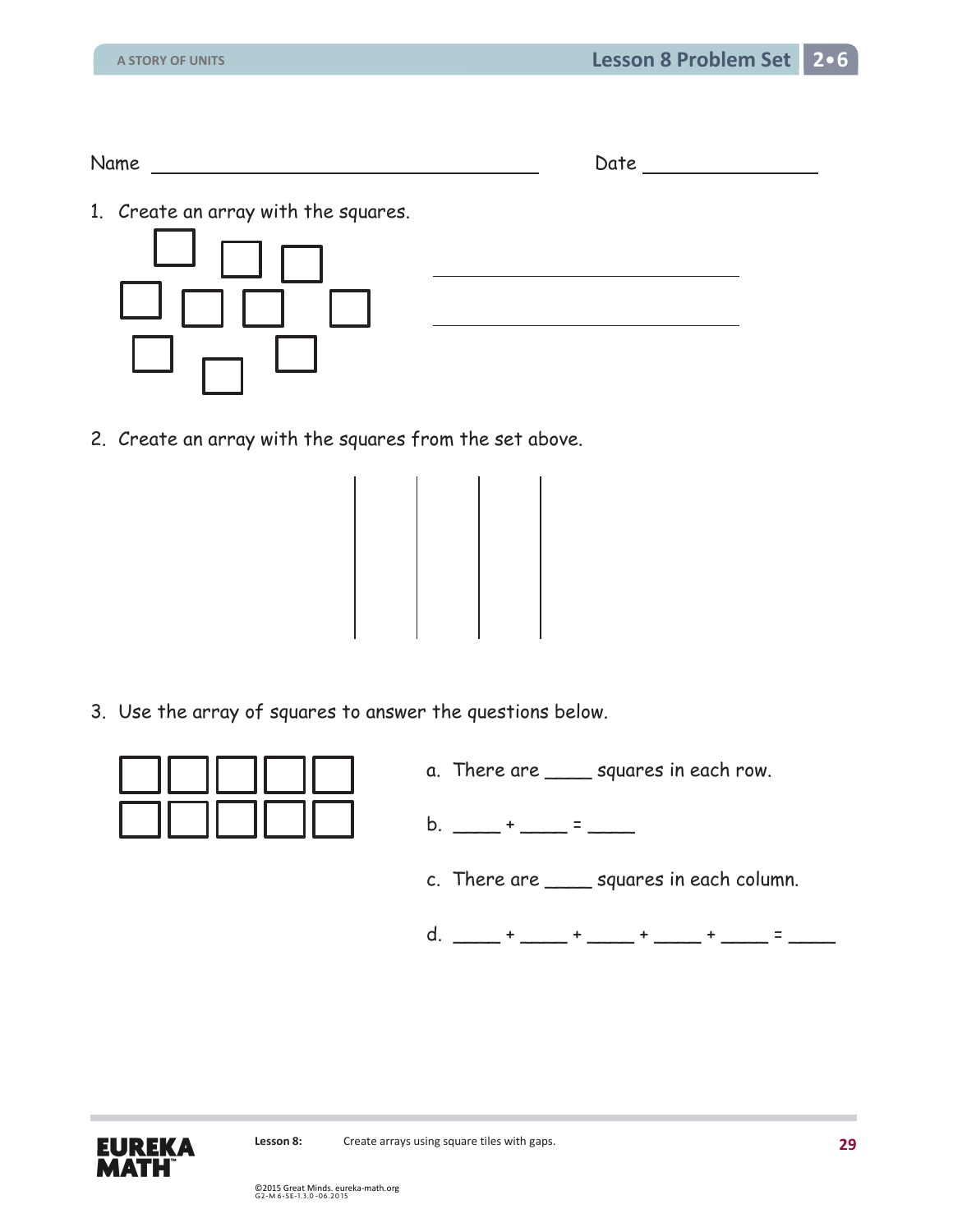4. Use the array of squares to answer the questions below.



- 5. a. Draw an array with 8 squares that has 2 squares in each column.
	- b. Write a repeated addition equation to match the array.
- 6. a. Draw an array with 20 squares that has 4 squares in each column.

- b. Write a repeated addition equation to match the array.
- c. Draw a tape diagram to match your repeated addition equation and array.

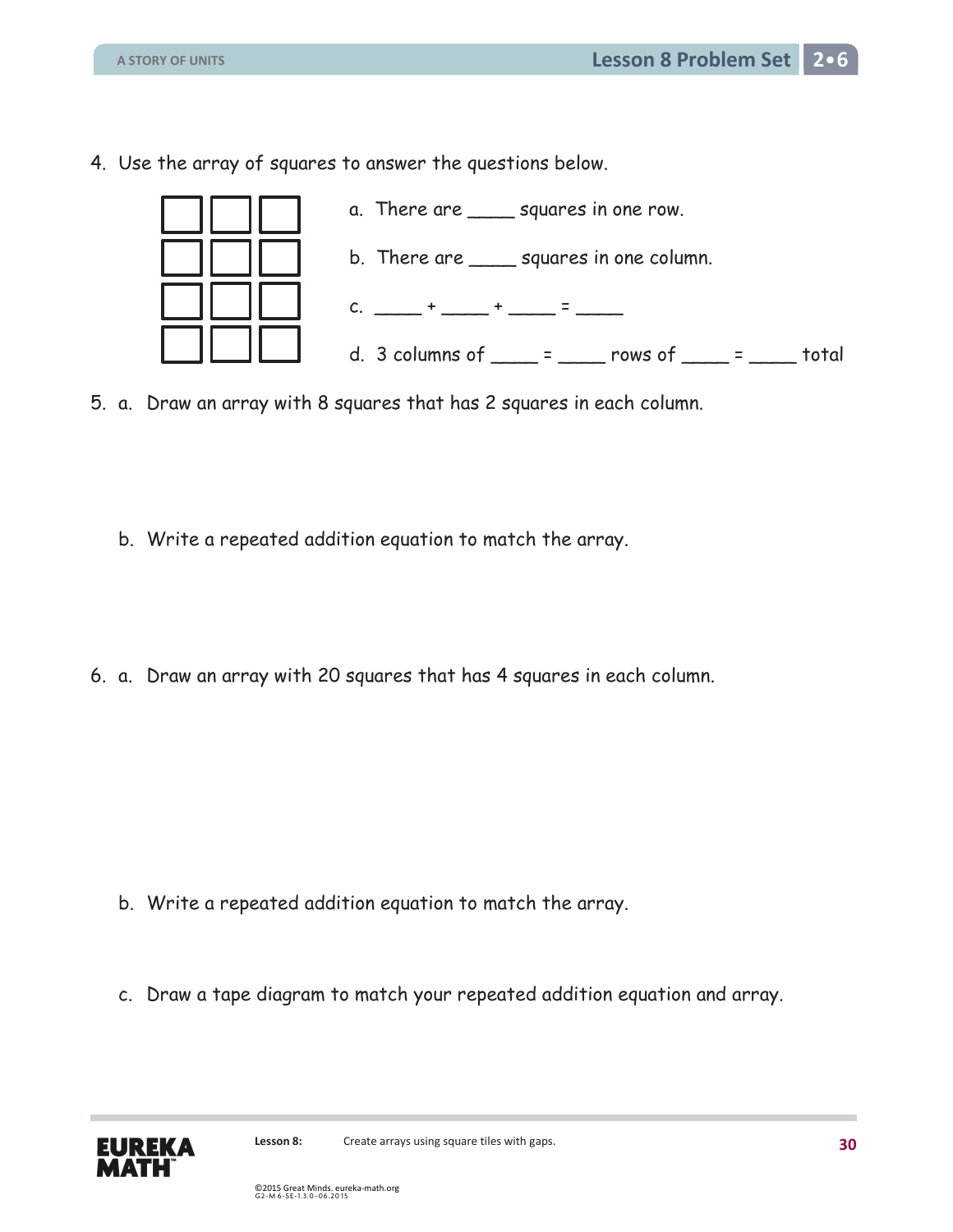| Name<br>$-$ | .<br>- |
|-------------|--------|
|             |        |

1. Create an array with the squares.



2. Create an array with the squares from the set above.

3. Use the array of squares to answer the questions below.



- a. There are \_\_\_\_ squares in each row.
- b. \_\_\_\_\_\_ + \_\_\_\_\_\_ + \_\_\_\_\_\_ = \_\_\_\_\_\_
- c. There are \_\_\_\_ squares in each column.
- d. \_\_\_\_ + \_\_\_\_ + \_\_\_\_ + \_\_\_\_ + \_\_\_\_ + \_\_\_\_ = \_\_\_\_\_

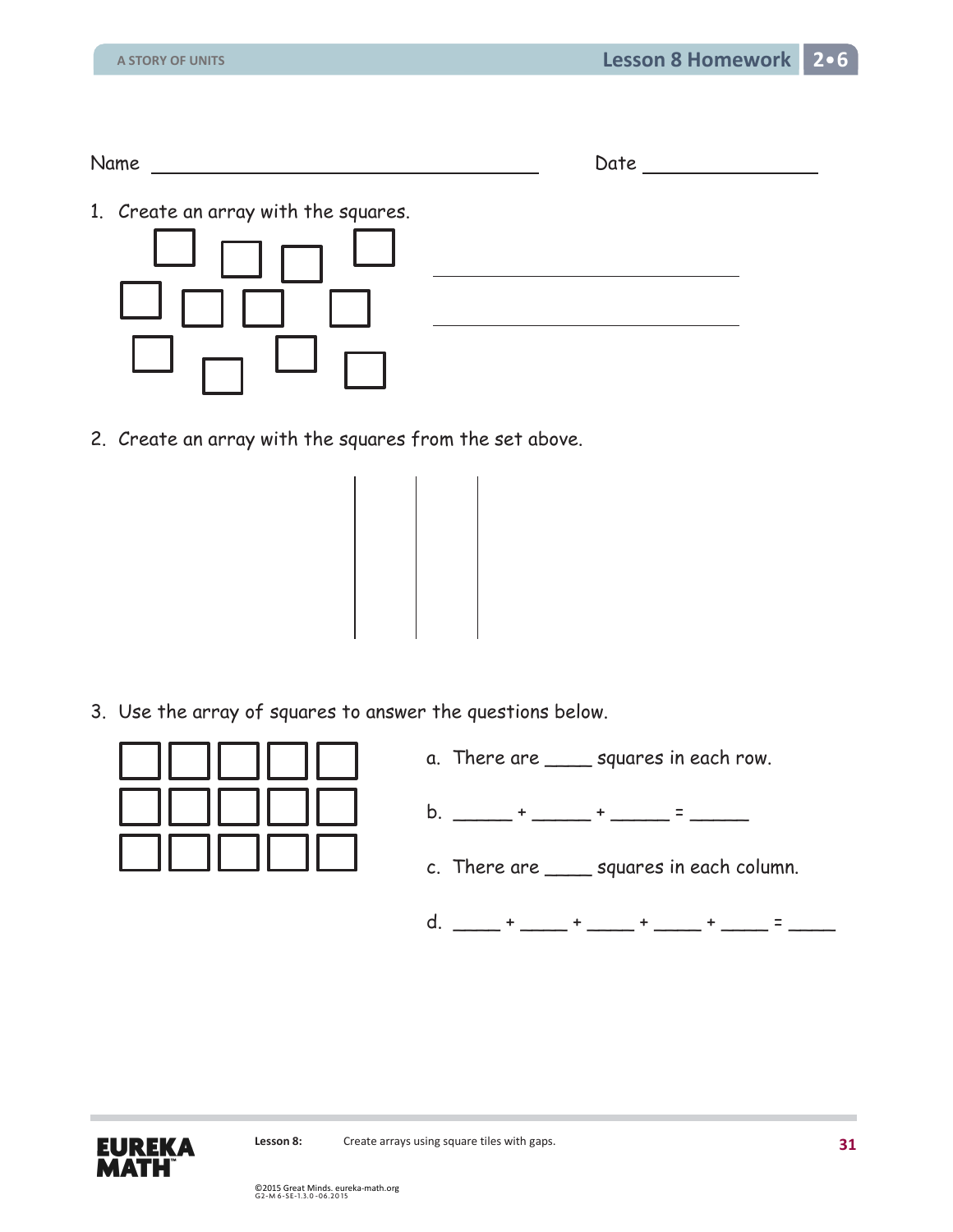4. Use the array of squares to answer the questions below.



5. a. Draw an array with 15 squares that has 3 squares in each column.

- b. Write a repeated addition equation to match the array.
- 6. a. Draw an array with 20 squares that has 5 squares in each column.
	- b. Write a repeated addition equation to match the array.
	- c. Draw a tape diagram to match your repeated addition equation and array.

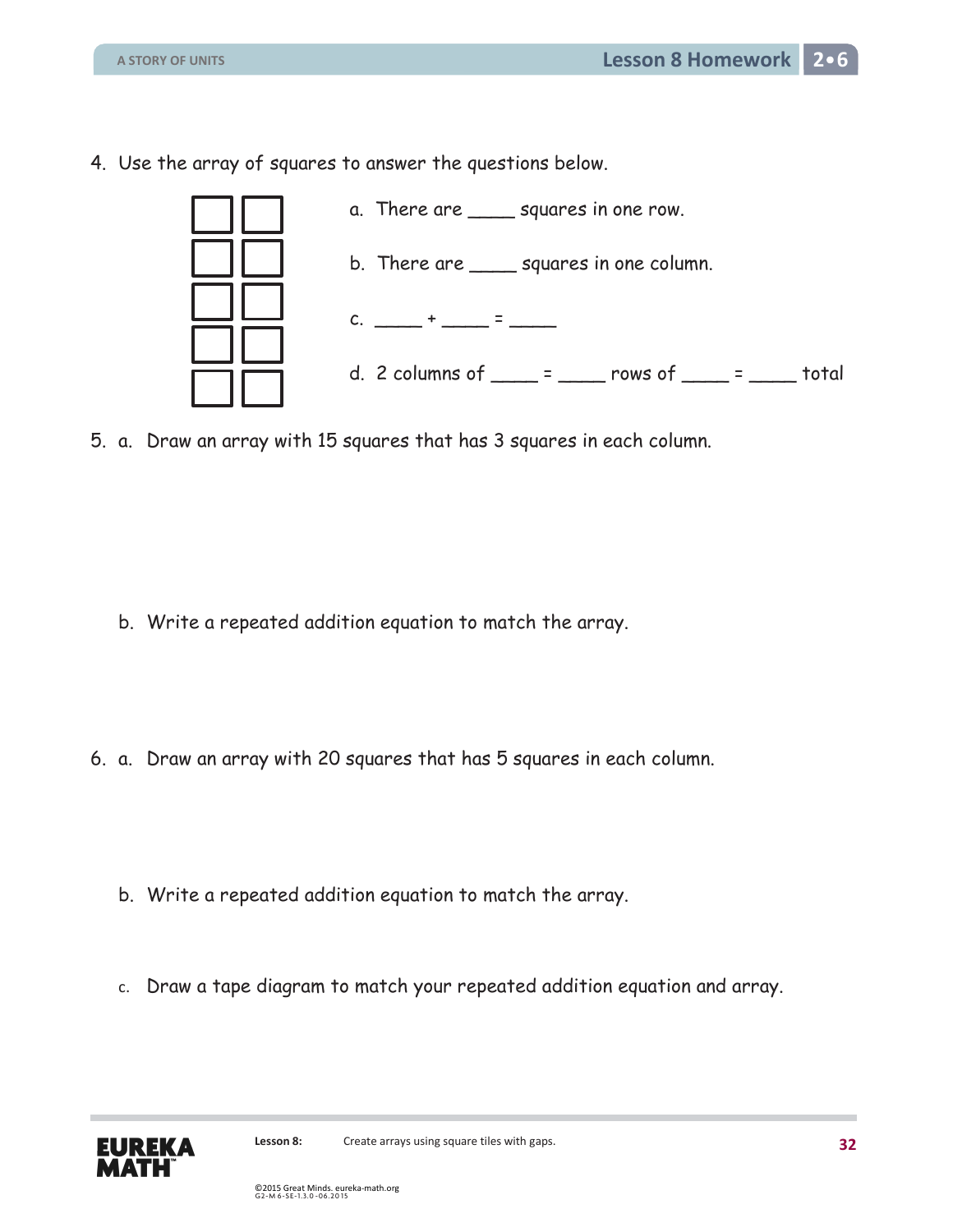Name Date

Draw an array for each word problem. Write a repeated addition equation to match each array.

1. Jason collected some rocks. He put them in 5 rows with 3 stones in each row. How many stones did Jason have altogether?

2. Abby made 3 rows of 4 chairs. How many chairs did Abby use?

3. There are 3 wires and 5 birds sitting on each of them. How many birds in all are on the wires?

4. Henry's house has 2 floors. There are 4 windows on each floor that face the street. How many windows face the street?

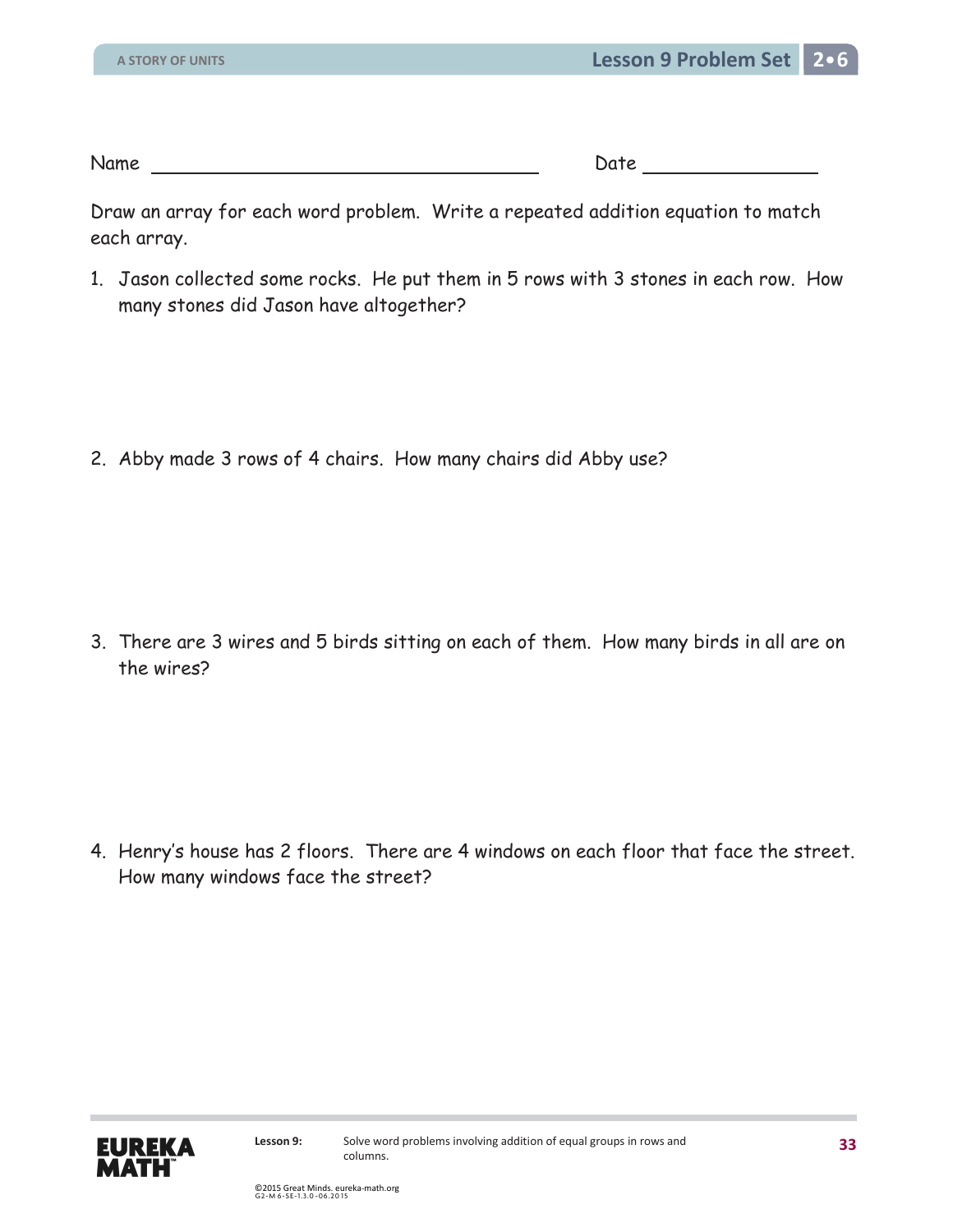Draw a tape diagram for each word problem. Write a repeated addition equation to match each tape diagram.

5. Each of Maria's 4 friends has 5 markers. How many markers do Maria's friends have in all?

6. Maria also has 5 markers. How many markers do Maria and her friends have in all?

Draw a tape diagram and an array. Then, write a repeated addition equation to match.

7. In a card game, 3 players get 4 cards each. One more player joins the game. How many total cards should be dealt now?

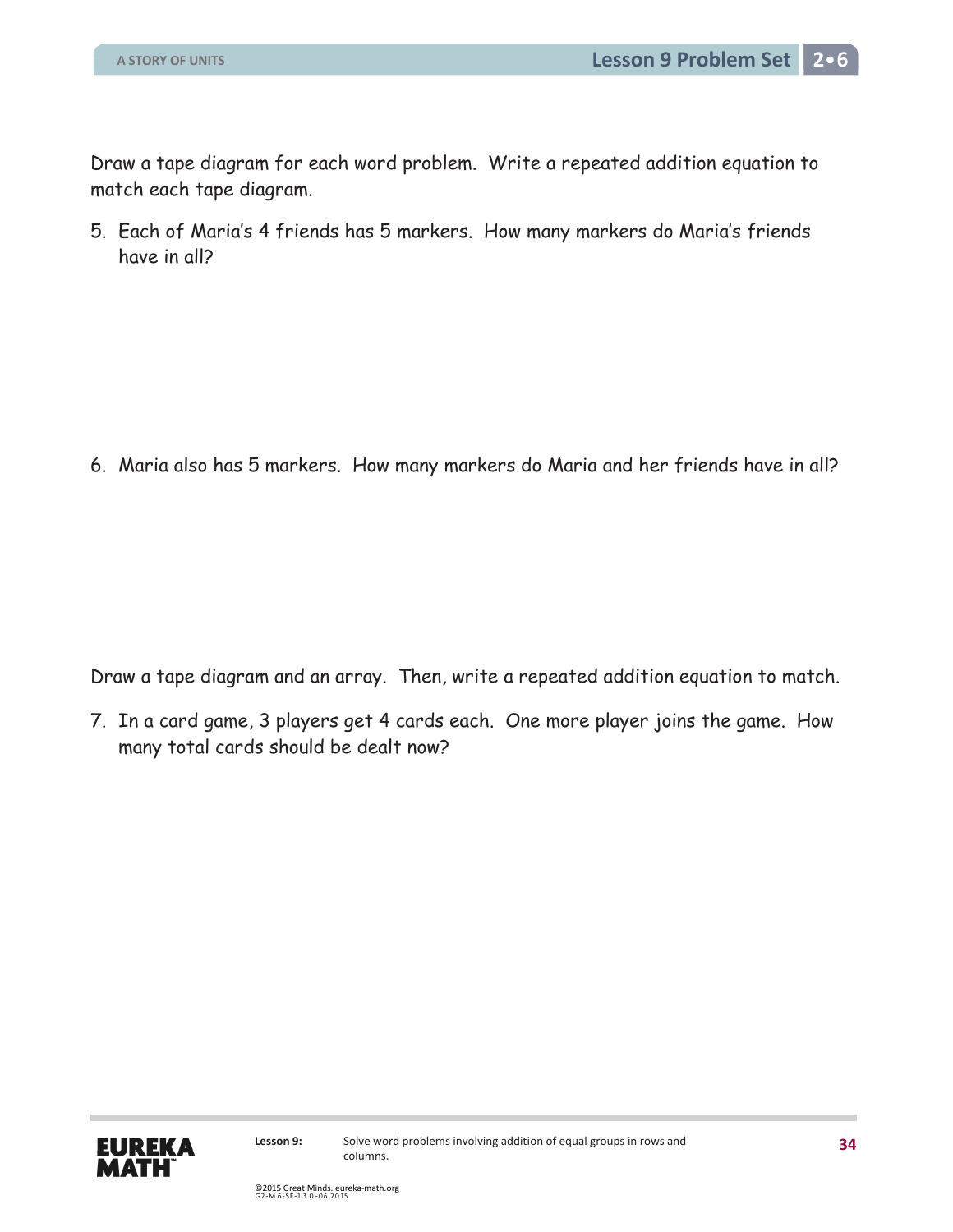Name Date

Draw an array for each word problem. Write a repeated addition equation to match each array.

1. Melody stacked her blocks in 3 columns of 4. How many blocks did Melody stack in all?

2. Marty arranged the desks in the classroom into 5 equal rows. There were 5 desks in each row. How many desks were arranged?

3. The baker made 5 trays of muffins. Each tray holds 4 muffins. How many muffins did the baker make?

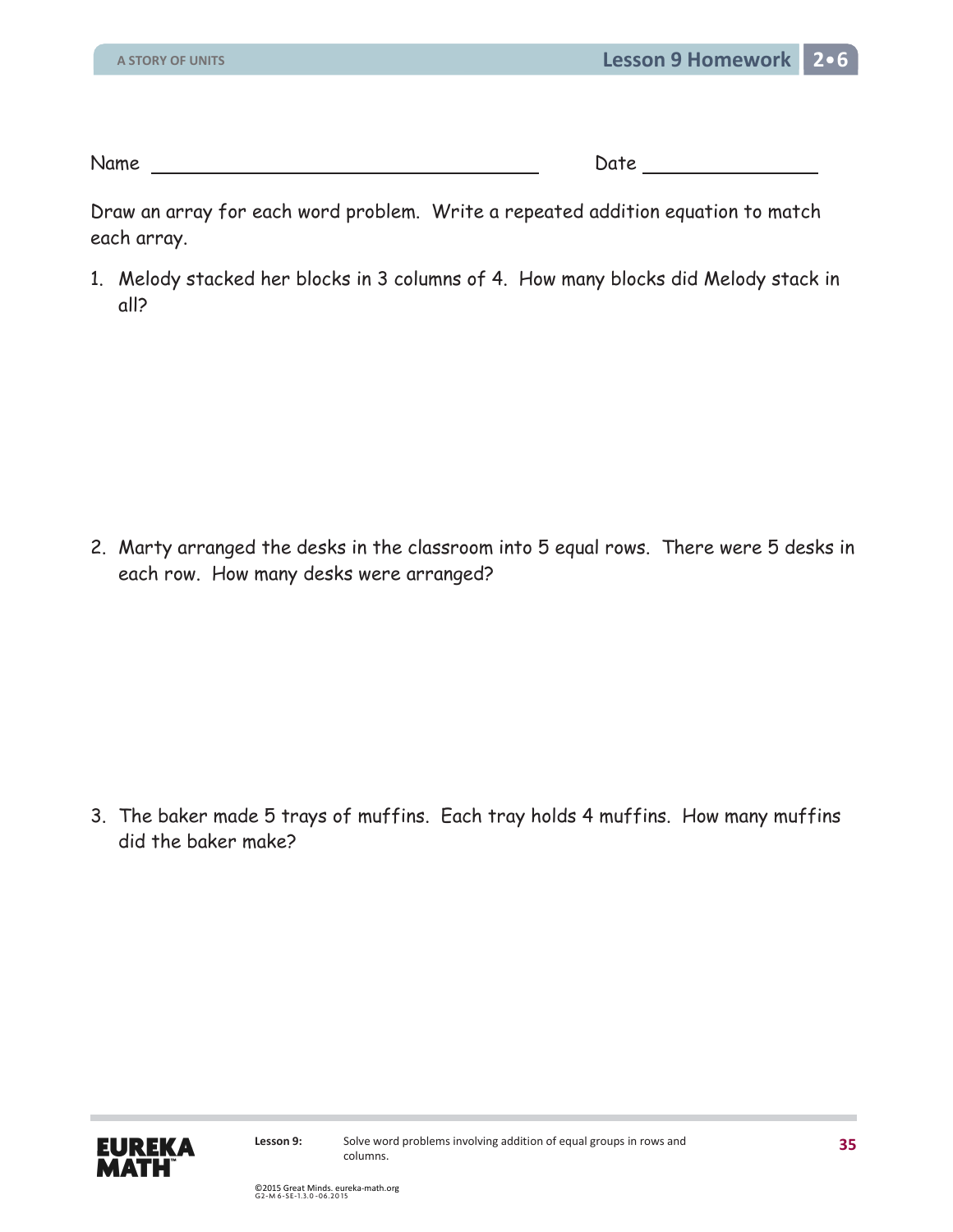4. The library books were on the shelf in 4 stacks of 4. How many books were on the shelf?

Draw a tape diagram for each word problem. Write a repeated addition equation to match each tape diagram.

5. Mary placed stickers in columns of 4. She made 5 columns. How many stickers did she use?

6. Jayden put his baseball cards into 5 columns of 3 in his book. How many cards did Jayden put in his book?

Draw a tape diagram and an array. Then, write a repeated addition equation to match.

7. The game William bought came with 3 bags of marbles. Each bag had 3 marbles inside. How many total marbles came with the game?

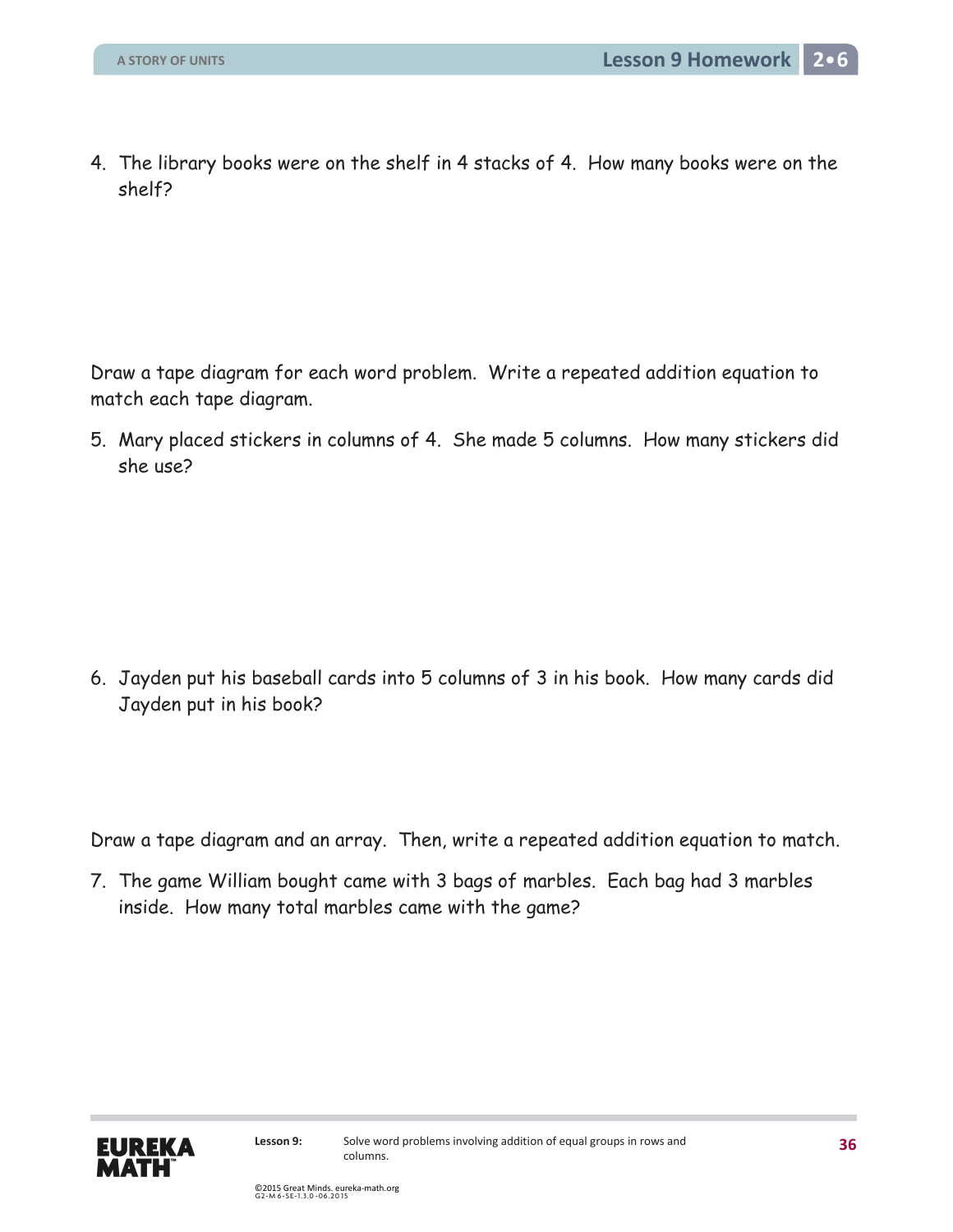Name Date Date Date Date

Use your square tiles to construct the following rectangles with no gaps or overlaps. Write a repeated addition equation to match each construction.

1. a. Construct a rectangle with 2 rows of 3 tiles.

 $\overline{\phantom{a}}$  , which is a set of the set of the set of the set of the set of the set of the set of the set of the set of the set of the set of the set of the set of the set of the set of the set of the set of the set of th

b. Construct a rectangle with 2 columns of 3 tiles.

2. a. Construct a rectangle with 5 rows of 2 tiles.

 $\overline{\phantom{a}}$  , which is a set of the set of the set of the set of the set of the set of the set of the set of the set of the set of the set of the set of the set of the set of the set of the set of the set of the set of th

 $\overline{\phantom{a}}$  , which is a set of the set of the set of the set of the set of the set of the set of the set of the set of the set of the set of the set of the set of the set of the set of the set of the set of the set of th

 $\overline{\phantom{a}}$  , which is a set of the set of the set of the set of the set of the set of the set of the set of the set of the set of the set of the set of the set of the set of the set of the set of the set of the set of th

b. Construct a rectangle with 5 columns of 2 tiles.

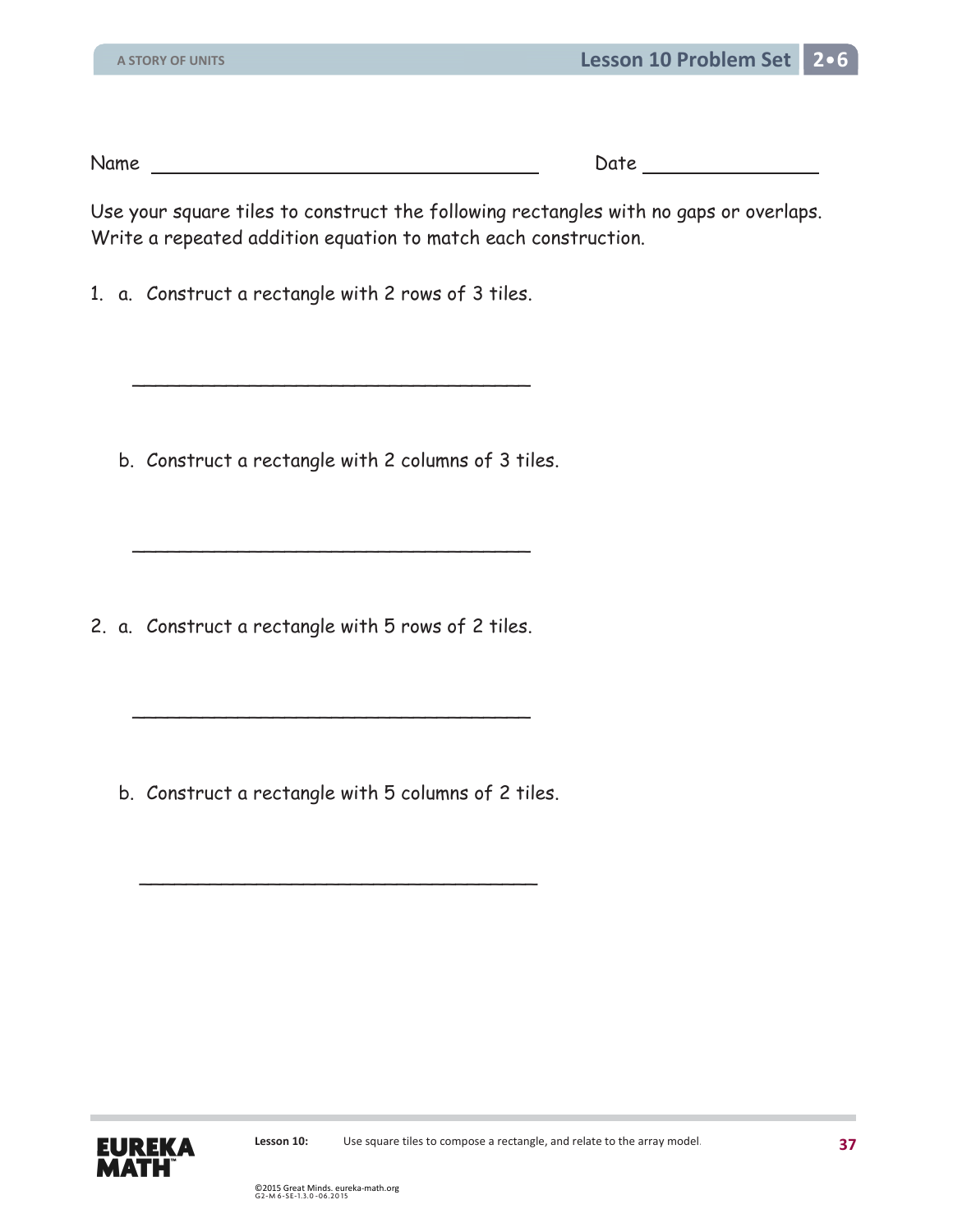3. a. Construct a rectangle of 9 tiles that has equal rows and columns.

 $\overline{\phantom{a}}$  , which is a set of the set of the set of the set of the set of the set of the set of the set of the set of the set of the set of the set of the set of the set of the set of the set of the set of the set of th

 $\overline{\phantom{a}}$  ,  $\overline{\phantom{a}}$  ,  $\overline{\phantom{a}}$  ,  $\overline{\phantom{a}}$  ,  $\overline{\phantom{a}}$  ,  $\overline{\phantom{a}}$  ,  $\overline{\phantom{a}}$  ,  $\overline{\phantom{a}}$  ,  $\overline{\phantom{a}}$  ,  $\overline{\phantom{a}}$  ,  $\overline{\phantom{a}}$  ,  $\overline{\phantom{a}}$  ,  $\overline{\phantom{a}}$  ,  $\overline{\phantom{a}}$  ,  $\overline{\phantom{a}}$  ,  $\overline{\phantom{a}}$ 

b. Construct a rectangle of 16 tiles that has equal rows and columns.

4. a. What shape is the array pictured below? \_\_\_\_\_\_\_\_\_\_\_\_\_\_\_\_\_\_\_\_\_\_\_\_\_\_\_\_\_\_\_\_\_\_

b. Redraw the above shape with one column removed in the space below.

c. What shape is the array now? \_\_\_\_\_\_\_\_\_\_\_\_\_\_\_\_\_\_\_\_\_\_\_\_\_

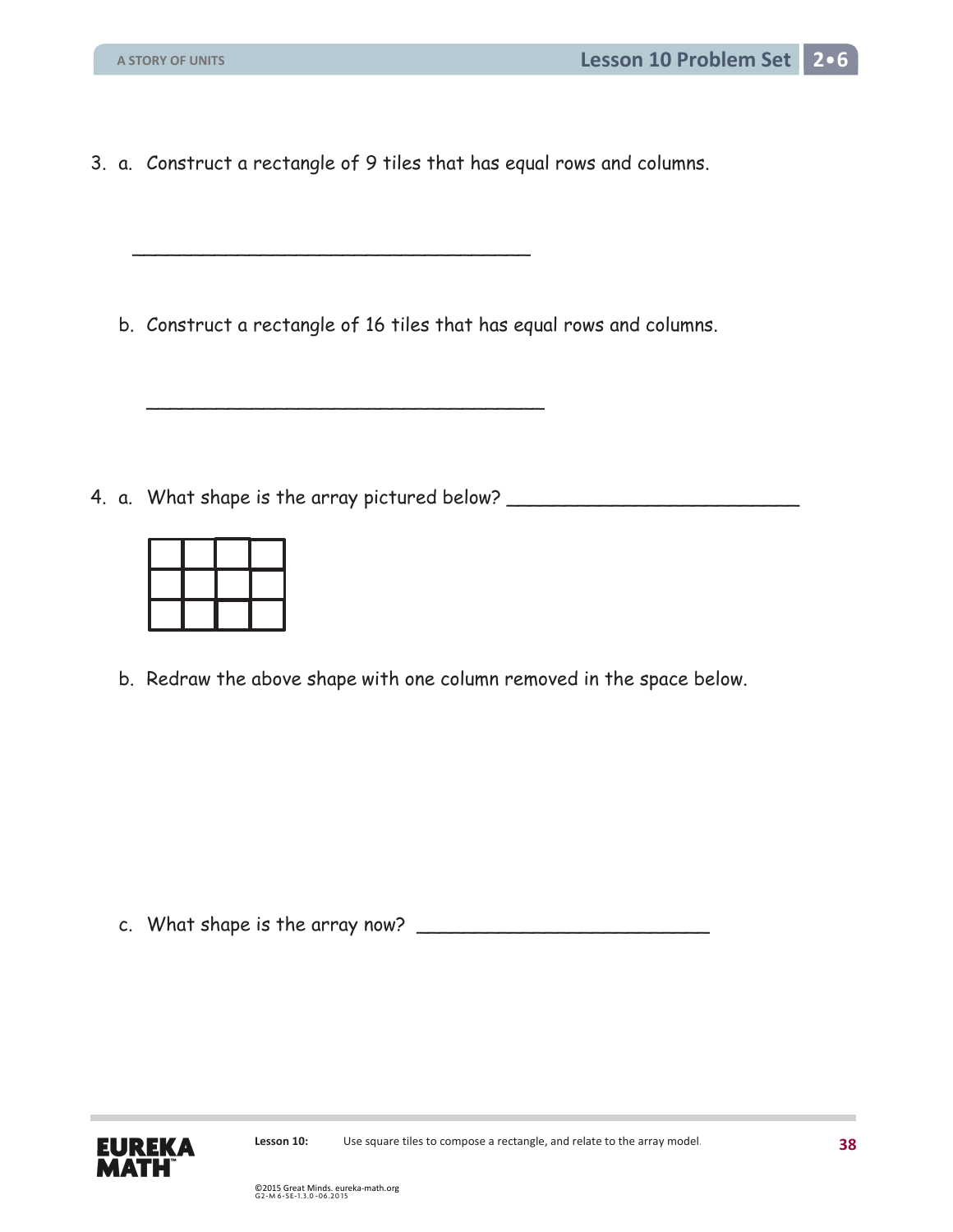Name Date Date

Cut out the square tiles below, and construct the following arrays with no gaps or overlaps. On the line, write a repeated addition equation to match each construction on the line.

 $\overline{\phantom{a}}$  ,  $\overline{\phantom{a}}$  ,  $\overline{\phantom{a}}$  ,  $\overline{\phantom{a}}$  ,  $\overline{\phantom{a}}$  ,  $\overline{\phantom{a}}$  ,  $\overline{\phantom{a}}$  ,  $\overline{\phantom{a}}$  ,  $\overline{\phantom{a}}$  ,  $\overline{\phantom{a}}$  ,  $\overline{\phantom{a}}$  ,  $\overline{\phantom{a}}$  ,  $\overline{\phantom{a}}$  ,  $\overline{\phantom{a}}$  ,  $\overline{\phantom{a}}$  ,  $\overline{\phantom{a}}$ 

 $\overline{\phantom{a}}$  ,  $\overline{\phantom{a}}$  ,  $\overline{\phantom{a}}$  ,  $\overline{\phantom{a}}$  ,  $\overline{\phantom{a}}$  ,  $\overline{\phantom{a}}$  ,  $\overline{\phantom{a}}$  ,  $\overline{\phantom{a}}$  ,  $\overline{\phantom{a}}$  ,  $\overline{\phantom{a}}$  ,  $\overline{\phantom{a}}$  ,  $\overline{\phantom{a}}$  ,  $\overline{\phantom{a}}$  ,  $\overline{\phantom{a}}$  ,  $\overline{\phantom{a}}$  ,  $\overline{\phantom{a}}$ 

- 1. a. Construct a rectangle with b. Construct a rectangle with 2 rows of 4 tiles. 2 columns of 4 tiles.
	-

- 2. a. Construct a rectangle with b. Construct a rectangle with 3 rows of 2 tiles. 3 columns of 2 tiles.
	-

- 3. a. Construct a rectangle b. Construct a rectangle using 10 tiles. The same states of the using 12 tiles.
- 

 $\overline{\phantom{a}}$  ,  $\overline{\phantom{a}}$  ,  $\overline{\phantom{a}}$  ,  $\overline{\phantom{a}}$  ,  $\overline{\phantom{a}}$  ,  $\overline{\phantom{a}}$  ,  $\overline{\phantom{a}}$  ,  $\overline{\phantom{a}}$  ,  $\overline{\phantom{a}}$  ,  $\overline{\phantom{a}}$  ,  $\overline{\phantom{a}}$  ,  $\overline{\phantom{a}}$  ,  $\overline{\phantom{a}}$  ,  $\overline{\phantom{a}}$  ,  $\overline{\phantom{a}}$  ,  $\overline{\phantom{a}}$ 



**Lesson 10:** Use square tiles to compose a rectangle, and relate to the array model.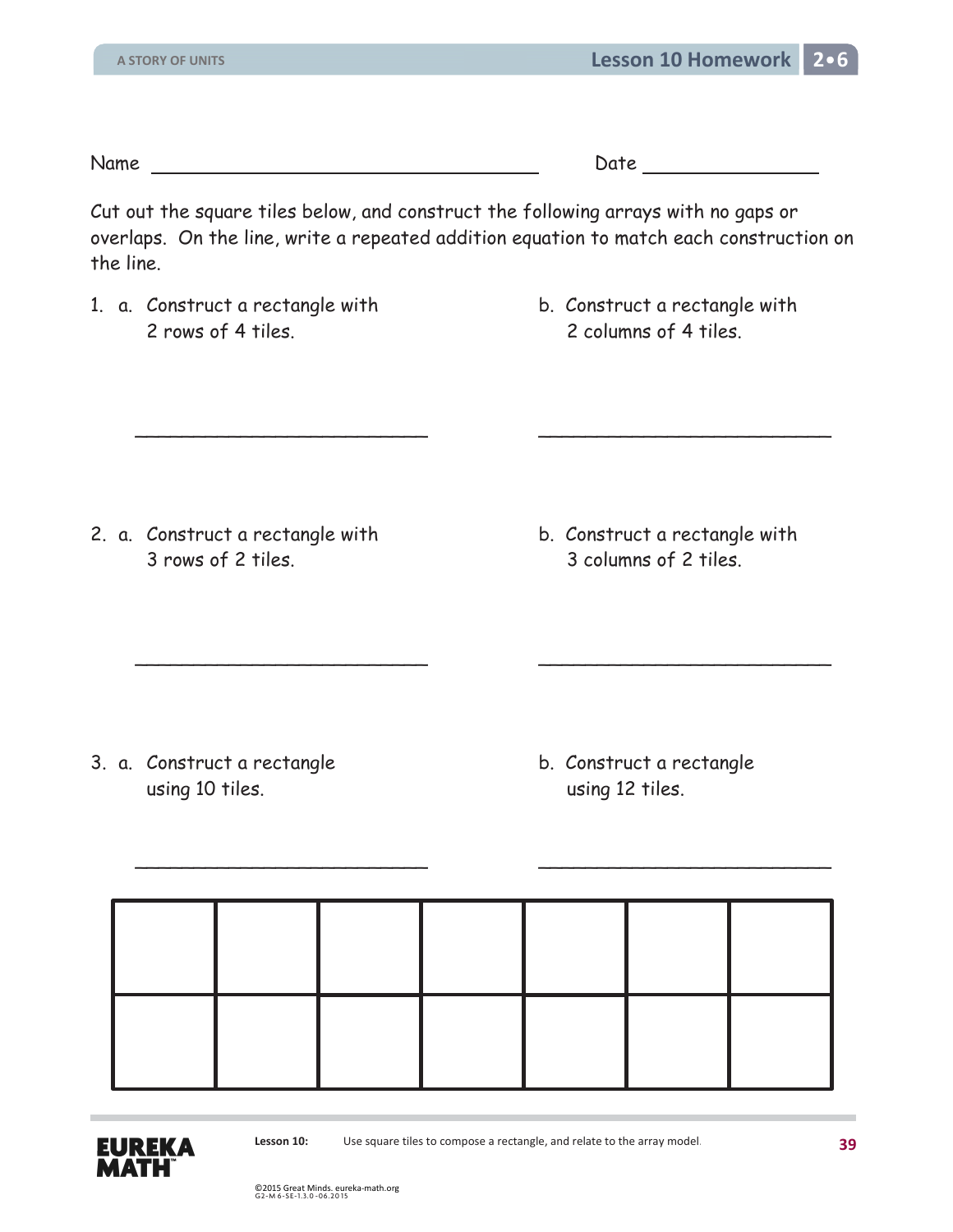4. a. What shape is the array pictured below? \_\_\_\_\_\_\_\_\_\_\_\_\_\_\_\_\_\_\_\_\_\_\_\_\_\_\_\_\_\_\_\_\_\_



b. In the space below, redraw the above shape with one more column.

c. What shape is the array now? \_\_\_\_\_\_\_\_\_\_\_\_\_\_\_\_\_\_\_\_\_\_\_\_\_\_\_\_\_\_\_

d. Draw a different array of tiles that is the same shape as 4(c).

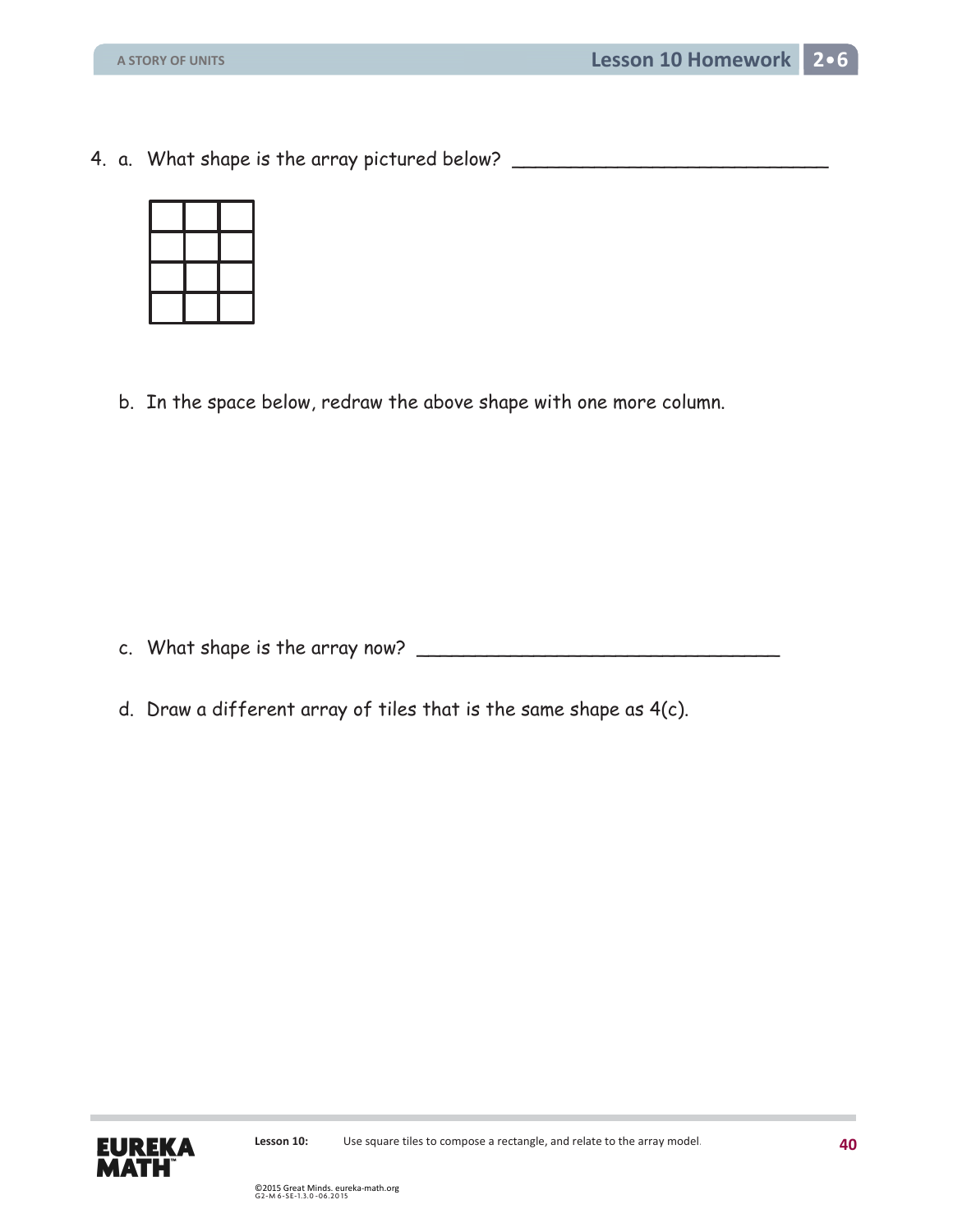Use your square tiles to construct the following arrays with no gaps or overlaps. Write a repeated addition equation to match each construction.

- 1. a. Place 8 square tiles in a row.
	- b. Construct an array with the 8 square tiles.

 $\overline{\phantom{a}}$  , and the set of the set of the set of the set of the set of the set of the set of the set of the set of the set of the set of the set of the set of the set of the set of the set of the set of the set of the s

 $\overline{\phantom{a}}$  , and the set of the set of the set of the set of the set of the set of the set of the set of the set of the set of the set of the set of the set of the set of the set of the set of the set of the set of the s

 $\overline{\phantom{a}}$  , and the set of the set of the set of the set of the set of the set of the set of the set of the set of the set of the set of the set of the set of the set of the set of the set of the set of the set of the s

c. Write a repeated addition equation to match the new array.

- 2. a. Construct an array with 12 squares.
	- a. Write a repeated addition equation to match the array.
	- c. Rearrange the 12 squares into a different array.
	- d. Write a repeated addition equation to match the new array.

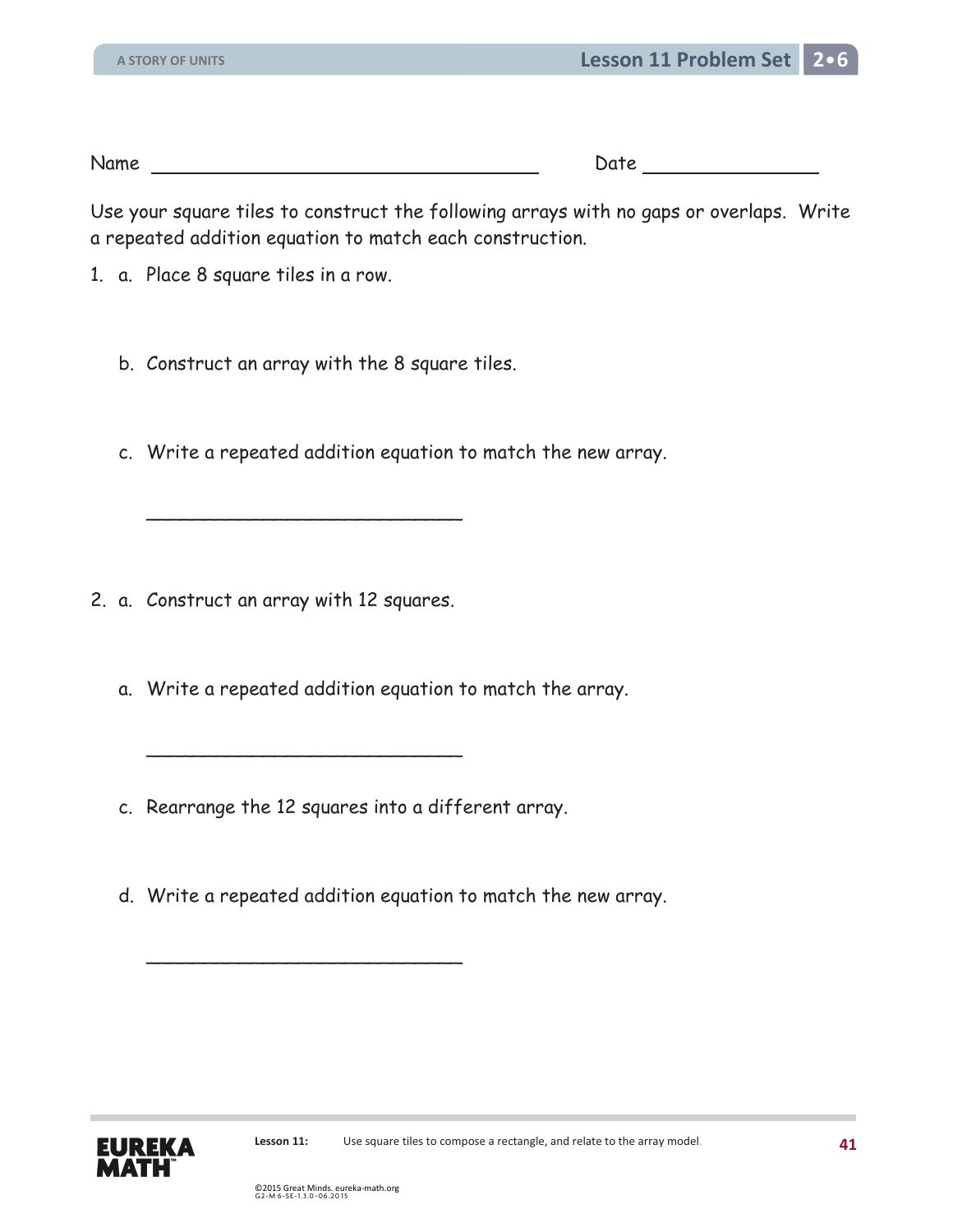- 3. a. Construct an array with 20 squares.
	- b. Write a repeated addition equation to match the array.
	- c. Rearrange the 20 squares into a different array.

 $\overline{\phantom{a}}$  , and the set of the set of the set of the set of the set of the set of the set of the set of the set of the set of the set of the set of the set of the set of the set of the set of the set of the set of the s

 $\overline{\phantom{a}}$  , and the set of the set of the set of the set of the set of the set of the set of the set of the set of the set of the set of the set of the set of the set of the set of the set of the set of the set of the s

d. Write a repeated addition equation to match the new array.

- 4. Construct 2 arrays with 6 squares.
	- a. 2 rows of  $\frac{\ }{2}$  =  $\frac{\ }{2}$
	- b.  $3 \text{ rows of }$  = 2 rows of  $\frac{1}{2}$
- 5. Construct 2 arrays with 10 squares.
	- a. 2 rows of  $\frac{1}{2}$  =  $\frac{1}{2}$
	- b.  $5$  rows of  $= 2$  rows of  $\qquad$

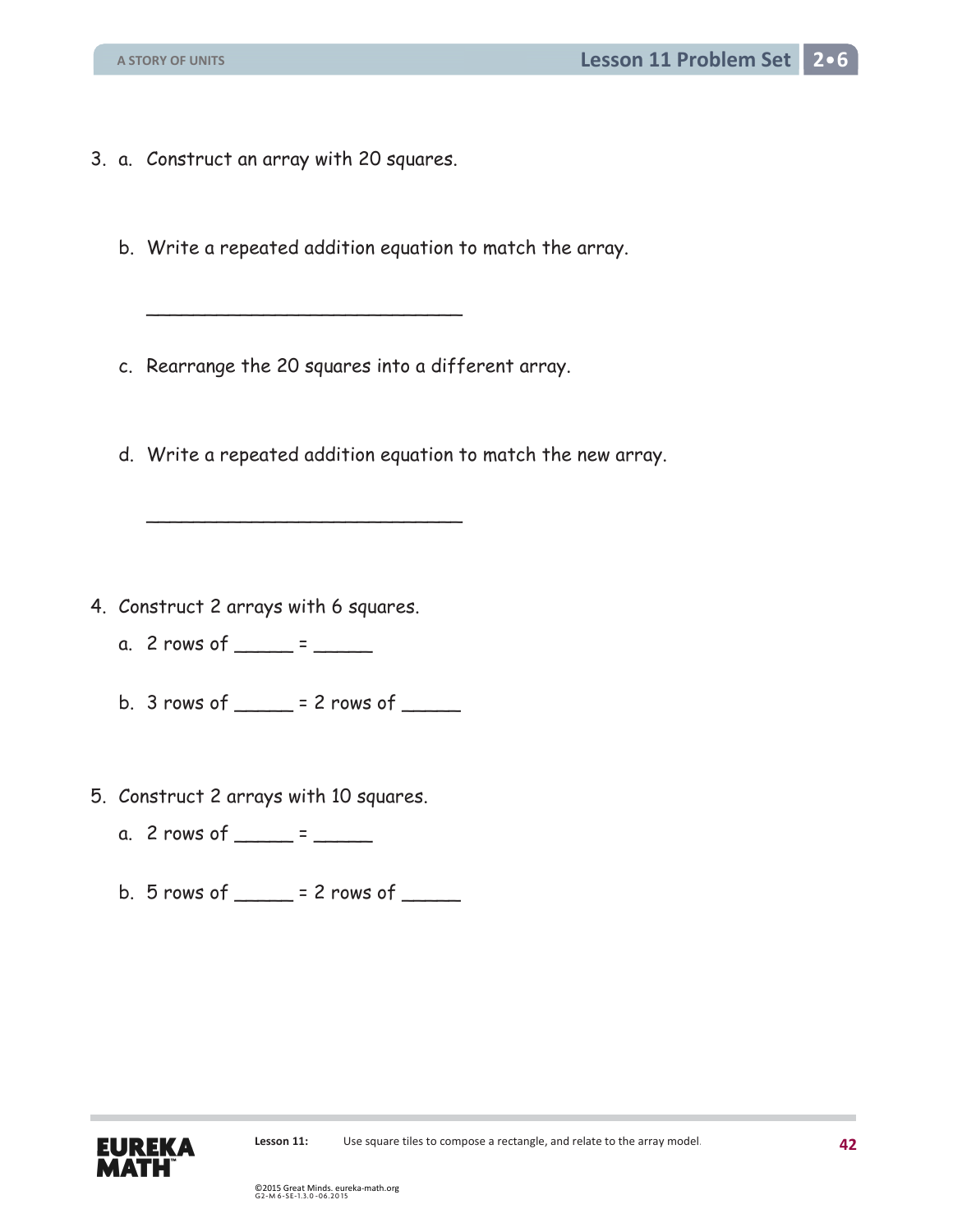- 1. a. Construct an array with 9 square tiles.
	- b. Write a repeated addition equation to match the array.
- 2. a. Construct an array with 10 square tiles.

 $\overline{\phantom{a}}$  ,  $\overline{\phantom{a}}$  ,  $\overline{\phantom{a}}$  ,  $\overline{\phantom{a}}$  ,  $\overline{\phantom{a}}$  ,  $\overline{\phantom{a}}$  ,  $\overline{\phantom{a}}$  ,  $\overline{\phantom{a}}$  ,  $\overline{\phantom{a}}$  ,  $\overline{\phantom{a}}$  ,  $\overline{\phantom{a}}$  ,  $\overline{\phantom{a}}$  ,  $\overline{\phantom{a}}$  ,  $\overline{\phantom{a}}$  ,  $\overline{\phantom{a}}$  ,  $\overline{\phantom{a}}$ 

 $\overline{\phantom{a}}$  , and the contract of the contract of the contract of the contract of the contract of the contract of the contract of the contract of the contract of the contract of the contract of the contract of the contrac

 $\overline{\phantom{a}}$  ,  $\overline{\phantom{a}}$  ,  $\overline{\phantom{a}}$  ,  $\overline{\phantom{a}}$  ,  $\overline{\phantom{a}}$  ,  $\overline{\phantom{a}}$  ,  $\overline{\phantom{a}}$  ,  $\overline{\phantom{a}}$  ,  $\overline{\phantom{a}}$  ,  $\overline{\phantom{a}}$  ,  $\overline{\phantom{a}}$  ,  $\overline{\phantom{a}}$  ,  $\overline{\phantom{a}}$  ,  $\overline{\phantom{a}}$  ,  $\overline{\phantom{a}}$  ,  $\overline{\phantom{a}}$ 

- b. Write a repeated addition equation to match the array.
- c. Rearrange the 10 square tiles into a different array.
- d. Write a repeated addition equation to match the new array.

Cut out each square tile. Use the tiles to construct the arrays in Problems 1–4.



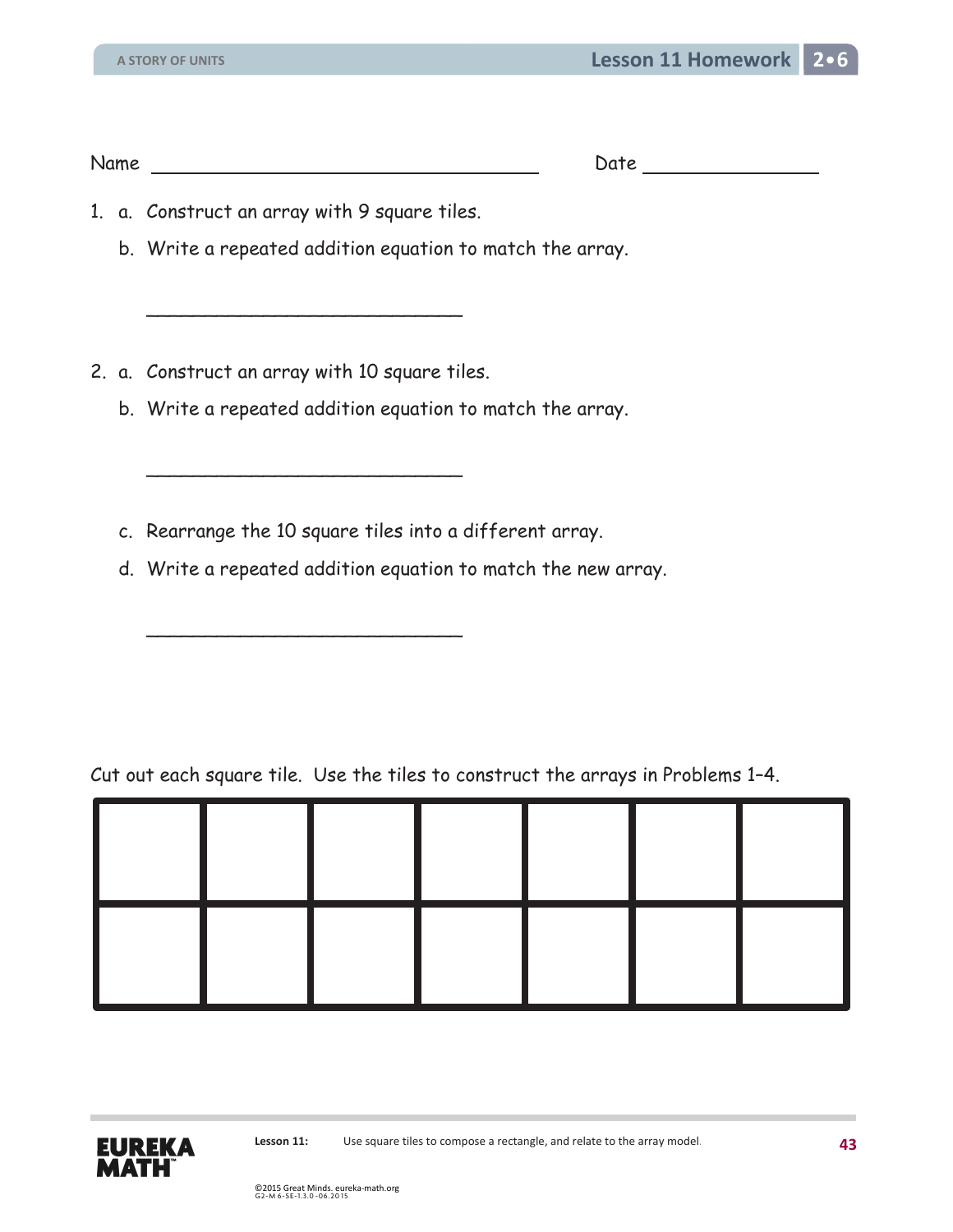3. a. Construct an array with 12 square tiles.

 $\overline{\phantom{a}}$ 

- b. Write a repeated addition equation to match the array.
- c. Rearrange the 12 square tiles into a different array.
- d. Write a repeated addition equation to match the new array.
- 4. Construct 2 arrays with 14 square tiles.

 $\overline{\phantom{a}}$  , and the set of the set of the set of the set of the set of the set of the set of the set of the set of the set of the set of the set of the set of the set of the set of the set of the set of the set of the s

- a. 2 rows of  $\frac{\ }{2}$  =  $\frac{\ }{2}$
- b. 2 rows of  $\frac{1}{2}$  = 7 rows of  $\frac{1}{2}$

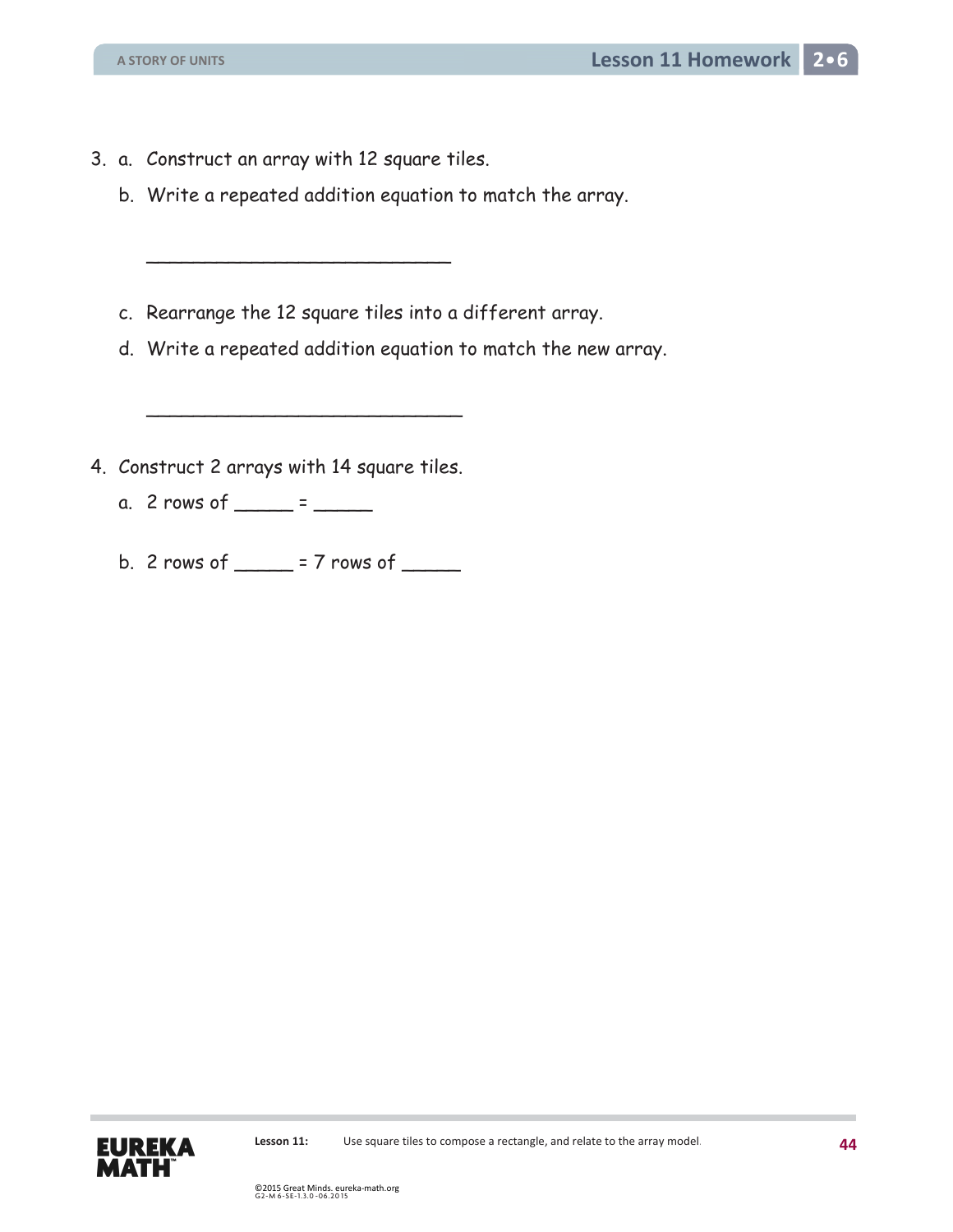| Name | -<br>ato (<br>∼ |
|------|-----------------|
|      |                 |

1. Draw without using a square tile to make an array with 2 rows of 5.

2 rows of  $5 =$ 

 $-$  +  $-$  =  $-$ 

2. Draw without using a square tile to make an array with 4 columns of 3.

4 columns of 3 = \_\_\_\_\_\_

 $-$  +  $-$  +  $-$  +  $-$  +  $-$  +  $-$  =  $-$ 

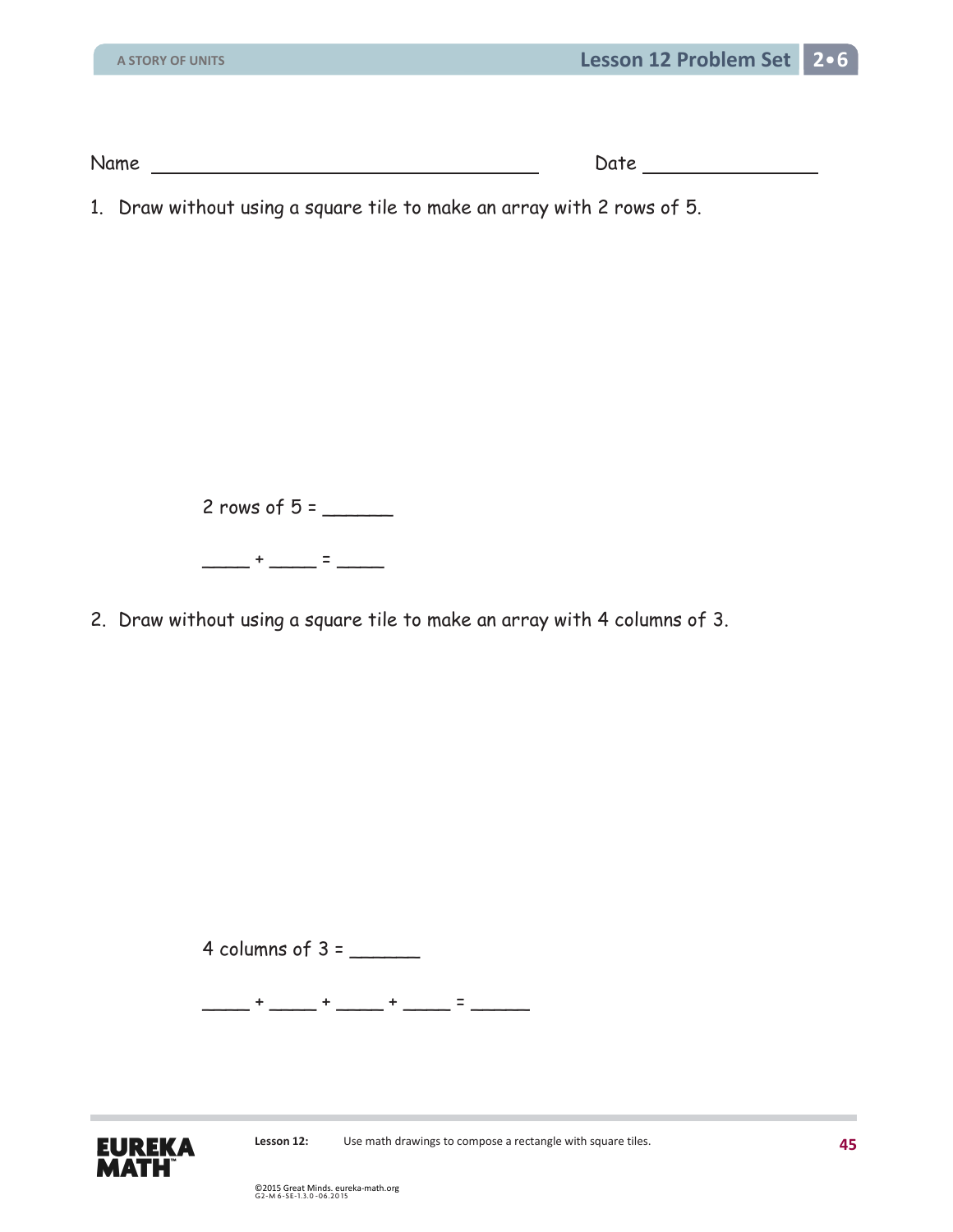- 3. Complete the following arrays without gaps or overlaps. The first tile has been drawn for you.
	- a. 3 rows of 4



b. 5 columns of 3



c. 5 columns of 4



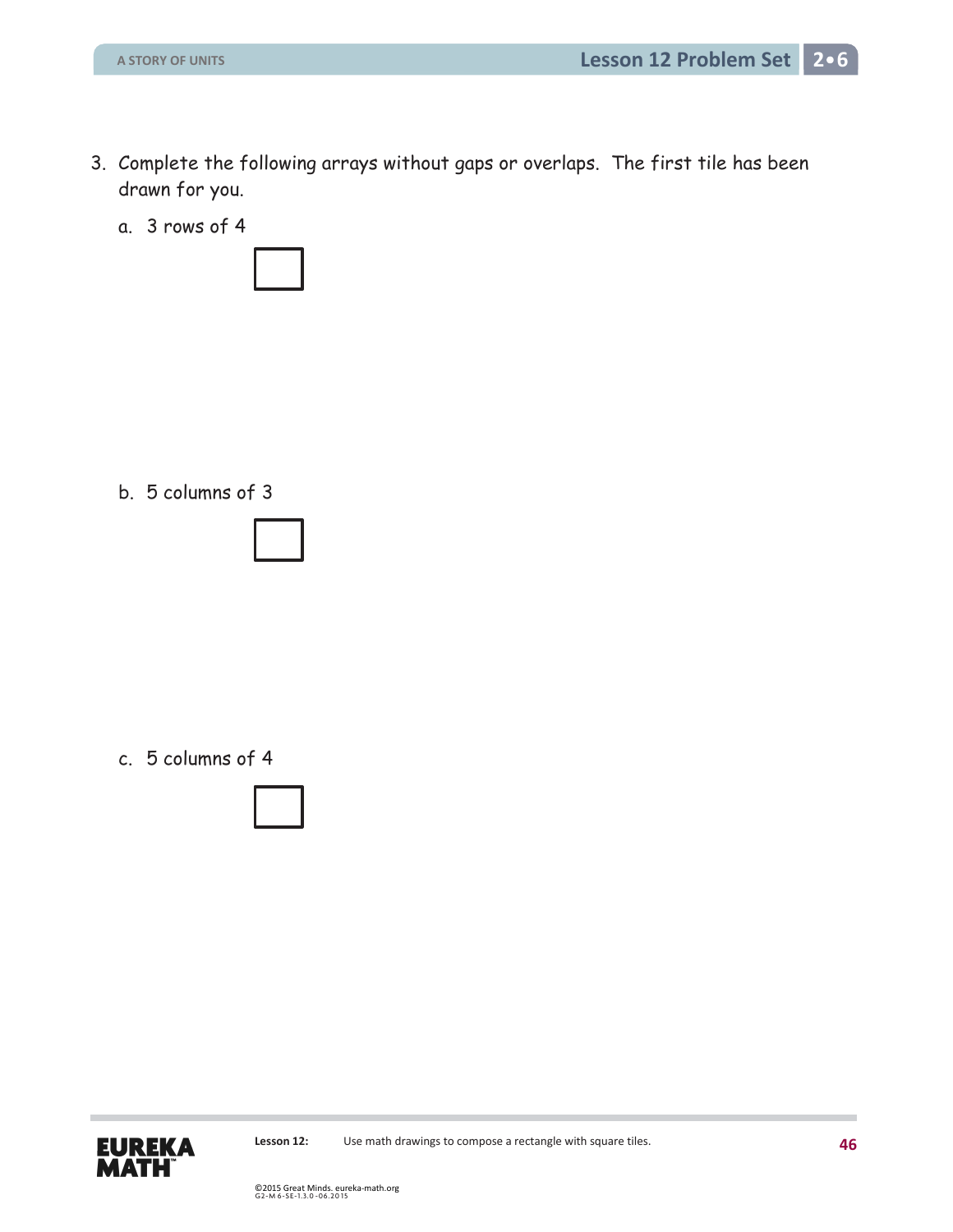1. Cut out and trace the square tile to draw an array with 2 rows of 4.

Cut out and trace.

2 rows of  $4 =$ 

\_\_\_\_ + \_\_\_\_ = \_\_\_\_

2. Trace the square tile to make an array with 3 columns of 5.

3 columns of 5 = \_\_\_\_\_\_

\_\_\_\_ + \_\_\_\_ + \_\_\_\_ = \_\_\_\_\_

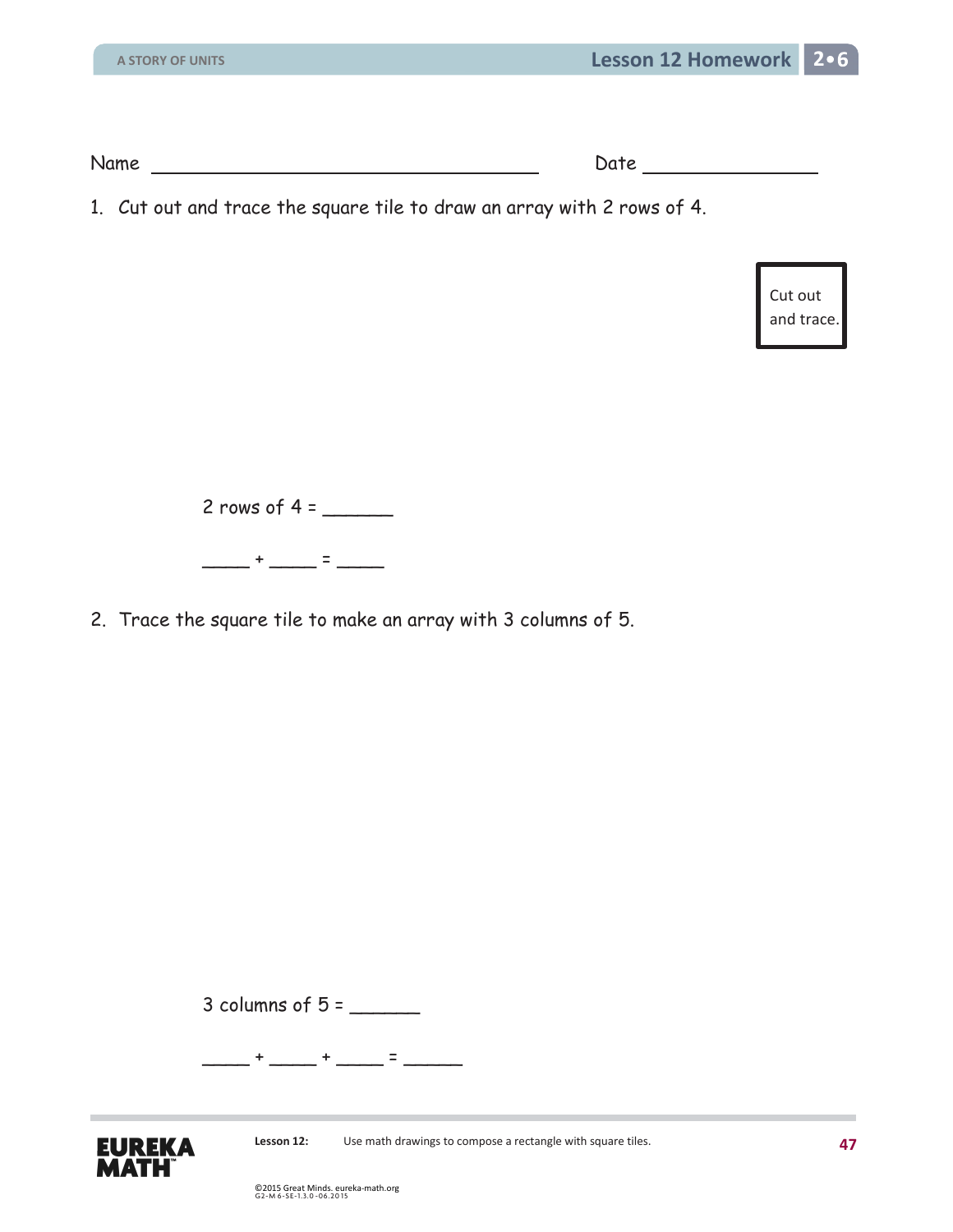- 3. Complete the following arrays without gaps or overlaps. The first tile has been drawn for you.
	- a. 4 rows of 5



b. 5 columns of 2



c. 4 columns of 3

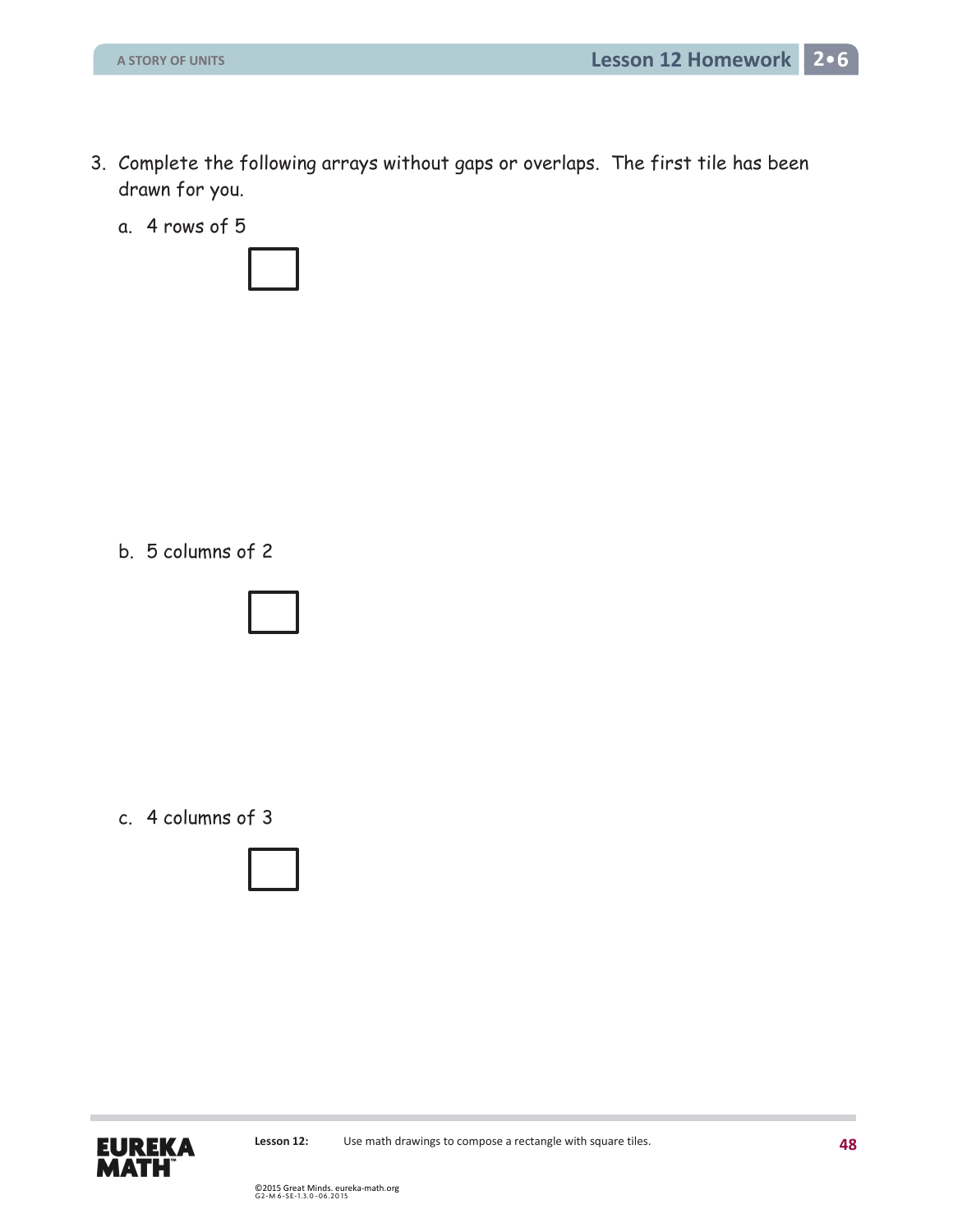Use your square tiles to complete the steps for each problem.

Problem 1

Step 1: Construct a rectangle with 4 columns of 3.

Step 2: Separate 2 columns of 3.

Step 3: Write a number bond to show the whole and two parts. Then, write a repeated addition sentence to match each part of the number bond.

## Problem 2

Step 1: Construct a rectangle with 5 rows of 2.

Step 2: Separate 2 rows of 2.

Step 3: Write a number bond to show the whole and two parts. Write a repeated addition sentence to match each part of the number bond.

## Problem 3

Step 1: Construct a rectangle with 5 columns of 3.

Step 2: Separate 3 columns of 3.

Step 3: Write a number bond to show the whole and two parts. Write a repeated addition sentence to match each part of the number bond.

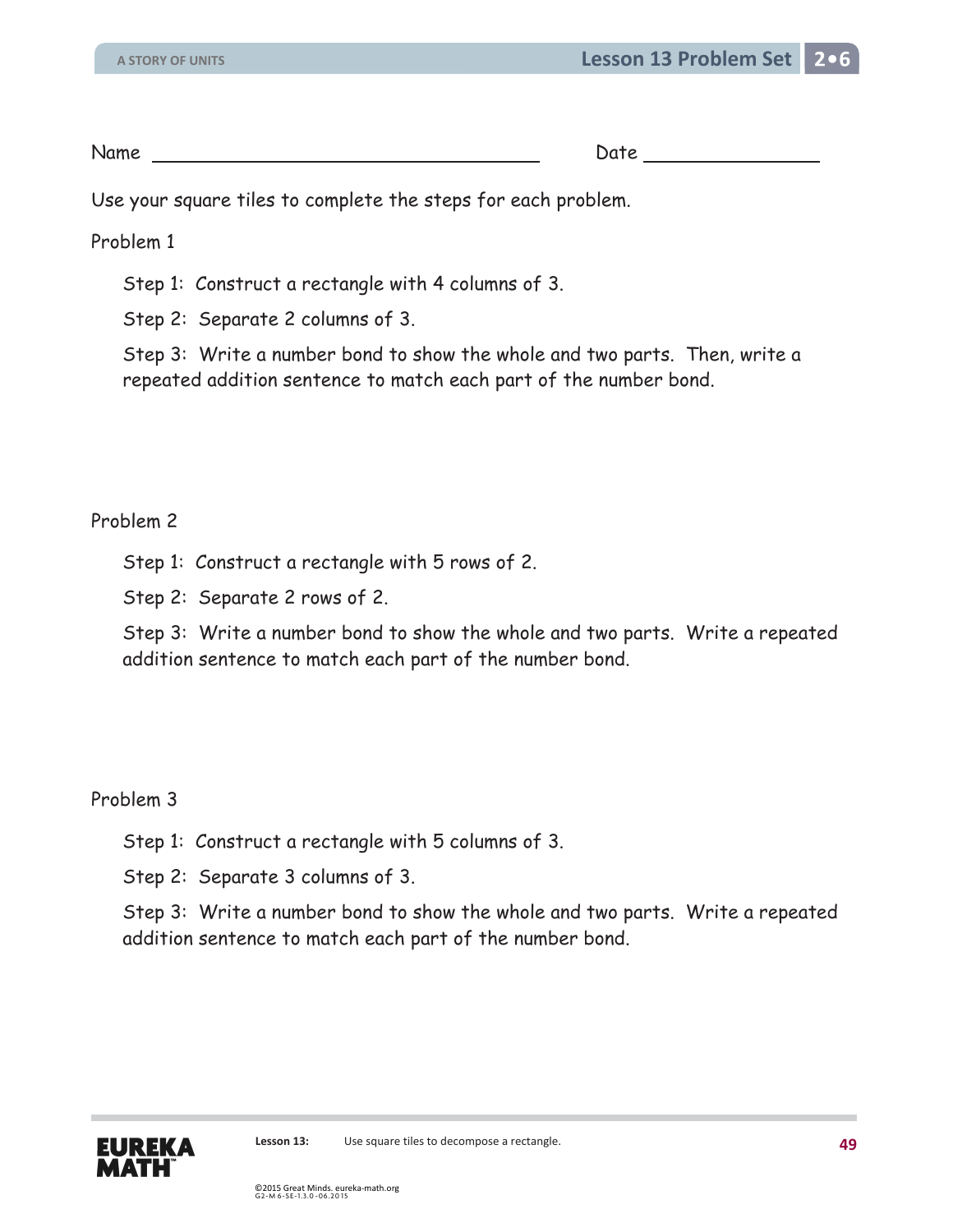- 4. Use 12 square tiles to construct a rectangle with 3 rows.
	- a. \_\_\_\_\_ rows of \_\_\_\_\_ = 12
	- b. Remove 1 row. How many squares are there now?
	- c. Remove 1 column from the new rectangle you made in 4(b). How many squares are there now? \_\_\_\_\_
- 5. Use 20 square tiles to construct a rectangle.
	- a. \_\_\_\_\_\_\_ rows of \_\_\_\_\_\_ = \_\_\_\_\_\_
	- b. Remove 1 row. How many squares are there now?
	- c. Remove 1 column from the new rectangle you made in 5(b). How many squares are there now?  $\_\_$
- 6. Use 16 square tiles to construct a rectangle.
	- a. \_\_\_\_\_\_\_ rows of \_\_\_\_\_\_ = \_\_\_\_\_\_
	- b. Remove 1 row. How many squares are there now?
	- c. Remove 1 column from the new rectangle you made in 6(b). How many squares are there now? \_\_\_\_\_

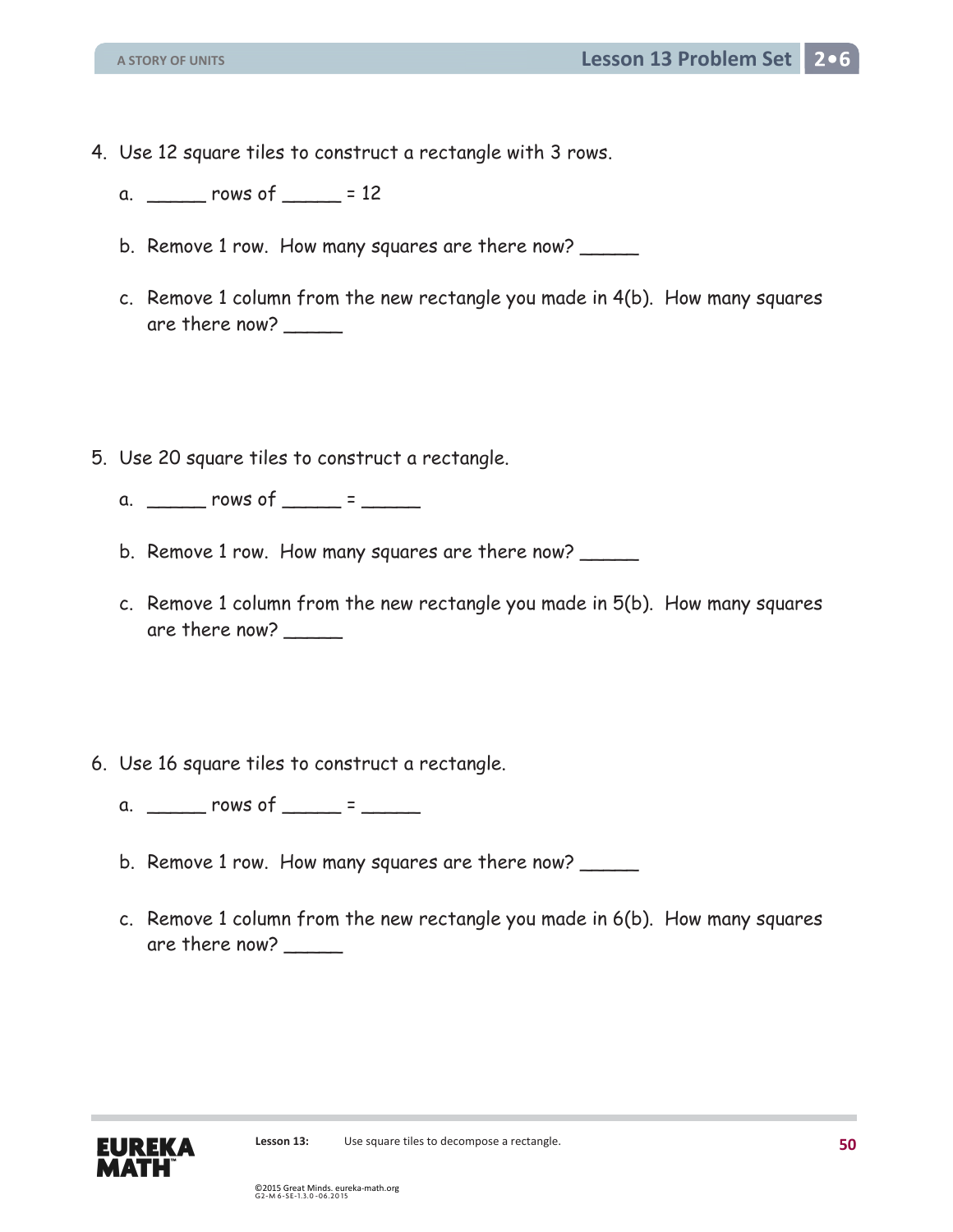Cut out and use your square tiles to complete the steps for each problem.

Problem 1

Step 1: Construct a rectangle with 5 rows of 2.

Step 2: Separate 2 rows of 2.

Step 3: Write a number bond to show the whole and two parts. Write a repeated addition sentence to match each part of your number bond.

Problem 2

Step 1: Construct a rectangle with 4 columns of 3.

Step 2: Separate 2 columns of 3.

Step 3: Write a number bond to show the whole and two parts. Write a repeated addition sentence to match each part of your number bond.

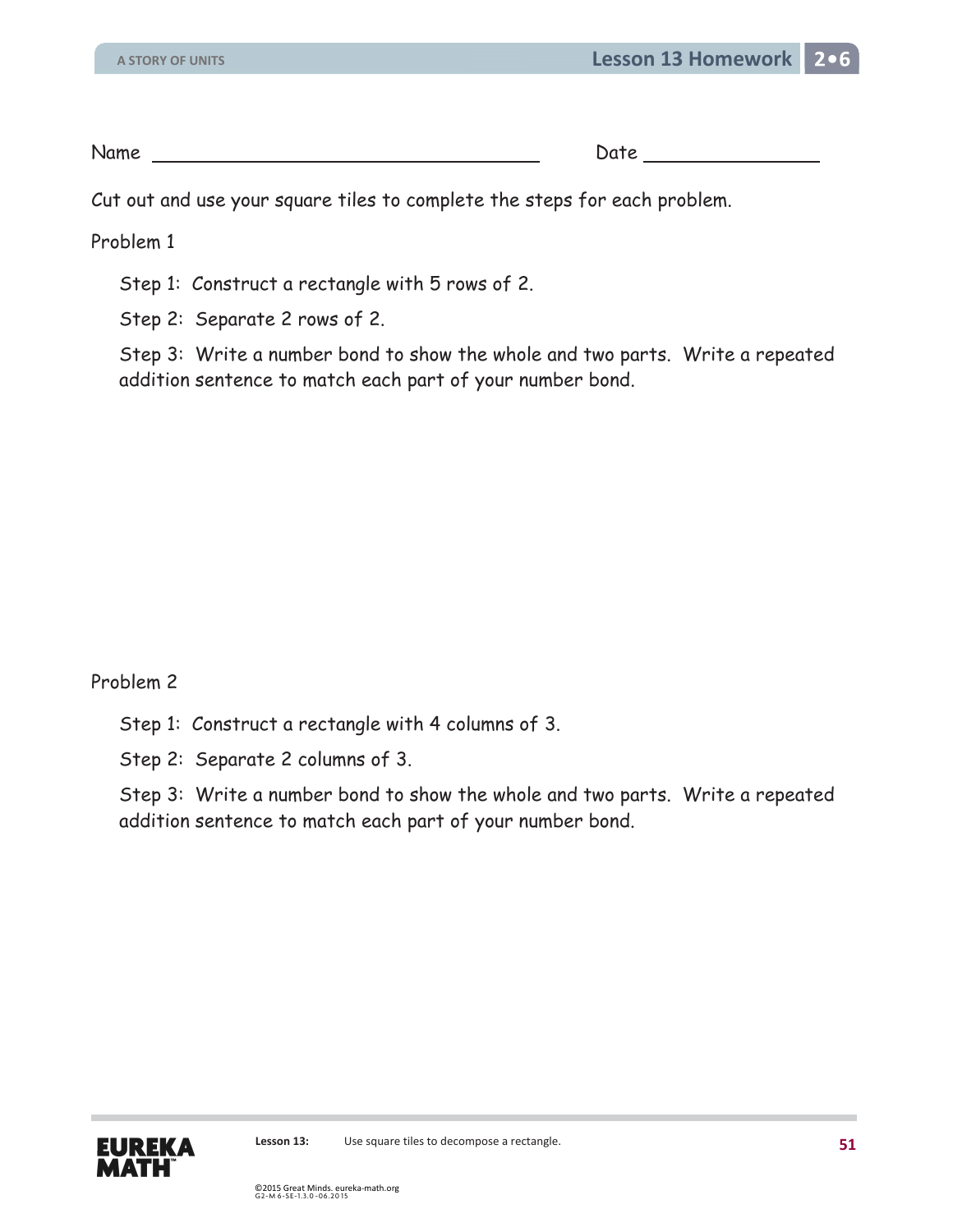- 3. Use 9 square tiles to construct a rectangle with 3 rows.
	- a.  $\frac{\ }{\ }$  rows of  $\frac{\ }{\ }$  =  $\frac{\ }{\ }$
	- b. Remove 1 row. How many squares are there now?
	- c. Remove 1 column from the new rectangle you made in 3(b). How many squares are there now? \_\_\_\_\_
- 4. Use 14 square tiles to construct a rectangle.
	- a.  $\frac{1}{2}$  rows of  $\frac{1}{2}$  =  $\frac{1}{2}$
	- b. Remove 1 row. How many squares are there now?
	- c. Remove 1 column from the new rectangle you made in 4(b). How many squares are there now?  $\_\_$

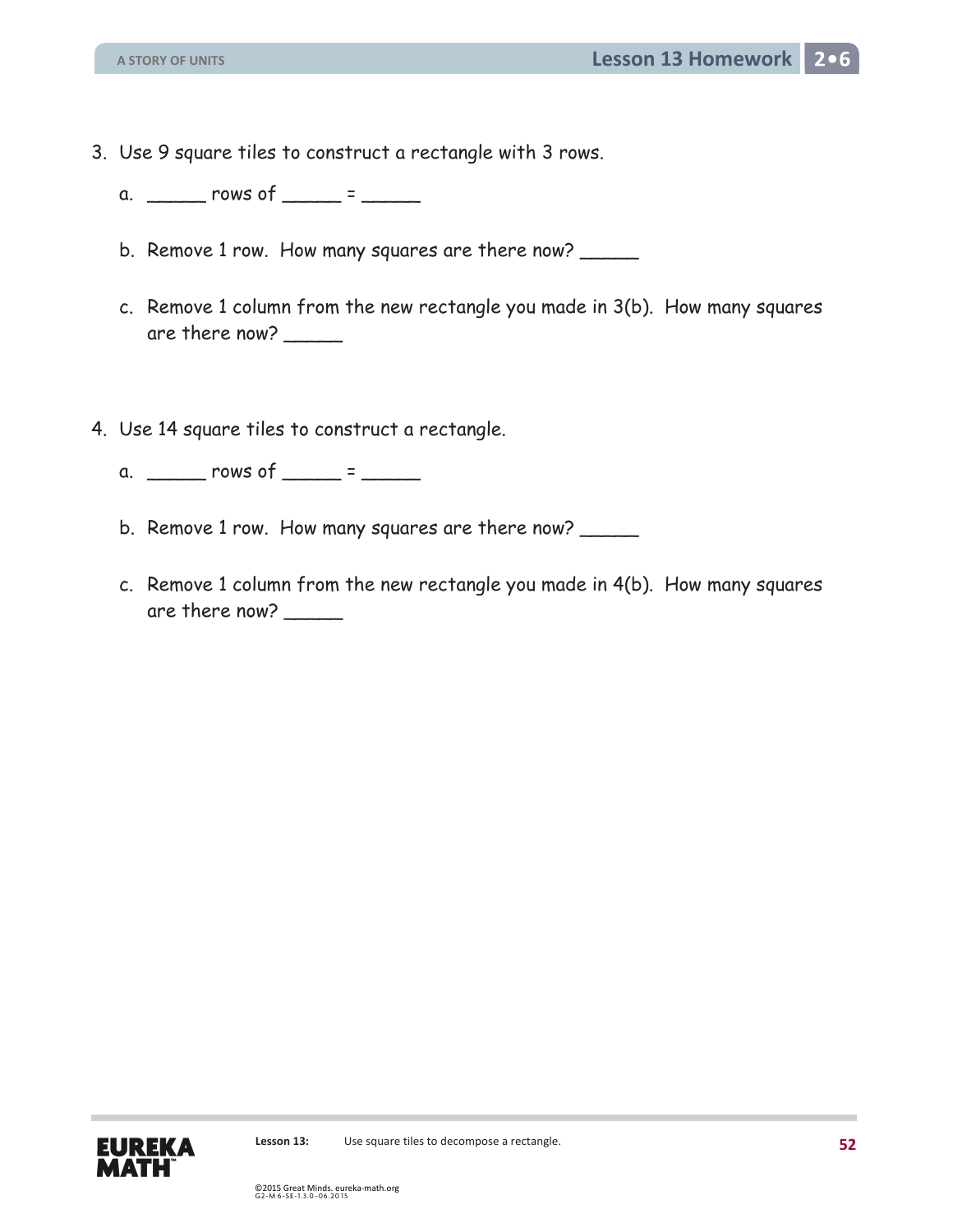Cut out Rectangles A, B, and C. Then, cut according to directions. Answer each of the following using Rectangles A, B, and C.<sup>1</sup>

- 1. Cut out each row of Rectangle A.
	- a. Rectangle A has \_\_\_\_\_ rows.
	- b. Each row has \_\_\_\_\_\_\_ squares.
	- c. \_\_\_\_\_\_\_ rows of \_\_\_\_\_ = \_\_\_\_\_\_
	- d. Rectangle A has \_\_\_\_\_\_ squares.
- 2. Cut out each column of Rectangle B.
	- a. Rectangle B has \_\_\_\_\_ columns.
	- b. Each column has \_\_\_\_\_\_ squares.
	- c.  $\frac{\text{columns of}}{\text{limits of}}$  =  $\frac{\text{S}}{\text{S}}$
	- d. Rectangle B has \_\_\_\_\_\_ squares.

 $^1$ Note: This Problem Set is used with a template of three identical 2 by 4 arrays. These arrays are labeled as Rectangles A, B, and C.



 $\overline{a}$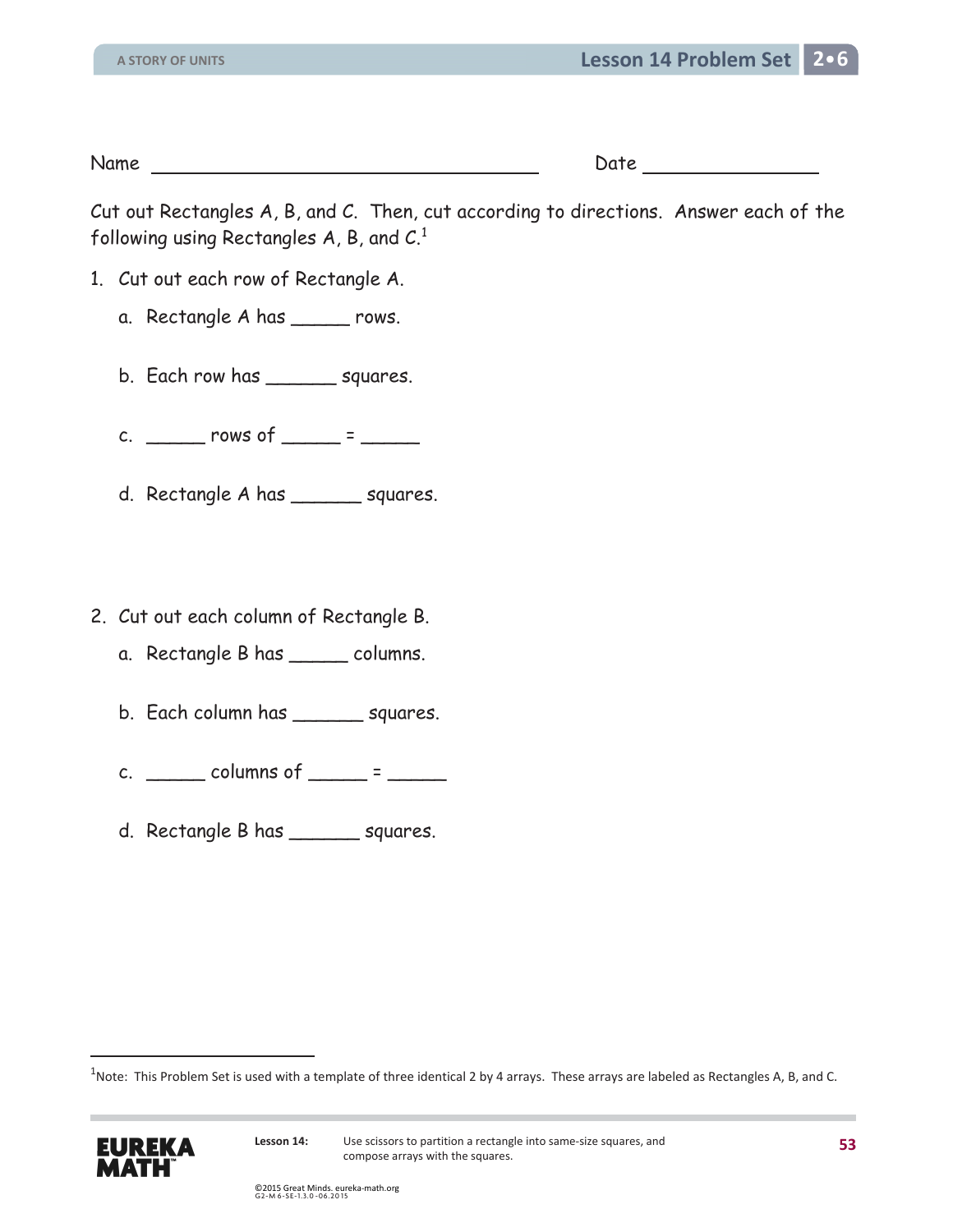- 3. Cut out each square from both Rectangles A and B.
	- a. Construct a new rectangle using all 16 squares.
	- b. My rectangle has \_\_\_\_\_\_ rows of \_\_\_\_\_\_.
	- c. My rectangle also has \_\_\_\_\_ columns of \_\_\_\_\_\_.
	- d. Write two repeated addition number sentences to match your rectangle.
- 4. Construct a new array using the 24 squares from Rectangles A, B, and C.
	- a. My rectangle has \_\_\_\_\_\_ rows of \_\_\_\_\_\_.
	- b. My rectangle also has \_\_\_\_\_ columns of \_\_\_\_\_\_.
	- c. Write two repeated addition number sentences to match your rectangle.

Extension: Construct another array using the squares from Rectangles A, B, and C.

- a. My rectangle has  $\frac{1}{1-\frac{1}{2}}$  rows of  $\frac{1}{1-\frac{1}{2}}$ .
- b. My rectangle also has \_\_\_\_\_\_ columns of \_\_\_\_\_\_.
- c. Write two repeated addition number sentences to match your rectangle.

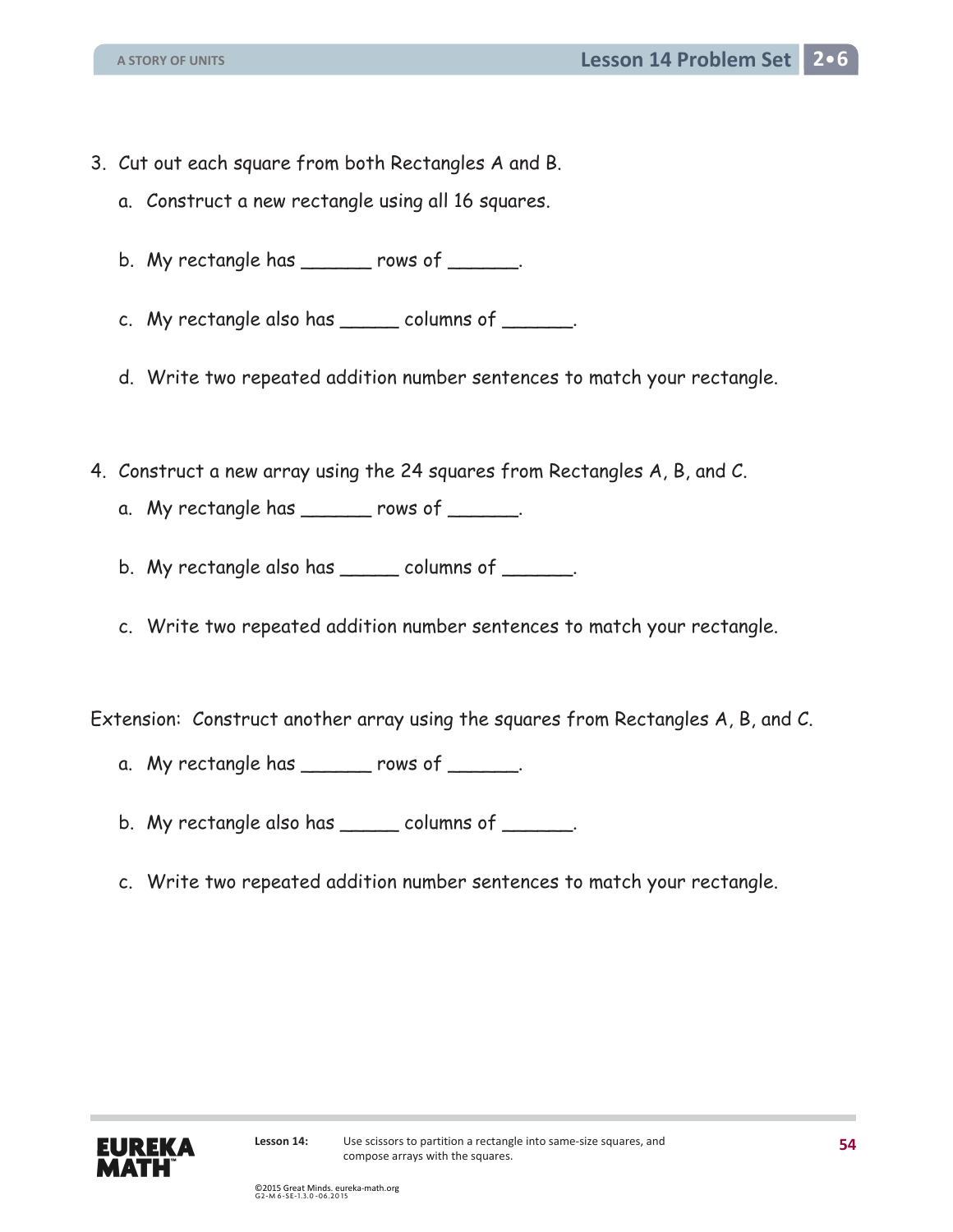| Name | Date |
|------|------|
|      |      |

| ate |
|-----|
|-----|

- 1. Imagine that you have just cut this rectangle into rows.
	- a. What do you see? Draw a picture.

How many squares are in each row? \_\_\_\_\_\_\_

b. Imagine that you have just cut this rectangle into columns. What do you see? Draw a picture.

How many squares are in each column?

2. Create another rectangle using the same number of squares.

How many squares are in each row? \_\_\_\_\_\_\_

How many squares are in each column?

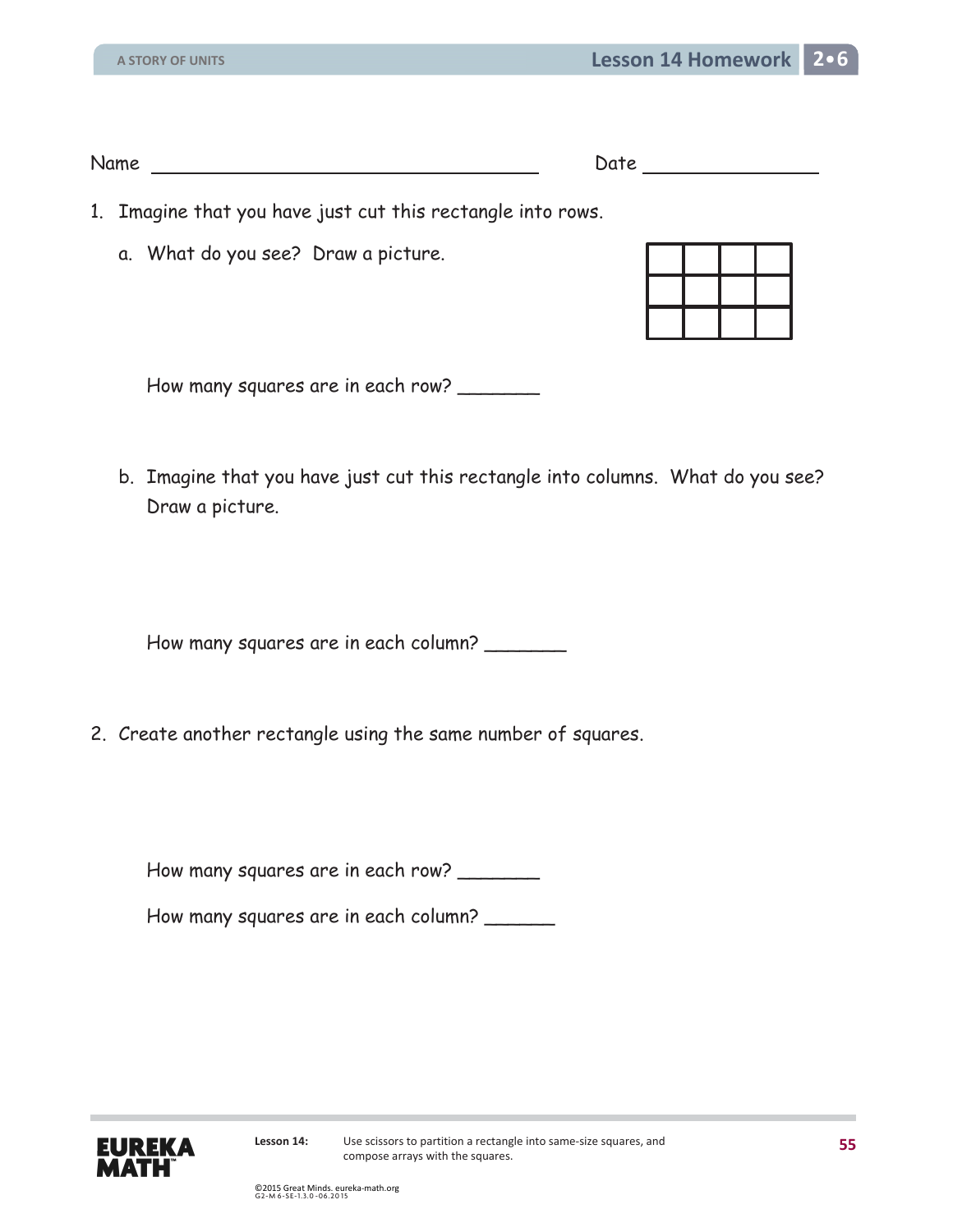- 3. Imagine that you have just cut this rectangle into rows.
	- a. What do you see? Draw a picture.

How many squares are in each row? \_\_\_\_\_\_\_

b. Imagine that you have just cut this rectangle into columns. What do you see? Draw a picture.

How many squares are in each column? \_\_\_\_\_\_\_

4. Create another rectangle using the same number of squares.

How many squares are in each row? \_\_\_\_\_\_\_

How many squares are in each column?

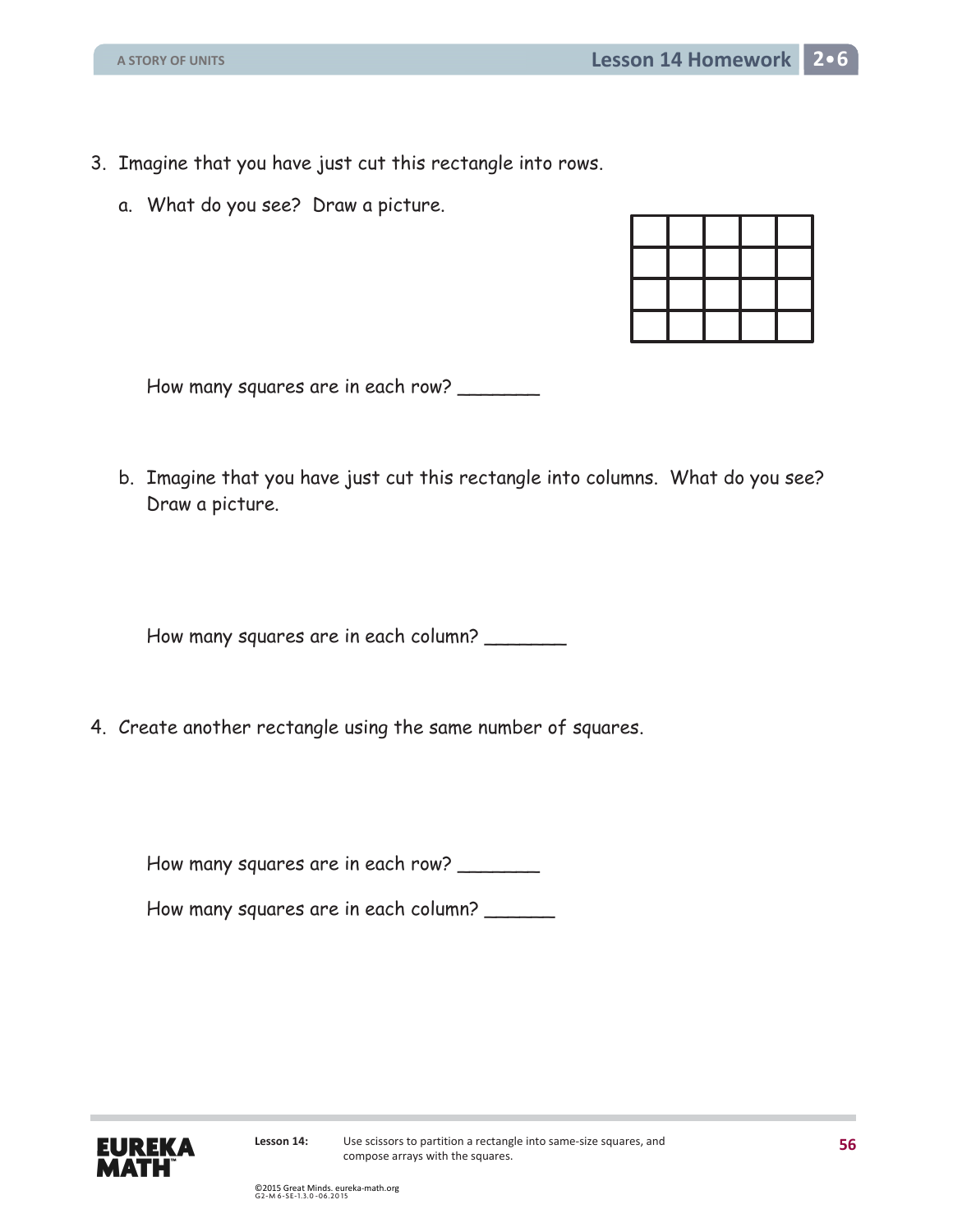Rectangle A

Rectangle B

Rectangle C



rectangles

 $\overline{a}$ 



**Lesson 14:** Use scissors to partition a rectangle into same-size squares, and compose arrays with the squares.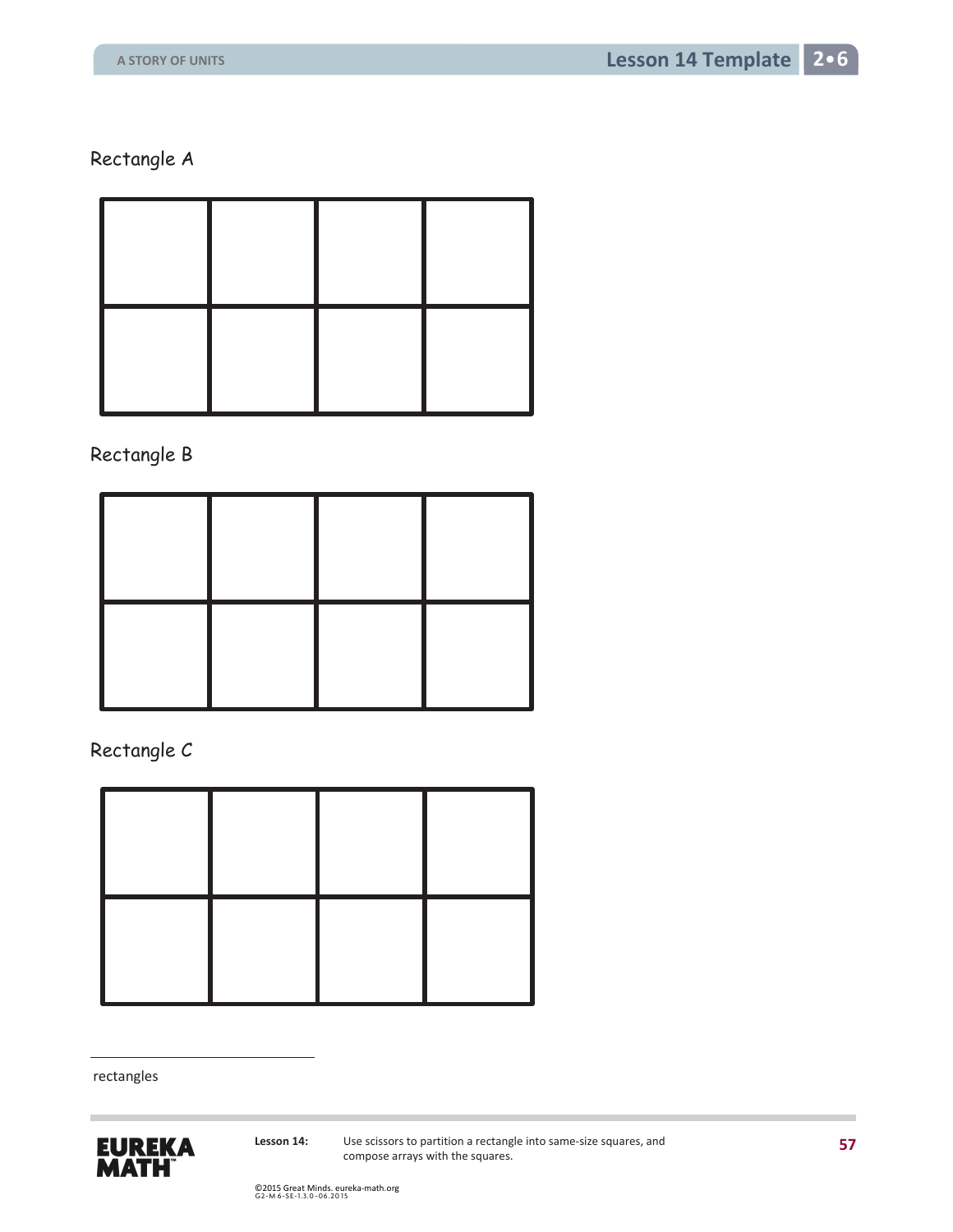Name Date Date Date

1. Shade in an array with 2 rows of 3.

|  |  |  |  | Write a repeated addition<br>equation for the array. |
|--|--|--|--|------------------------------------------------------|
|  |  |  |  |                                                      |
|  |  |  |  |                                                      |

2. Shade in an array with 4 rows of 3.

|  |  |  |  | Write a repeated addition<br>equation for the array. |
|--|--|--|--|------------------------------------------------------|
|  |  |  |  |                                                      |
|  |  |  |  |                                                      |
|  |  |  |  |                                                      |

3. Shade in an array with 5 columns of 4.

|  |  |  |  | Write a repeated addition<br>equation for the array. |
|--|--|--|--|------------------------------------------------------|
|  |  |  |  |                                                      |
|  |  |  |  |                                                      |
|  |  |  |  |                                                      |

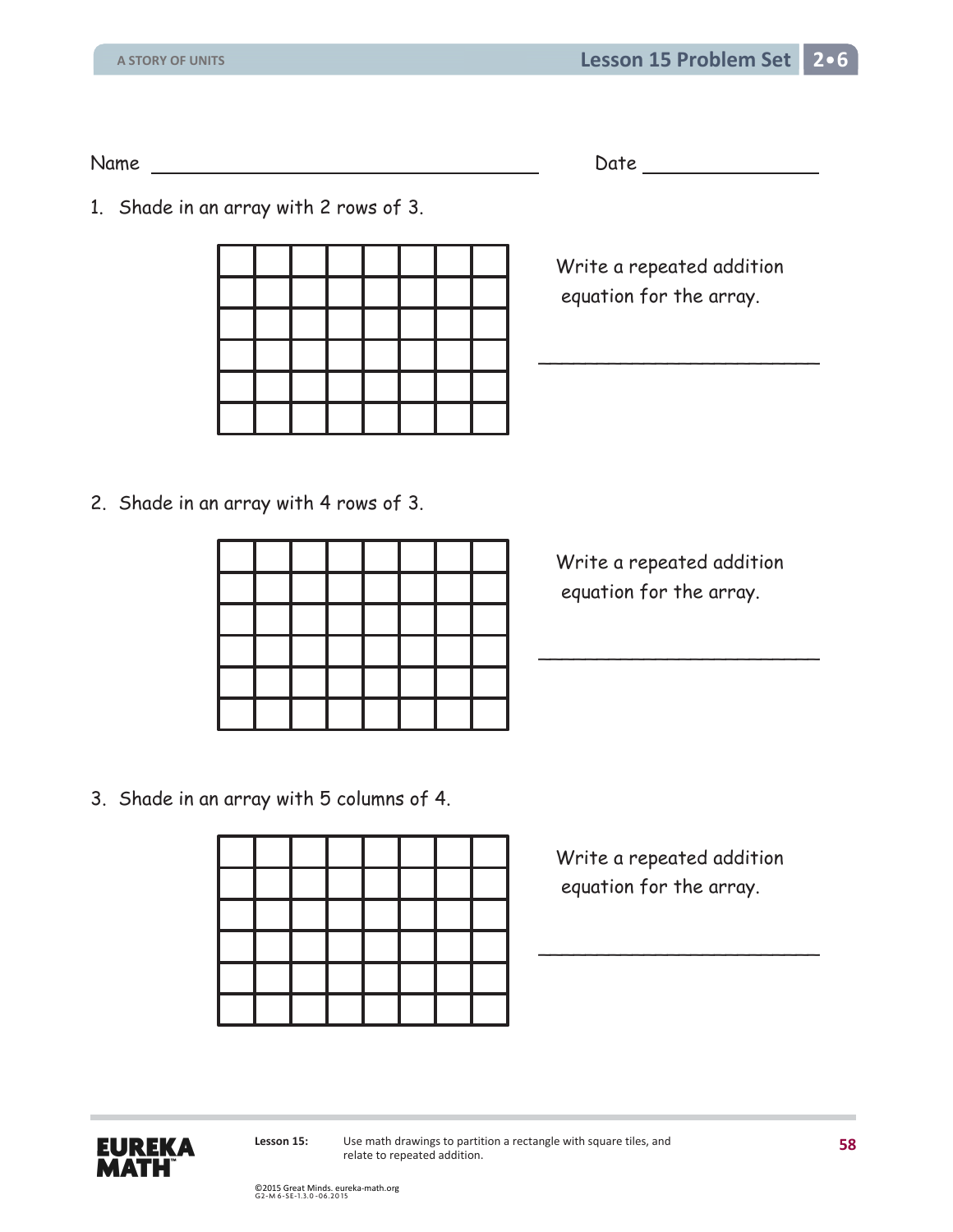4. Draw one more column of 2 to make a new array.

 Write a repeated addition equation for the new array.

5. Draw one more row of 4 and then one more column to make a new array.

 $\overline{\phantom{a}}$ 

 $\overline{\phantom{a}}$ 

 Write a repeated addition equation for the new array.

6. Draw one more row and then two more columns to make a new array.

|  |  | Write a repeated addition<br>equation for the new array. |
|--|--|----------------------------------------------------------|
|  |  |                                                          |

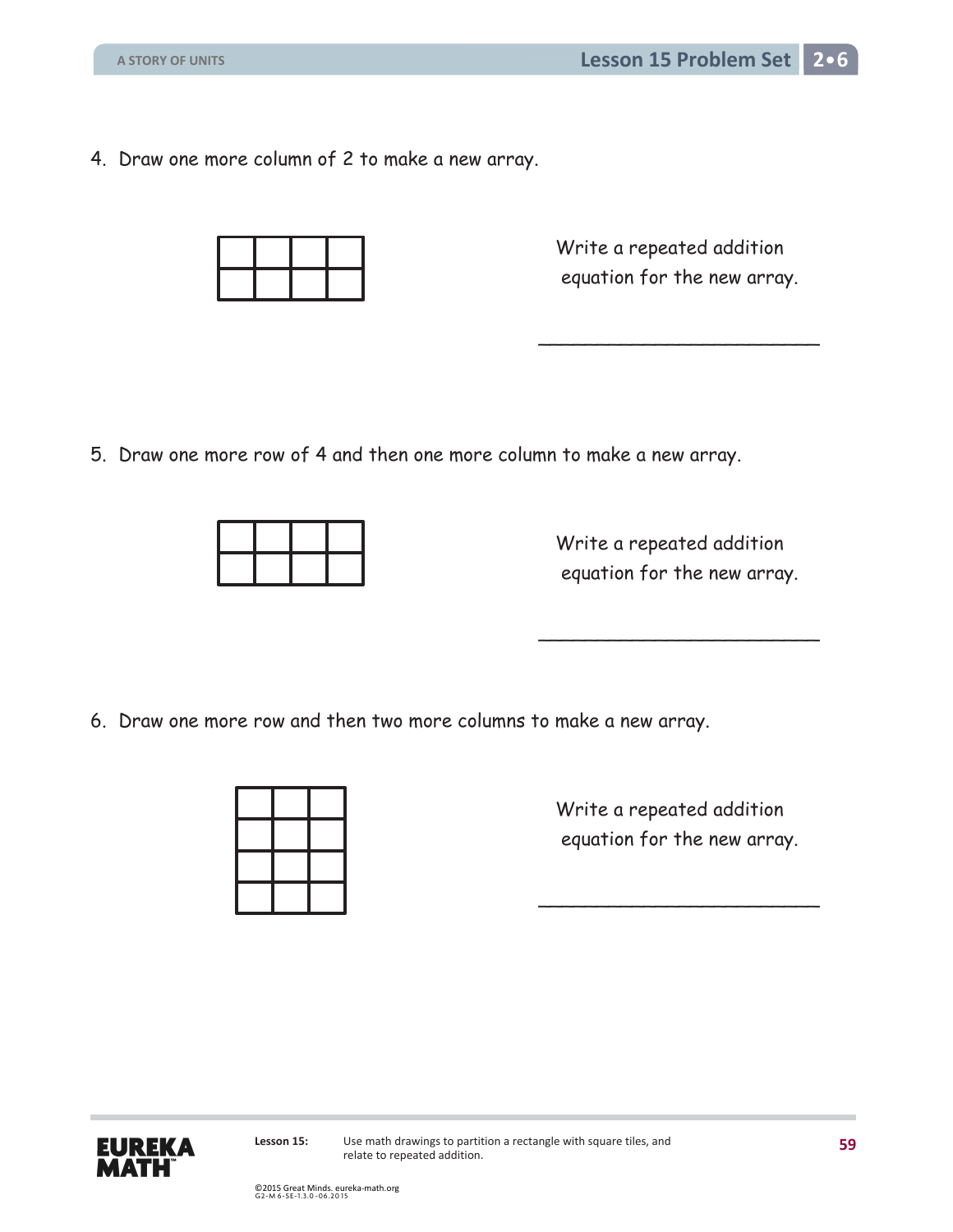1. Shade in an array with 3 rows of 2.

|  |  |  |  | Write a repeated addition<br>equation for the array. |
|--|--|--|--|------------------------------------------------------|
|  |  |  |  |                                                      |
|  |  |  |  |                                                      |

2. Shade in an array with 2 rows of 4.

|  |  |  |  | Write a repeated addition<br>equation for the array. |
|--|--|--|--|------------------------------------------------------|
|  |  |  |  |                                                      |
|  |  |  |  |                                                      |
|  |  |  |  |                                                      |

3. Shade in an array with 4 columns of 5.

|  |  |  |  | Write a repeated addition<br>equation for the array. |
|--|--|--|--|------------------------------------------------------|
|  |  |  |  |                                                      |
|  |  |  |  |                                                      |
|  |  |  |  |                                                      |

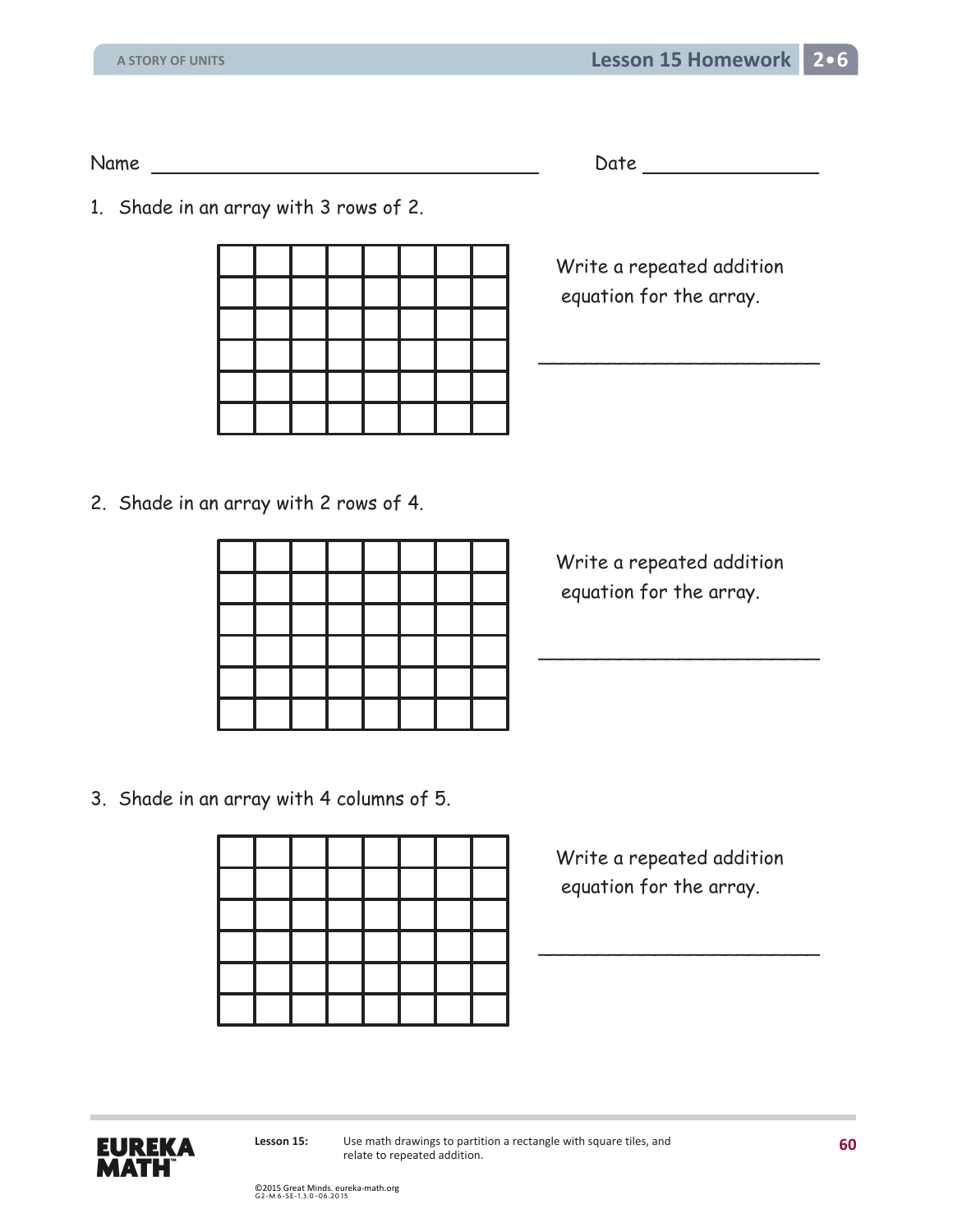4. Draw one more column of 2 to make a new array.

| <b>Service Service</b> | <b>Service Service</b> |  |
|------------------------|------------------------|--|

 Write a repeated addition equation for the new array.

5. Draw one more row of 3 and then one more column to make a new array.

 $\overline{\phantom{a}}$ 

 $\overline{\phantom{a}}$ 

 Write a repeated addition equation for the new array.

6. Draw one more row and then two more columns to make a new array.



 Write a repeated addition equation for the new array.

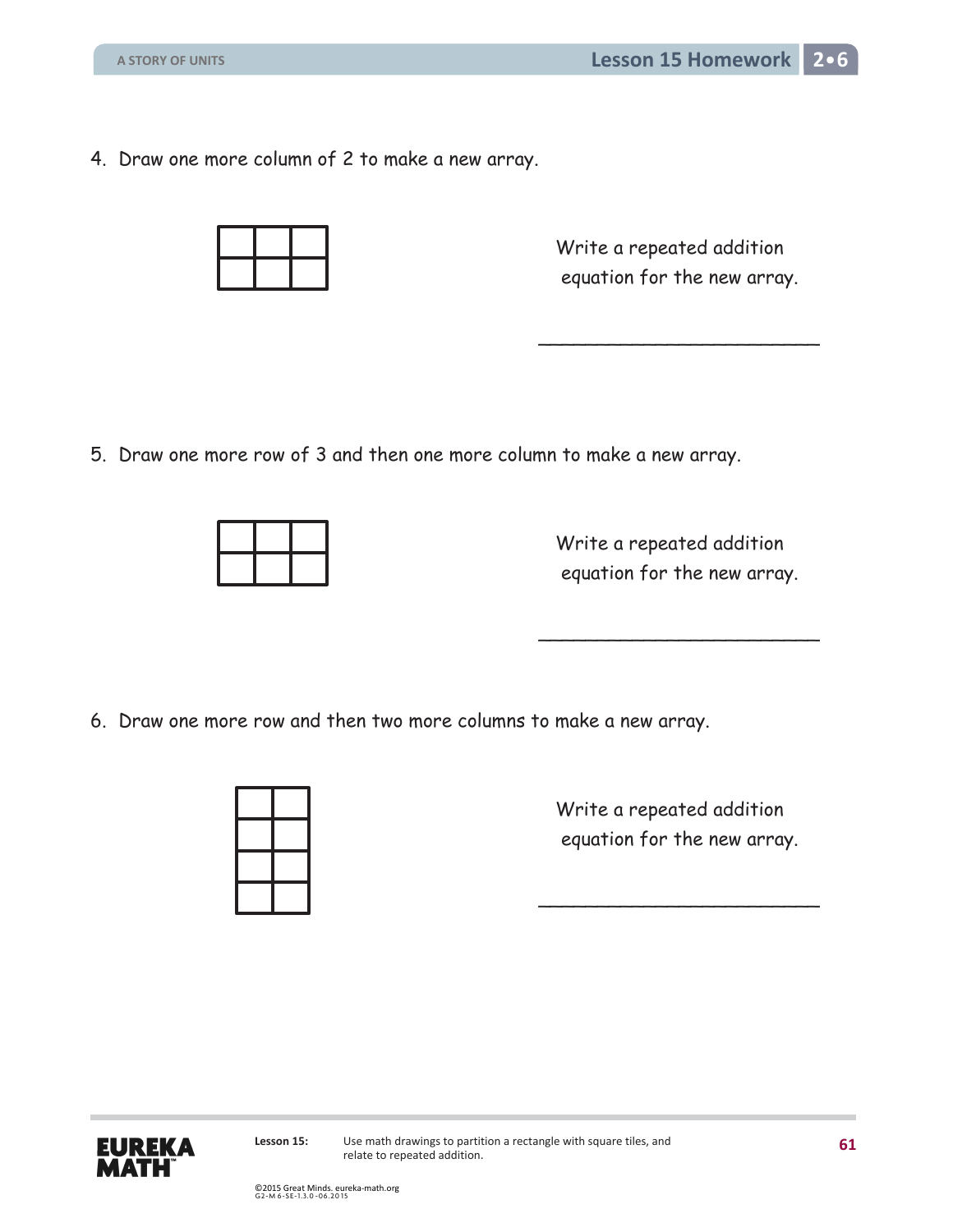Use your square tiles and grid paper to complete the following problems.

Problem 1

- a. Cut out 10 square tiles.
- b. Cut one of your square tiles in half diagonally.
- c. Create a design.
- d. Shade in your design on grid paper.

## Problem 2

- a. Use 16 square tiles.
- b. Cut two of your square tiles in half diagonally.
- c. Create a design.
- d. Shade in your design on grid paper.
- e. Share your second design with your partner.
- f. Check each other's copy to be sure it matches the tile design.

## Problem 3

- a. Create a 3 by 3 design with your partner in the corner of a new piece of grid paper.
- b. With your partner, copy that design to fill the entire paper.

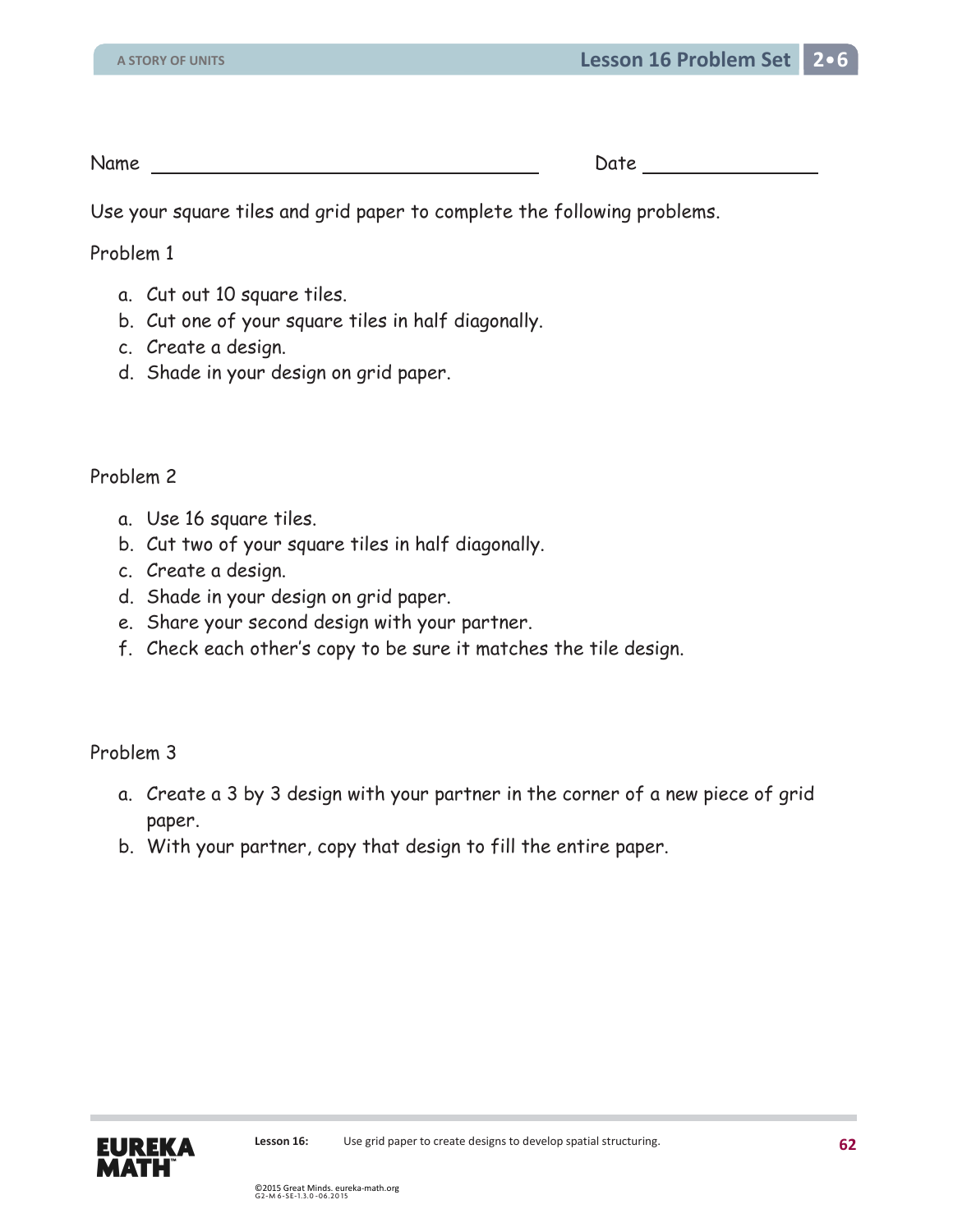1. Shade to create a copy of the design on the empty grid.

a.

|  | ш |  |  |
|--|---|--|--|
|  |   |  |  |
|  |   |  |  |
|  |   |  |  |

b.



| $\sim$ | <b>Contract Contract</b> | <b>Contract Contract</b> | <b>Contract Contract Contract Contract</b> | <b>Contract Contract Contract</b> |  |
|--------|--------------------------|--------------------------|--------------------------------------------|-----------------------------------|--|
|        | $\sim$ $\sim$            |                          |                                            | <b>Contract Contract Contract</b> |  |
|        |                          |                          |                                            |                                   |  |
|        |                          |                          |                                            |                                   |  |
|        |                          |                          |                                            |                                   |  |

c.



|  |        | <b>State</b>  |                          |  |  |
|--|--------|---------------|--------------------------|--|--|
|  |        | $\sim 10$     | $\overline{\phantom{0}}$ |  |  |
|  |        |               |                          |  |  |
|  |        |               |                          |  |  |
|  | $\sim$ | $\rightarrow$ | $\sim$                   |  |  |
|  |        |               |                          |  |  |



Lesson 16: Use grid paper to create designs to develop spatial structuring.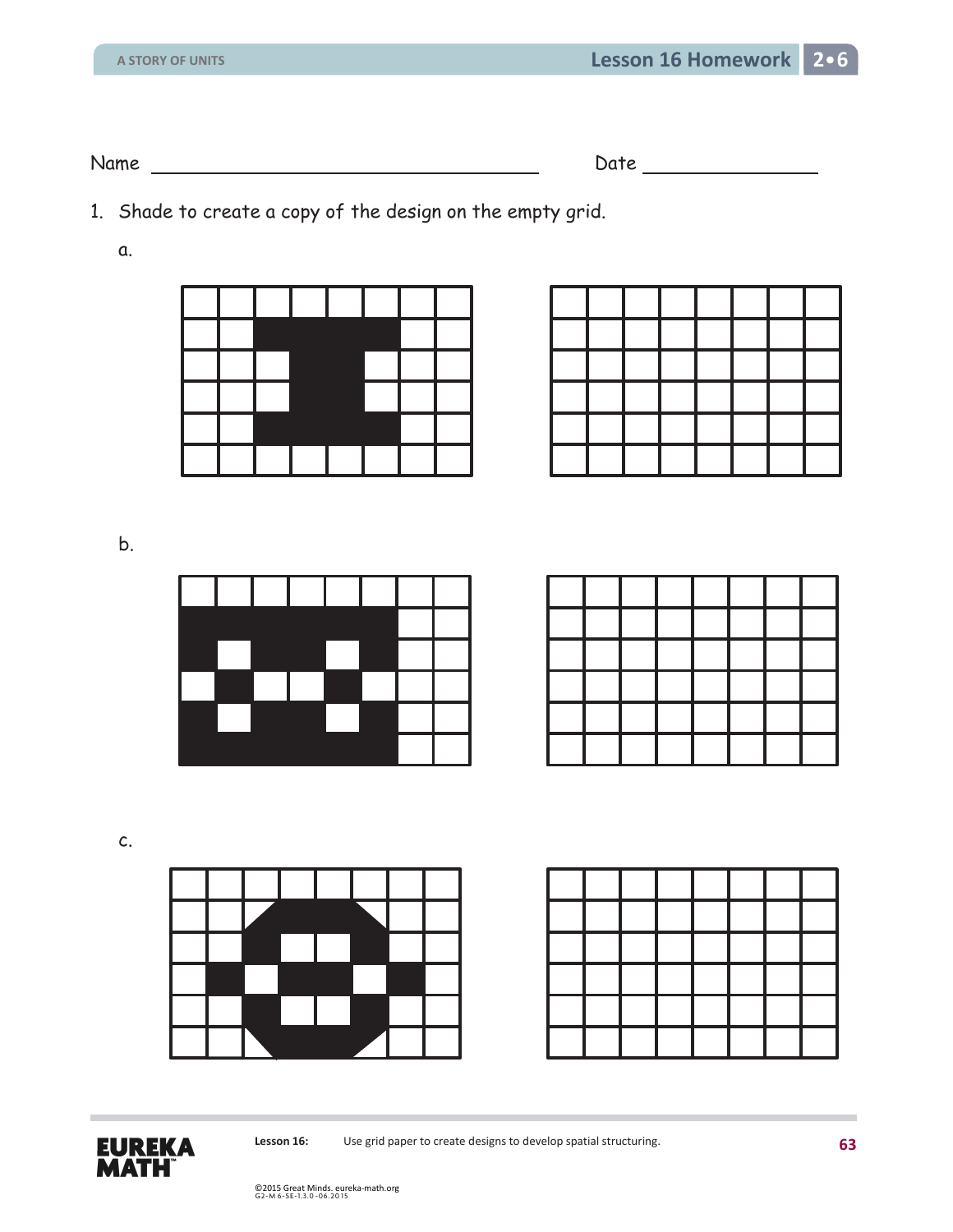2. Create two different designs.



3. Use colored pencils to create a design in the bolded square section. Create a tessellation by repeating the design throughout.

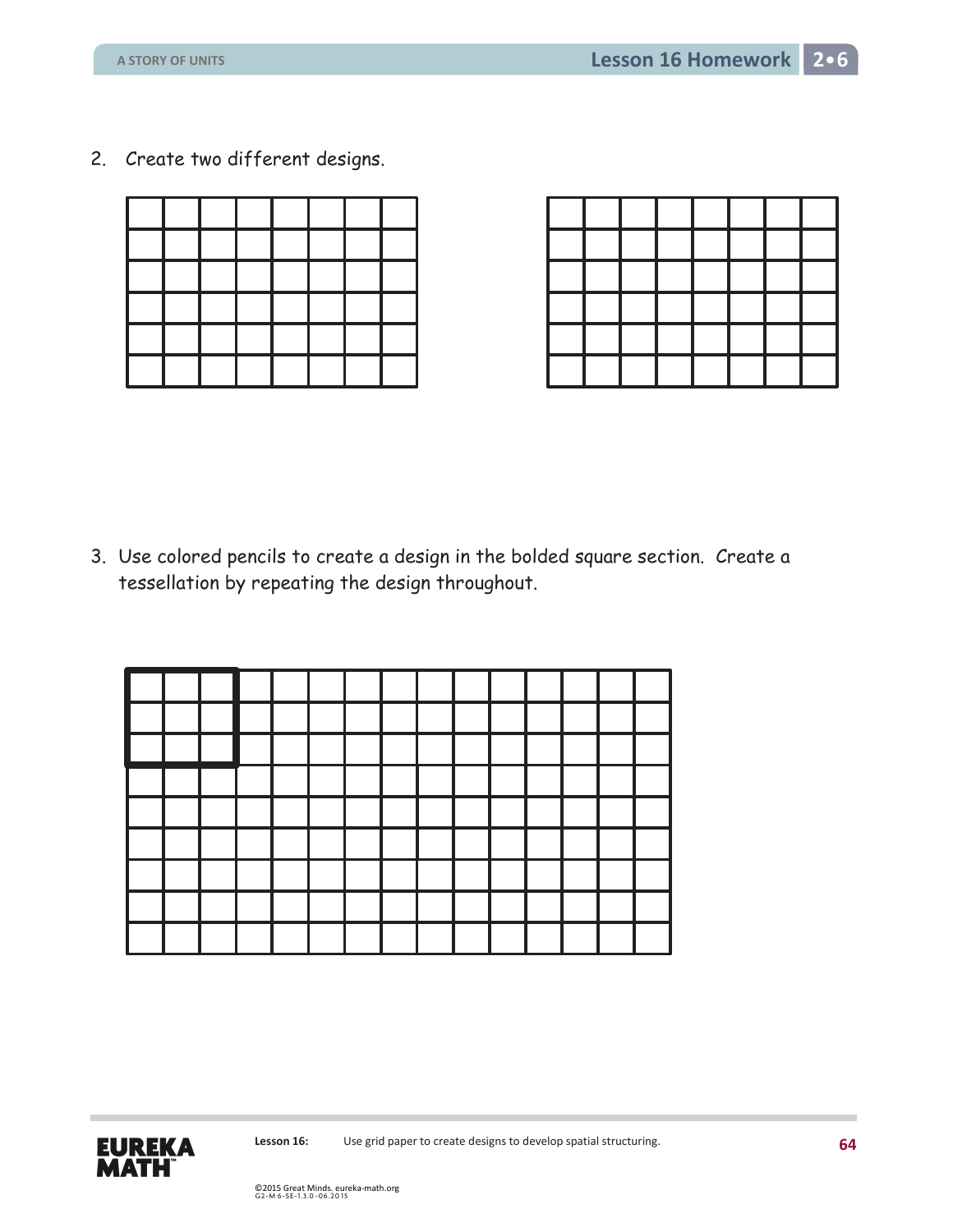grid paper

 $\overline{a}$ 

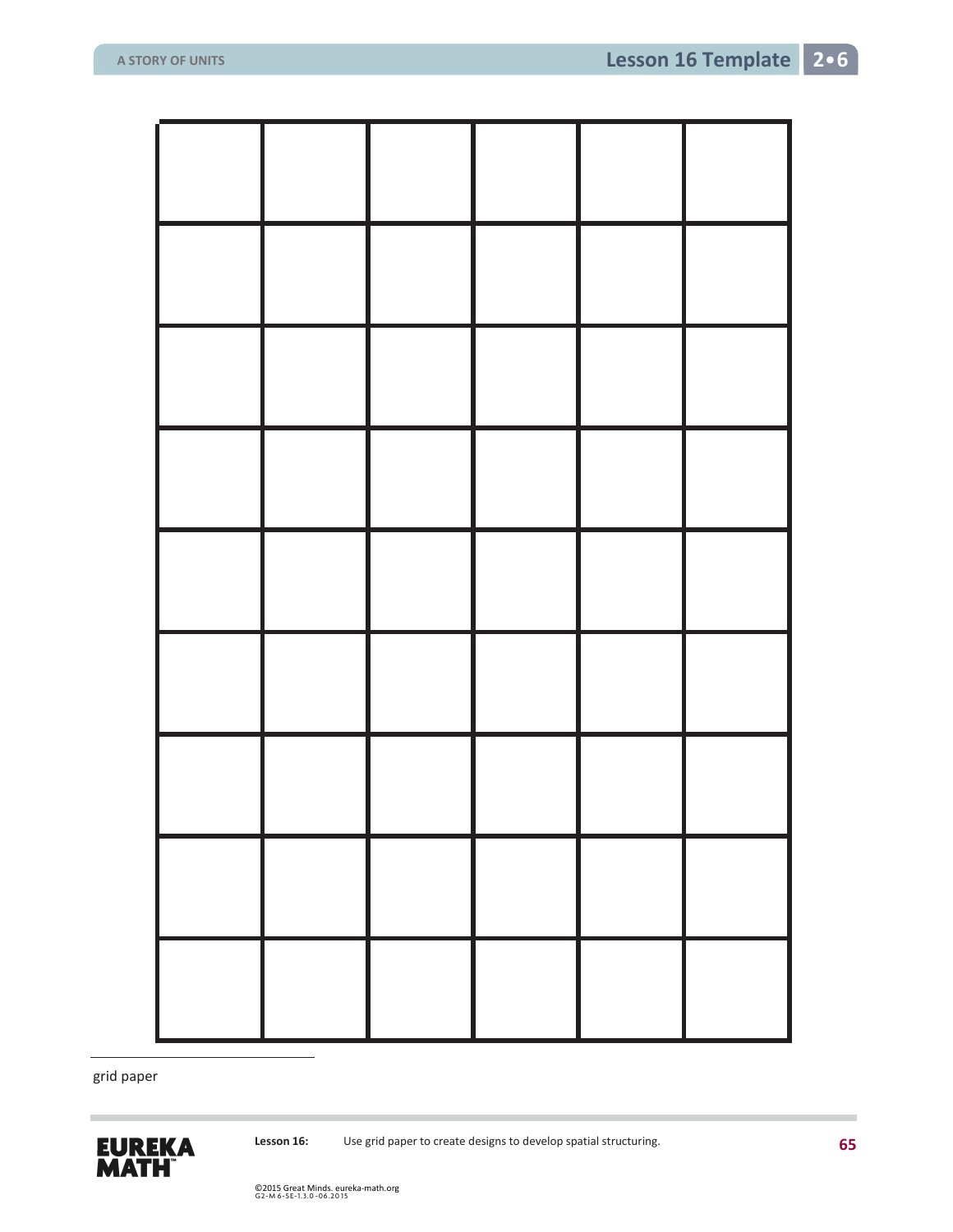Name Date Date Date

1. Draw to double the group you see. Complete the sentence, and write an addition equation.





Lesson 17: Relate doubles to even numbers, and write number sentences to express the sums.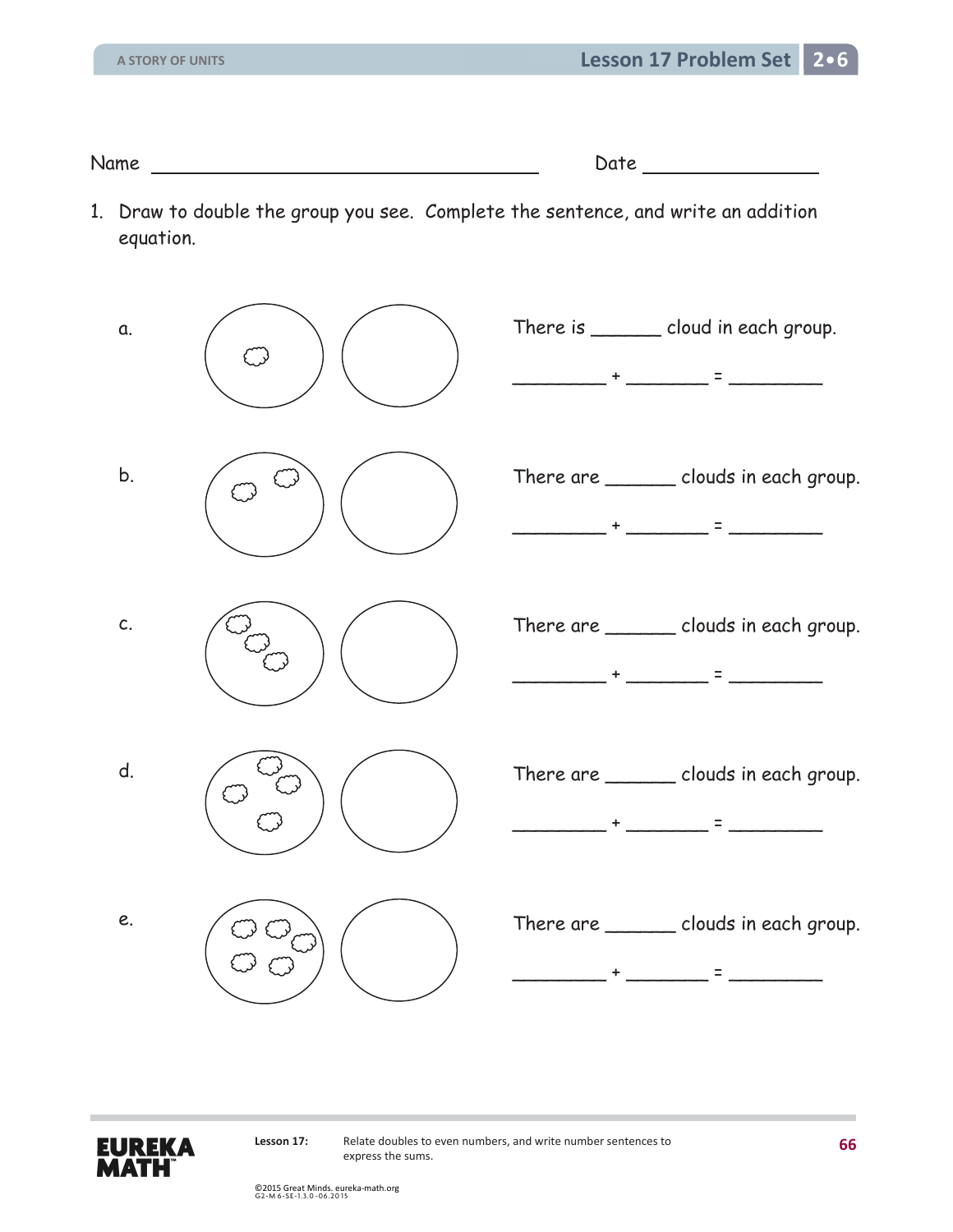| 2. Draw an array for each set. Complete the sentences. The first one has been drawn |  |  |
|-------------------------------------------------------------------------------------|--|--|
| for you.                                                                            |  |  |

|  | a. 2 rows of 6                                               | b. $2$ rows of $7$                 |
|--|--------------------------------------------------------------|------------------------------------|
|  | 000000<br>000000                                             |                                    |
|  | 2 rows of $6 =$                                              | 2 rows of $7 =$                    |
|  | ________+ ______ = ______                                    | _______+ ______ = ______           |
|  | 6 doubled is $\frac{1}{2}$ .                                 | $7$ doubled is $\_\_\_\_\_\_\_\$ . |
|  | c. $2$ rows of $8$                                           | $d.$ 2 rows of 9                   |
|  | $2$ rows of $8 =$                                            | 2 rows of $9 =$                    |
|  | ________+ ______ = ______                                    | ________+ ______ = ______          |
|  | 8 doubled is ______.                                         | 9 doubled is _______.              |
|  | e. 2 rows of 10                                              |                                    |
|  | $2$ rows of $10 =$                                           |                                    |
|  |                                                              |                                    |
|  | 10 doubled is ______.                                        |                                    |
|  |                                                              |                                    |
|  |                                                              |                                    |
|  | List the totals from Problem 2.                              |                                    |
|  | Are the numbers you have listed even or not even?            |                                    |
|  | Explain in what ways the numbers are the same and different. |                                    |
|  |                                                              |                                    |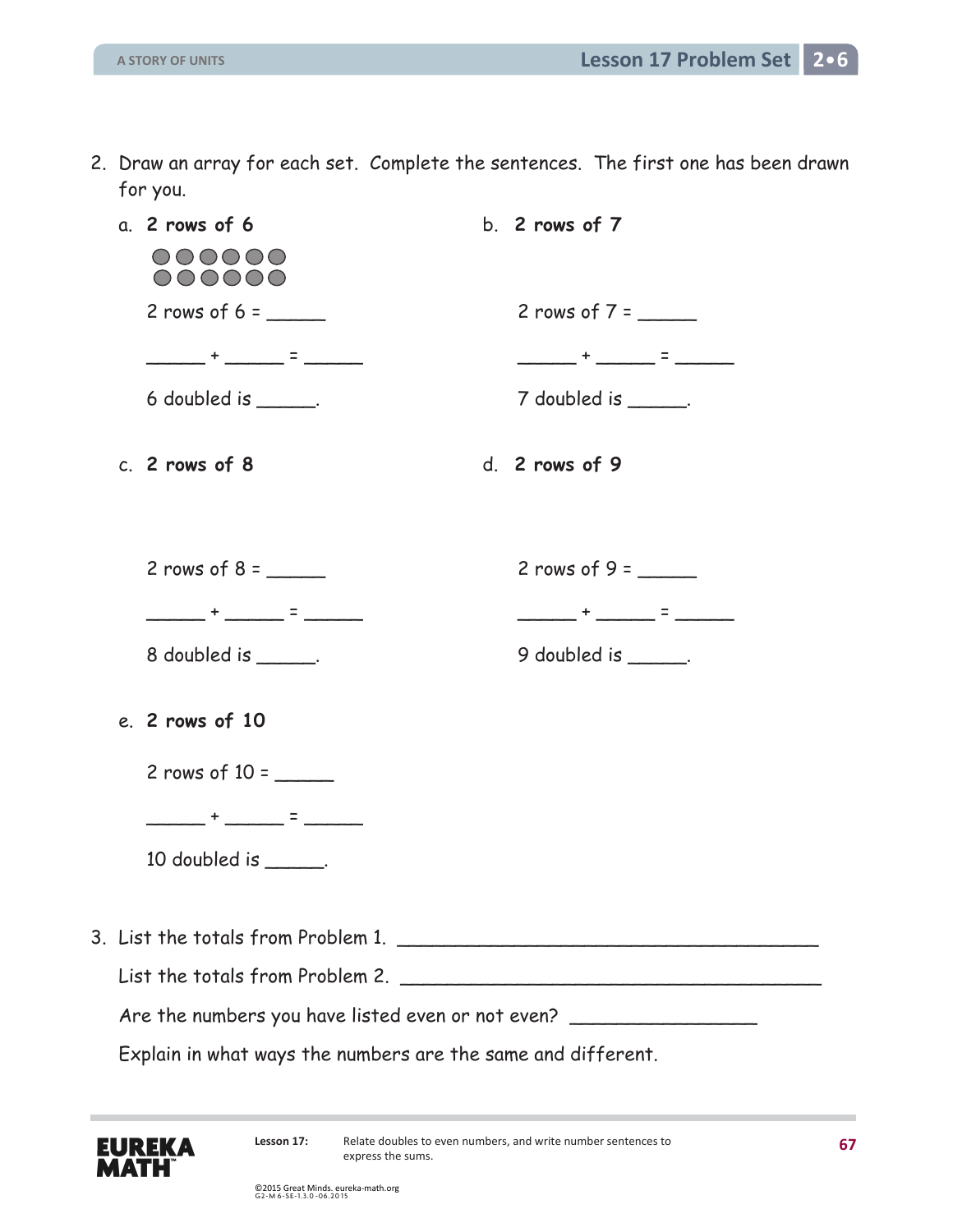Name Date Date Date

1. Draw to double the group you see. Complete the sentences, and write an addition equation.





Lesson 17: Relate doubles to even numbers, and write number sentences to express the sums.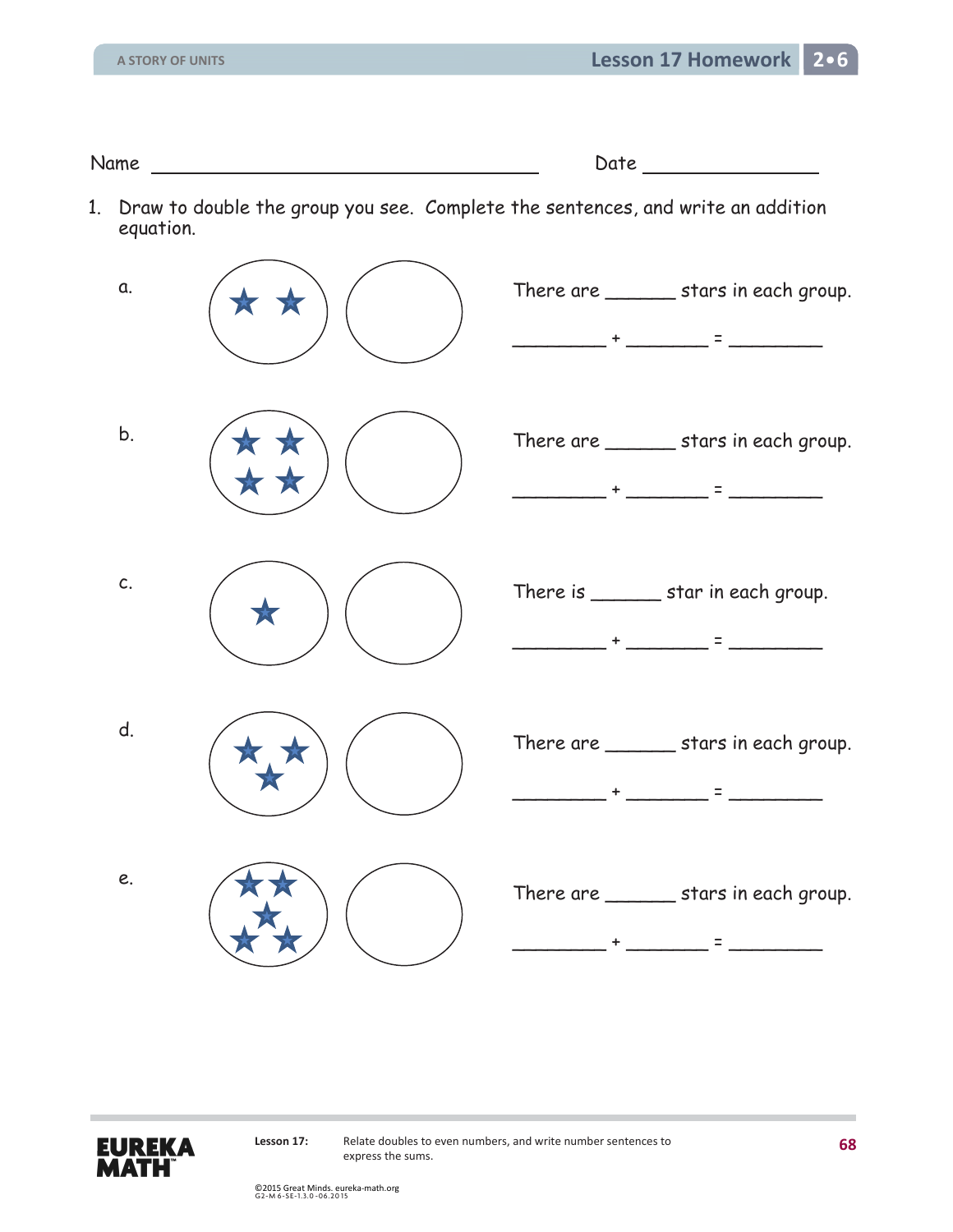| 2. Draw an array for each set. Complete the sentences. The first one has been drawn |  |  |
|-------------------------------------------------------------------------------------|--|--|
| for you.                                                                            |  |  |

|  | $a.$ 2 rows of 6<br>000000<br>000000                         | b. $2$ rows of $7$       |
|--|--------------------------------------------------------------|--------------------------|
|  | 2 rows of $6 =$                                              | 2 rows of $7 =$          |
|  | _______+ ______ = ______                                     | _______+ ______ = ______ |
|  | 6 doubled is $\frac{1}{2}$ .                                 | 7 doubled is ______.     |
|  | c. 2 rows of 8                                               | d. 2 rows of 9           |
|  | $\frac{1}{2}$ rows of $\frac{1}{2}$ = $\frac{1}{2}$          |                          |
|  | $+8=$                                                        | _______+ ______ = ______ |
|  | $8$ doubled is $\frac{1}{2}$ .                               | 9 doubled is _______.    |
|  | e. 2 rows of 10                                              |                          |
|  | $\frac{1}{2}$ rows of $\frac{1}{2}$ = $\frac{1}{2}$          |                          |
|  | $10 + \_ = \_ = \_$                                          |                          |
|  | 10 doubled is ______.                                        |                          |
|  | 3. List the totals from Problem 1.                           |                          |
|  | List the totals from Problem 2.                              |                          |
|  | Are the numbers you have listed even or not even?            |                          |
|  | Explain in what ways the numbers are the same and different. |                          |

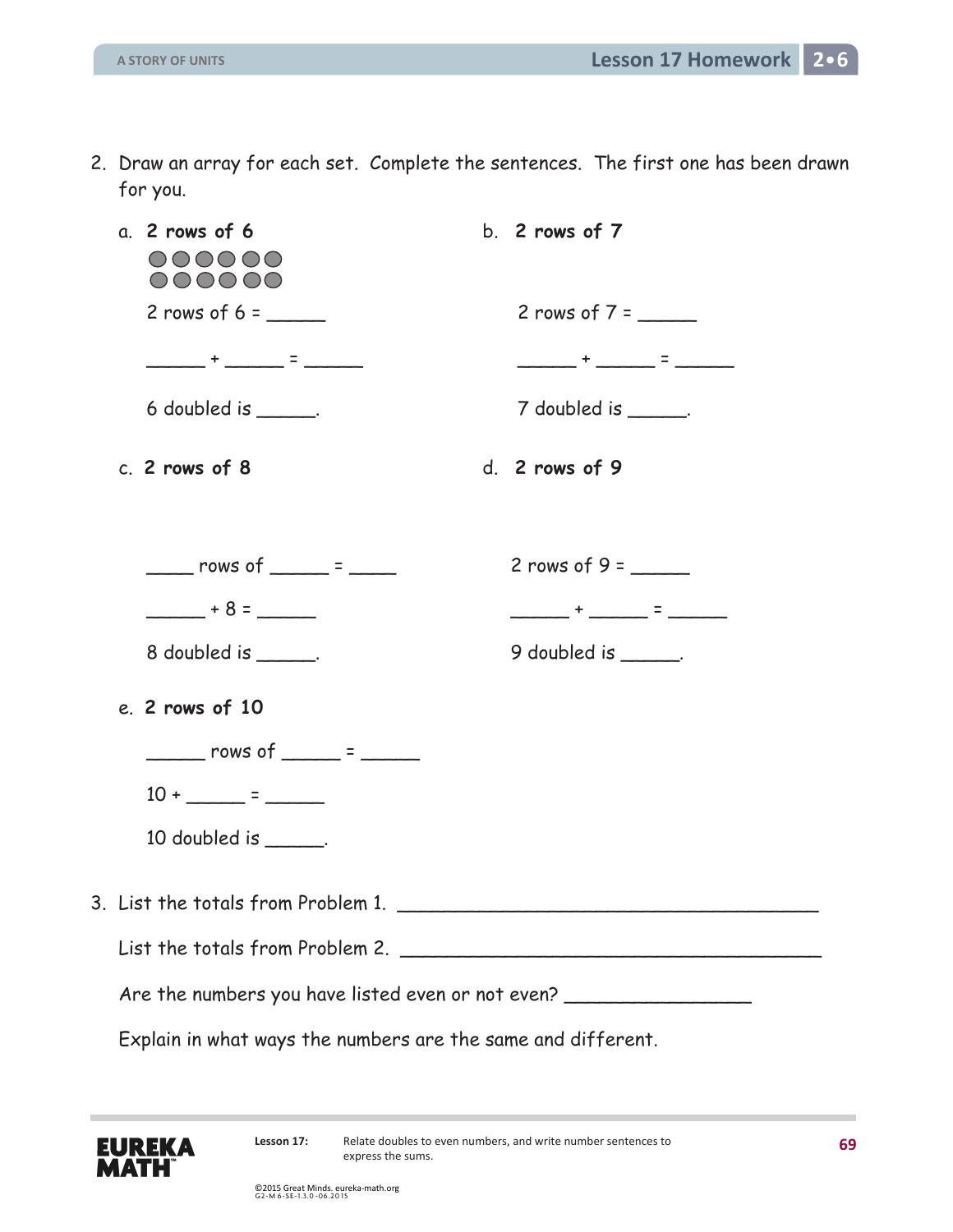| Name |  |
|------|--|
|      |  |

1. Pair the objects to decide if the number of objects is even.



2. Draw to continue the pattern of the pairs in the space below until you have drawn 10 pairs.



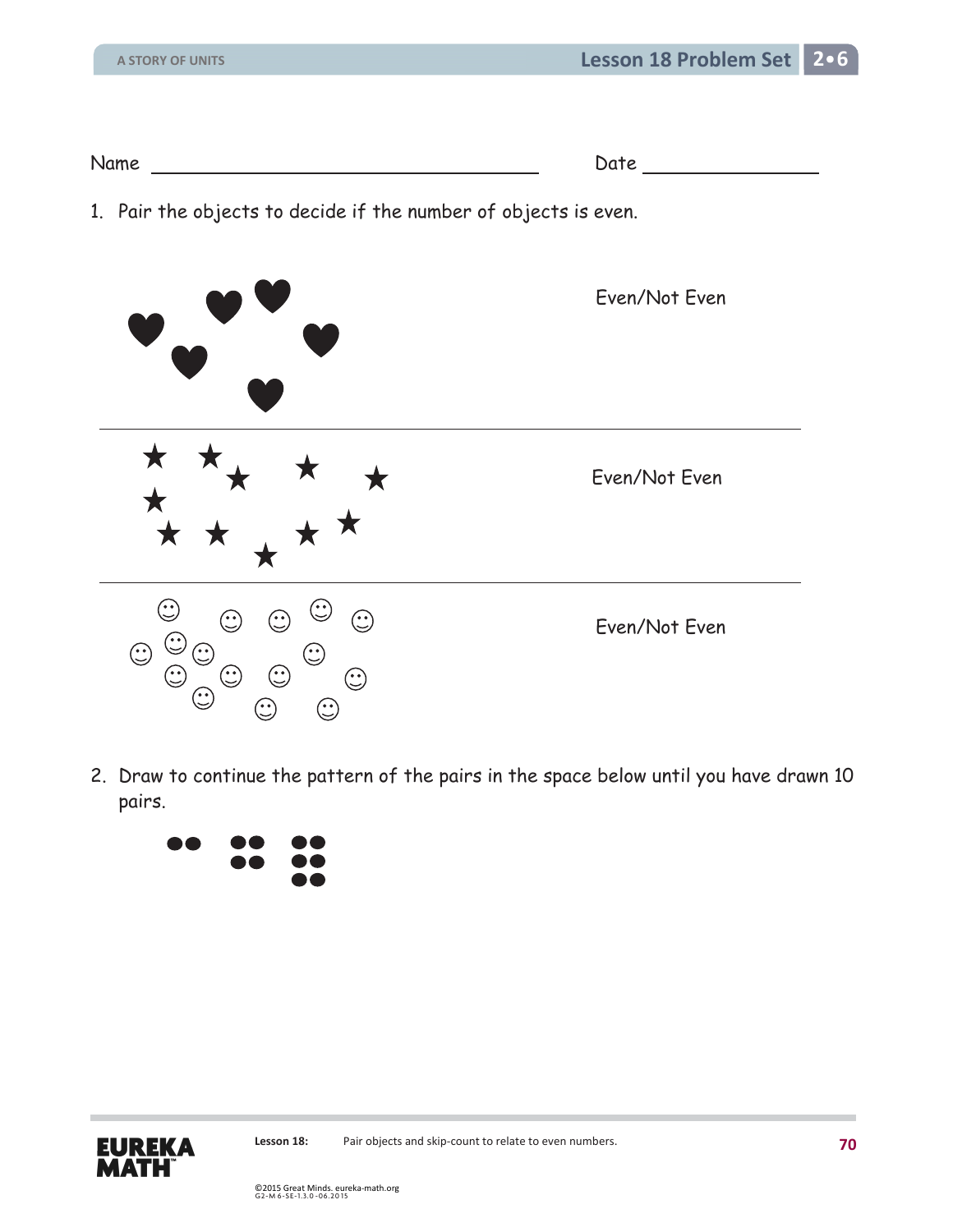- 3. Write the number of dots in each array in Problem 2 in order from least to greatest.
- 4. Circle the array in Problem 2 that has 2 columns of 7.
- 5. Box the array in Problem 2 that has 2 columns of 9.
- 6. Redraw the following sets of dots as columns of two or 2 equal rows.



7. Circle groups of two. Count by twos to see if the number of objects is even.

| °°)<br>'ه ه'<br>رب<br>$^{\prime}$ o o $^{\prime}$<br>$\bigodot$<br>ၟၟ<br>ُه هُ<br>ັ໑ ໑ັ<br>$\sqrt{2}$<br>ົ••`<br>$^{\circ}$<br>$\sqrt{2}$<br>$\ddot{\cdot}$<br>$\ddot{\cdot}$<br>$\sim$ |
|-----------------------------------------------------------------------------------------------------------------------------------------------------------------------------------------|
| a. There are ________ twos. There are _______ left over.                                                                                                                                |
| b. Count by twos to find the total.                                                                                                                                                     |
|                                                                                                                                                                                         |
| c. This group has an even number of objects: True or False                                                                                                                              |

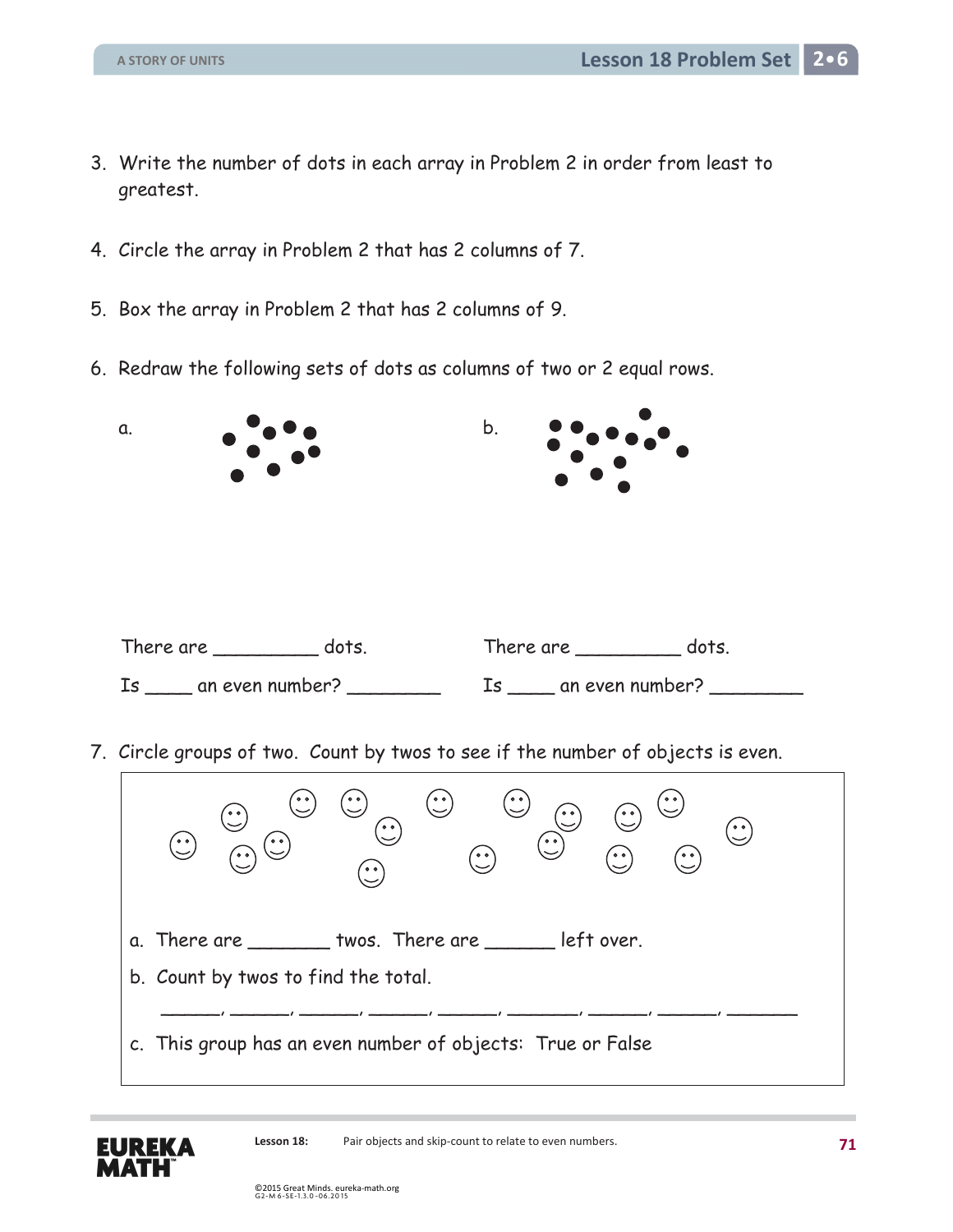| Name | )ate<br>--- |  |
|------|-------------|--|
|      |             |  |

1. Pair the objects to decide if the number of objects is even.









Even/Not Even

Even/Not Even

2. Draw to continue the pattern of the pairs in the spaces below until you have drawn zero pairs.

| $\mathcal{O}$    | $\mathbf{\circ}$                |  |  |  |  |
|------------------|---------------------------------|--|--|--|--|
|                  |                                 |  |  |  |  |
|                  |                                 |  |  |  |  |
|                  |                                 |  |  |  |  |
| $\mathcal{O}$    | $\mathbf{\circ} \mathbf{\circ}$ |  |  |  |  |
|                  |                                 |  |  |  |  |
|                  |                                 |  |  |  |  |
|                  |                                 |  |  |  |  |
| $\mathcal{O}$    | $\mathbf{\circ}$                |  |  |  |  |
|                  |                                 |  |  |  |  |
|                  |                                 |  |  |  |  |
| $\mathcal{O}$    | $\mathbf{\circ}$                |  |  |  |  |
|                  |                                 |  |  |  |  |
|                  |                                 |  |  |  |  |
| $\mathcal{O}$    | $\mathbf{\circ}$                |  |  |  |  |
|                  |                                 |  |  |  |  |
|                  |                                 |  |  |  |  |
|                  |                                 |  |  |  |  |
|                  |                                 |  |  |  |  |
| $\mathcal{O}$    | $\mathbf{\circ}$                |  |  |  |  |
|                  |                                 |  |  |  |  |
|                  |                                 |  |  |  |  |
| $\mathbf{\circ}$ | $\mathbf{\circ} \mathbf{\circ}$ |  |  |  |  |
|                  |                                 |  |  |  |  |
|                  |                                 |  |  |  |  |
|                  |                                 |  |  |  |  |
| $\mathbf{\circ}$ | $\mathbf{\circ} \mathbf{\circ}$ |  |  |  |  |
|                  |                                 |  |  |  |  |
|                  |                                 |  |  |  |  |
| $\mathbf{\circ}$ |                                 |  |  |  |  |
|                  |                                 |  |  |  |  |
|                  |                                 |  |  |  |  |
|                  |                                 |  |  |  |  |

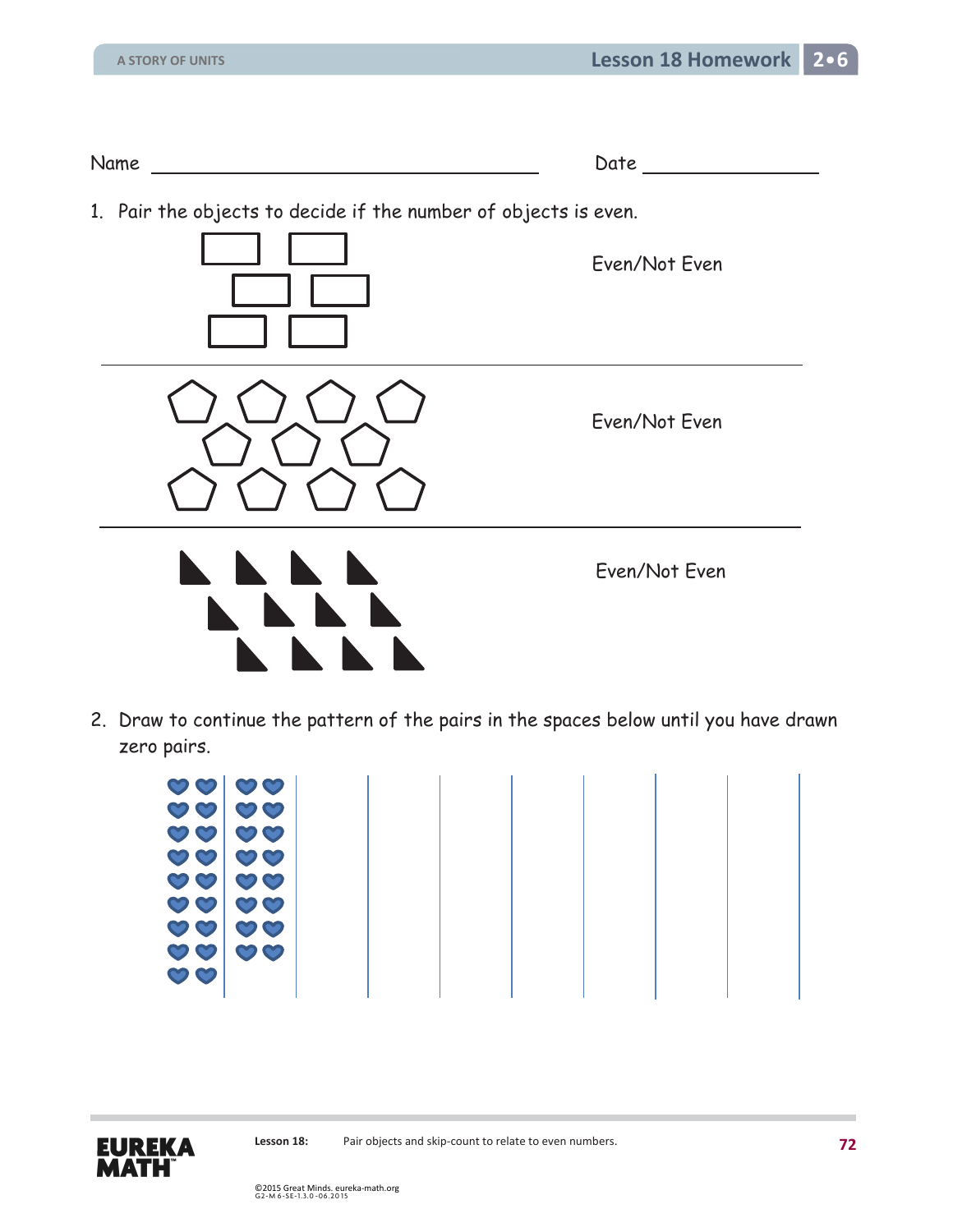- 3. Write the number of hearts in each array in Problem 2 in order from greatest to least.
- 4. Circle the array in Problem 2 that has 2 columns of 6.
- 5. Box the array in Problem 2 that has 2 columns of 8.
- 6. Redraw the set of stars as columns of two or 2 equal rows.



7. Circle groups of two. Count by twos to see if the number of objects is even.



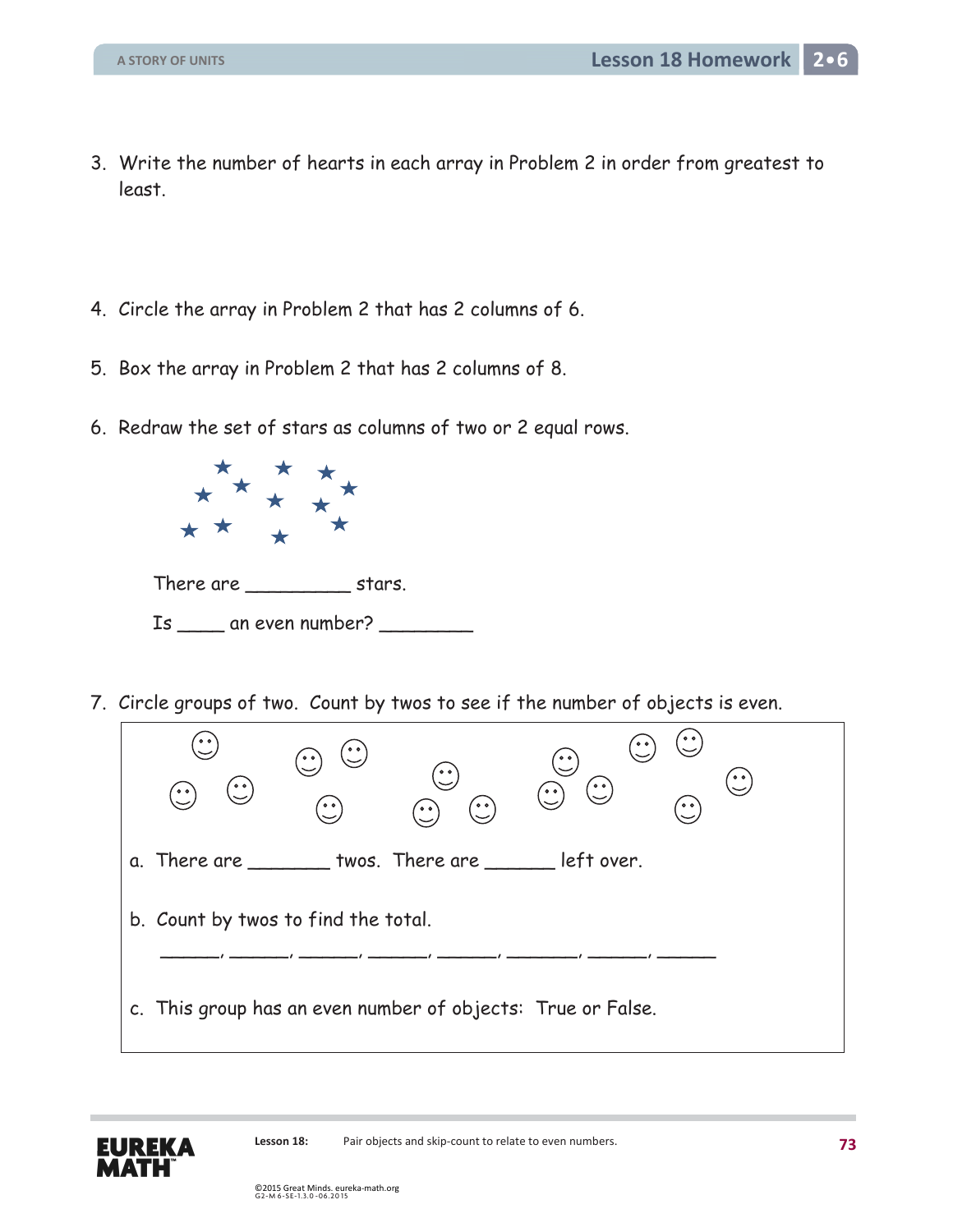| Name |                |             | <u> 1989 - Jan Stein Stein, fransk politik forsk politik (d. 1989)</u> |                                                                              |  |  |  |
|------|----------------|-------------|------------------------------------------------------------------------|------------------------------------------------------------------------------|--|--|--|
|      | $\overline{c}$ |             |                                                                        | 1. Skip-count the columns in the array. The first one has been done for you. |  |  |  |
|      | 2. a. Solve.   | $1 + 1 =$   |                                                                        |                                                                              |  |  |  |
|      |                | $2 + 2 =$   |                                                                        |                                                                              |  |  |  |
|      |                | $3 + 3 =$   |                                                                        |                                                                              |  |  |  |
|      |                | $4 + 4 =$   |                                                                        |                                                                              |  |  |  |
|      |                | $5 + 5 =$   |                                                                        |                                                                              |  |  |  |
|      |                | $6 + 6 =$   |                                                                        |                                                                              |  |  |  |
|      |                | $7 + 7 =$   |                                                                        |                                                                              |  |  |  |
|      |                | $8 + 8 =$   |                                                                        |                                                                              |  |  |  |
|      |                | $9 + 9 =$   |                                                                        |                                                                              |  |  |  |
|      |                | $10 + 10 =$ |                                                                        |                                                                              |  |  |  |

b. Explain the connection between the array in Problem 1 and the answers in Problem 2(a).



Lesson 19: Investigate the pattern of even numbers: 0, 2, 4, 6, and 8 in the ones place, and relate to odd numbers.

\_\_\_\_\_\_\_\_\_\_\_\_\_\_\_\_\_\_\_\_\_\_\_\_\_\_\_\_\_\_\_\_\_\_\_\_\_\_\_\_\_\_\_\_\_\_\_\_\_\_\_\_\_\_\_\_\_\_\_\_

 $\overline{\phantom{a}}$ 

 $\overline{\phantom{a}}$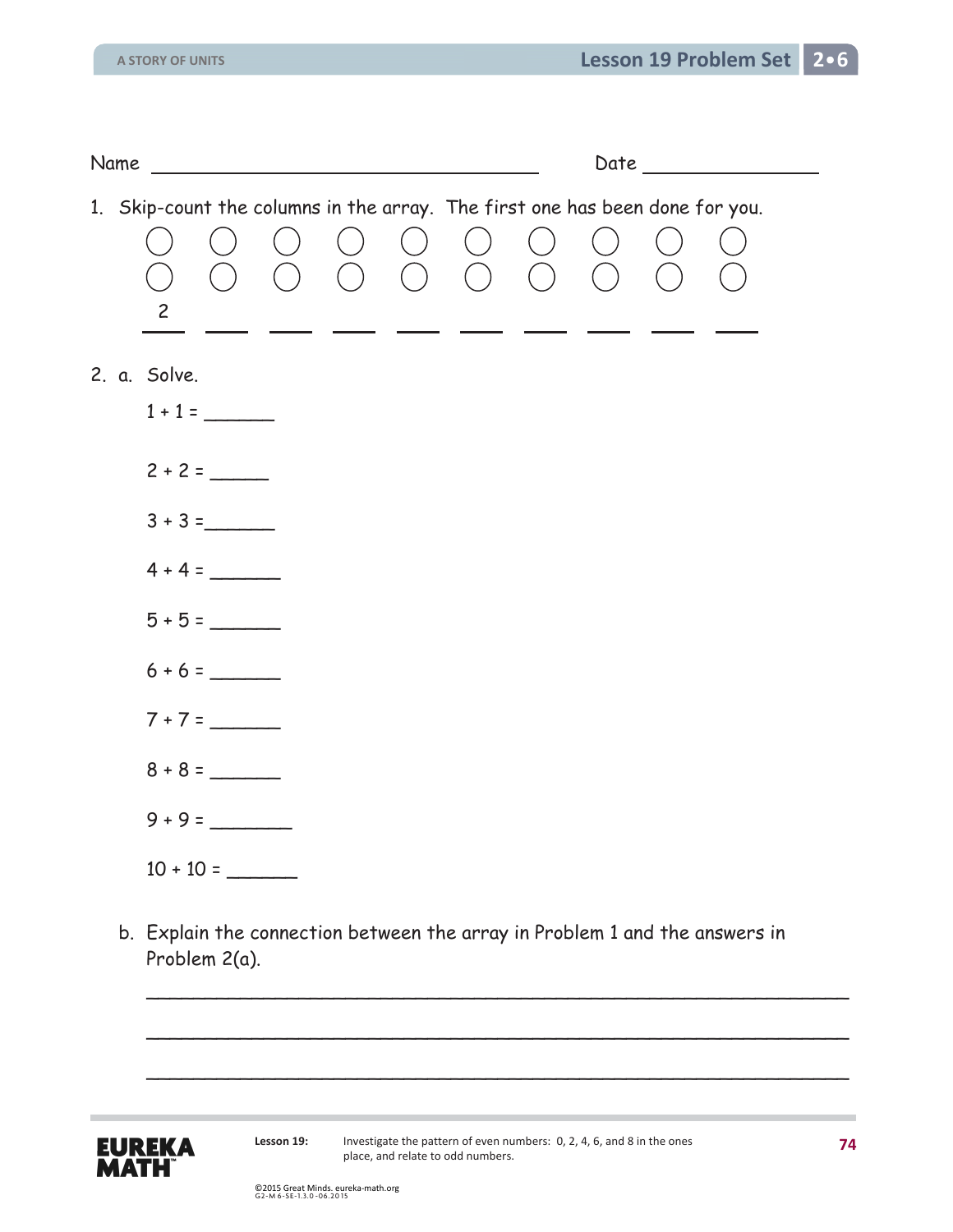- 3. a. Fill in the missing numbers on the number path.
	- 20, 22, 24, \_\_\_\_, 28, 30, \_\_\_\_, \_\_\_, 36, \_\_\_\_, 40, \_\_\_\_, \_\_\_, 46, \_\_\_\_, \_\_\_, \_\_\_
	- b. Fill in the odd numbers on the number path.
- $0, \_\_\_\_$ ,  $2, \_\_\_\_$ ,  $4, \_\_\_\_$ ,  $6, \_\_\_\_$ ,  $8, \_\_\_\_$ ,  $10, \_\_\_\_$ ,  $12, \_\_\_\_$ ,  $14, \_\_\_\_$ ,  $16, \_\_\_\_$ ,  $18, \_\_\_\_$ ,  $20, \_\_\_\_\_$
- 4. Write to identify the **bold** numbers as even or odd. The first one has been done for you.

| α.               | b.            | C.               |
|------------------|---------------|------------------|
| $6 + 1 = 7$      | $24 + 1 = 25$ | $30 + 1 = 31$    |
| $even + 1 = odd$ | $+1=$         | $+1$<br>$\equiv$ |
| d.               | e.            | . .              |
| $6 - 1 = 5$      | $24 - 1 = 23$ | $30 - 1 = 29$    |
|                  | $=$           |                  |
|                  |               |                  |

5. Are the **bold** numbers even or odd? Circle the answer, and explain how you know.

| α. | 28<br>even/odd | <b>Explanation:</b> |
|----|----------------|---------------------|
| b. | 39<br>even/odd | <b>Explanation:</b> |
| C. | 45<br>even/odd | <b>Explanation:</b> |
| d. | 50<br>even/odd | <b>Explanation:</b> |

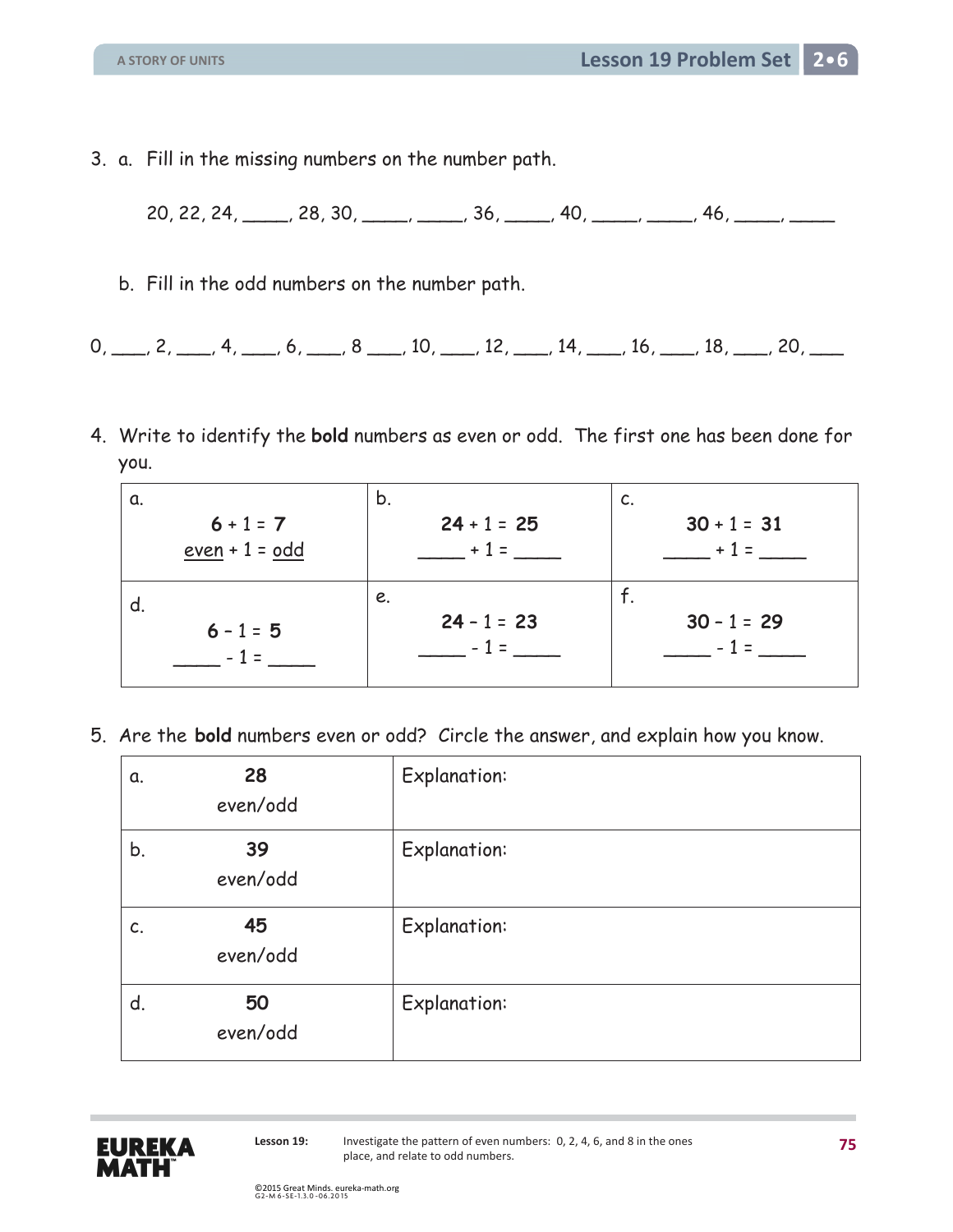| Name and the state of the state of the state of the state of the state of the state of the state of the state o |           |  |       |  |                                                 |             |  | Date |  |  |
|-----------------------------------------------------------------------------------------------------------------|-----------|--|-------|--|-------------------------------------------------|-------------|--|------|--|--|
| 1. Skip-count the columns in the array. The first one has been done for you.                                    |           |  |       |  |                                                 |             |  |      |  |  |
| $\overline{2}$                                                                                                  |           |  | $($ ) |  | $\langle \; \; \; \; \; \; \;$<br>$( ) ( ) ( )$ |             |  |      |  |  |
| 2. a. Solve.                                                                                                    |           |  |       |  |                                                 |             |  |      |  |  |
|                                                                                                                 | $1 + 1 =$ |  |       |  |                                                 | $6 + 6 =$   |  |      |  |  |
|                                                                                                                 | $2 + 2 =$ |  |       |  |                                                 | $7 + 7 =$   |  |      |  |  |
|                                                                                                                 | $3 + 3 =$ |  |       |  |                                                 | $8 + 8 =$   |  |      |  |  |
|                                                                                                                 | $4 + 4 =$ |  |       |  |                                                 | $9 + 9 =$   |  |      |  |  |
|                                                                                                                 | $5 + 5 =$ |  |       |  |                                                 | $10 + 10 =$ |  |      |  |  |

b. How is the array in Problem 1 related to the answers in Problem 2(a)?

 $\overline{\phantom{a}}$ 

 $\overline{\phantom{a}}$ 

 $\overline{\phantom{a}}$ 

3. Fill in the missing even numbers on the number path.

 $18, 20, \_\_\_\_\_\_\_\_$   $26, \_\_\_\_$  30,  $\_\_\_\_$  34,  $\_\_\_\_\_$  38, 40,  $\_\_\_\_\_\_\_\_\_$ 

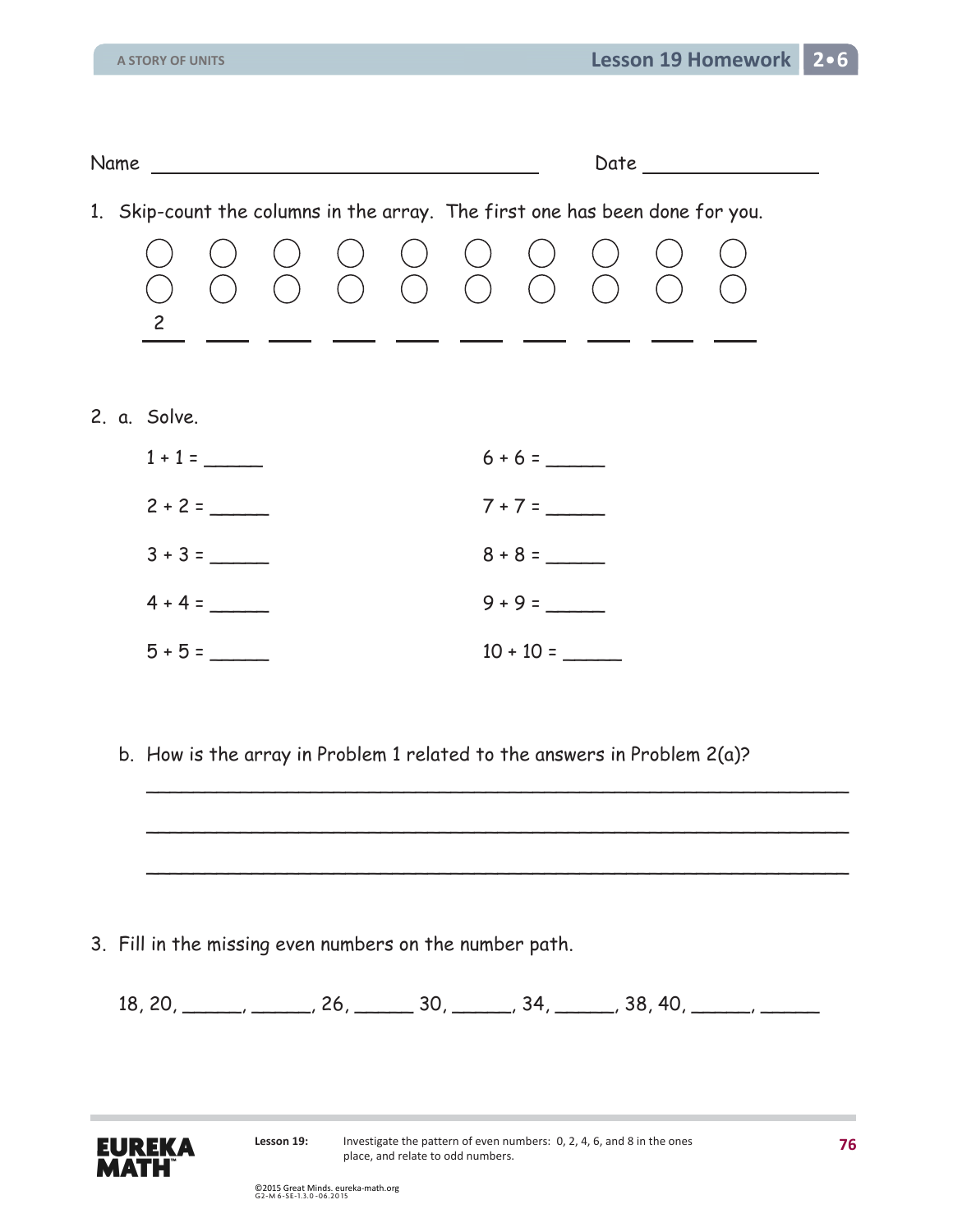4. Fill in the missing odd numbers on the number path.

 $0, \_\_\_\_\_\_\_$  2,  $\_\_\_\_\_\_$  4,  $\_\_\_\_\_$  6,  $\_\_\_\_\_$  8,  $\_\_\_\_\_$  10,  $\_\_\_\_\_$  12,  $\_\_\_\_\_$  14

5. Write to identify the **bold** numbers as even or odd. The first one has been done for you.

| b.            | c.            |
|---------------|---------------|
| $13 + 1 = 14$ | $20 + 1 = 21$ |
| $+1=$         | $+1=$         |
|               |               |
| e.            | . .           |
| $16 - 1 = 15$ | $30 - 1 = 29$ |
| $-1=$         | - 1 =         |
|               |               |

6. Are the **bold** numbers even or odd? Circle the answer, and explain how you know.

| α.             | <b>Explanation:</b> |
|----------------|---------------------|
| 21<br>even/odd |                     |
|                |                     |
| b.             | <b>Explanation:</b> |
| 34             |                     |
| even/odd       |                     |
|                |                     |

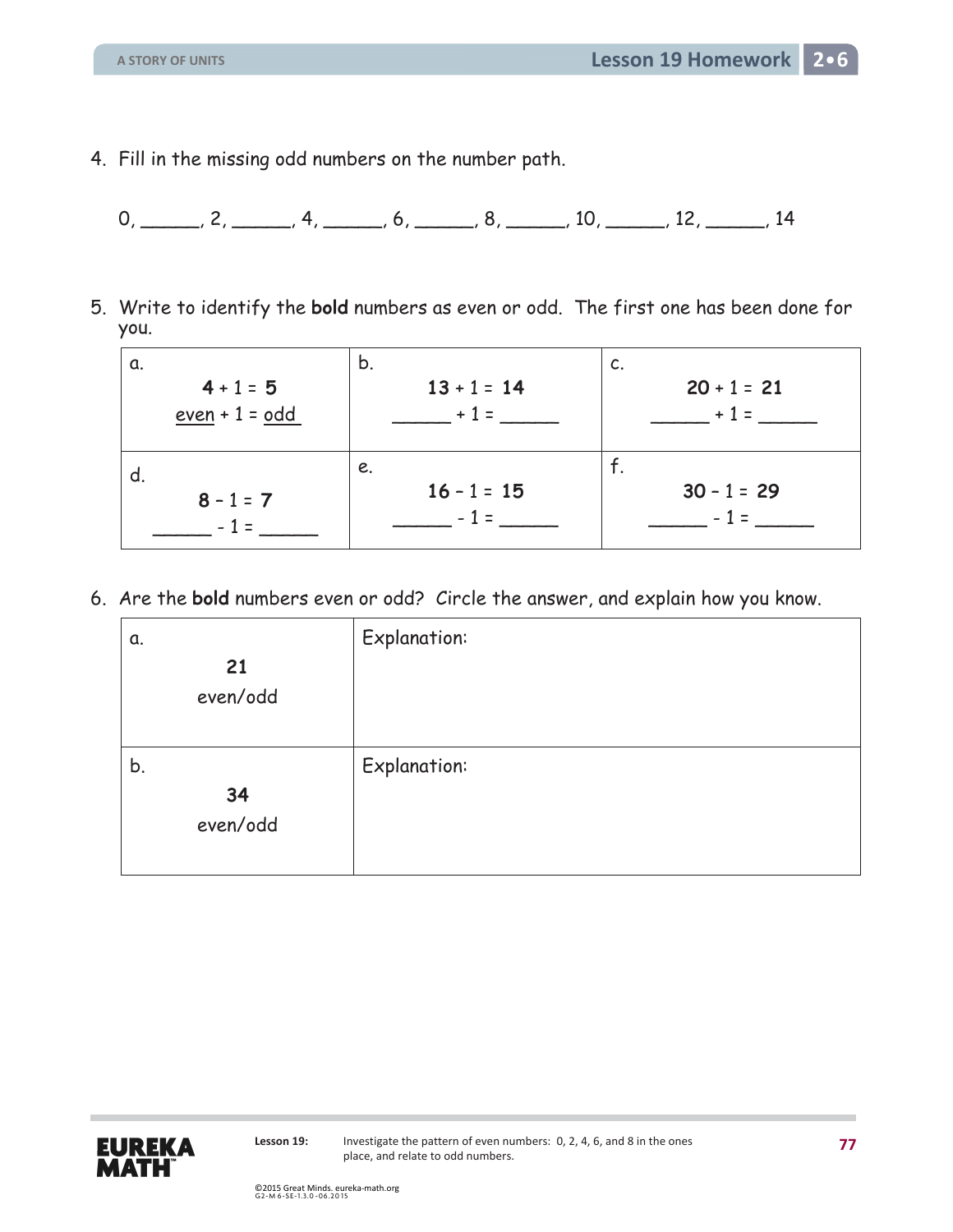Name Date Date Development of Date Date Date Date Date Date Development of Date Date Date Development of Date D

1. Use the objects to create an array.

| α. | Array                                                    | Redraw your picture with 1 less<br>circle.               |
|----|----------------------------------------------------------|----------------------------------------------------------|
|    | There are an even/odd (circle<br>one) number of circles. | There are an even/odd (circle<br>one) number of circles. |
| b. | Array                                                    | Redraw your picture with 1<br>more circle.               |
|    | There are an even/odd (circle<br>one) number of circles. | There are an even/odd (circle<br>one) number of circles. |
| C. | Array                                                    | Redraw your picture with 1 less<br>circle.               |
|    | There are an even/odd (circle<br>one) number of circles. | There are an even/odd (circle<br>one) number of circles. |

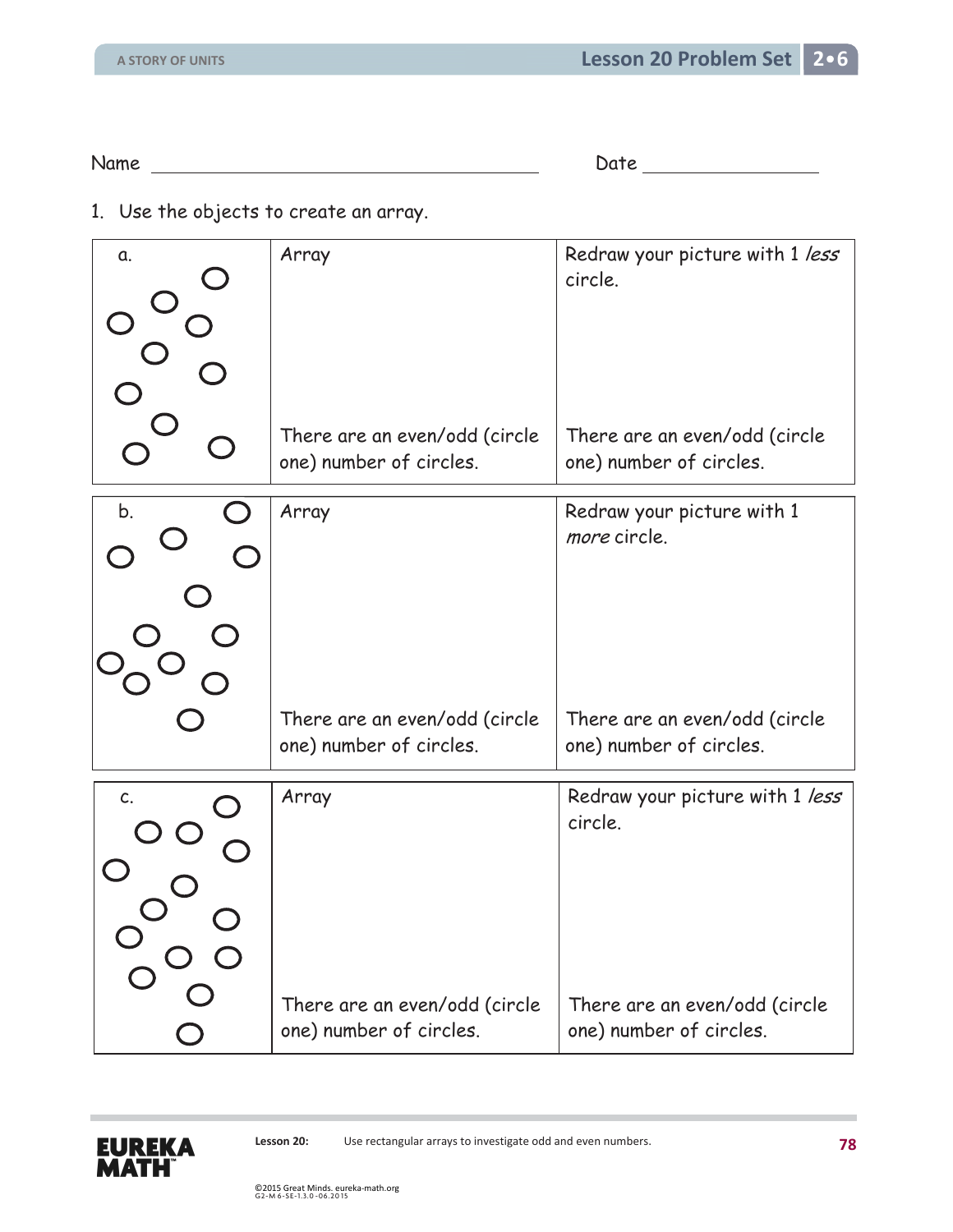2. Solve. Tell if each number is odd (O) or even (E). The first one has been done for you.

| a. $6 + 4 = 10$                                                                                                                                                                                                                                                                                                                                                                                                                                          |           |  |               |  |                                                                                                                                               | d. $14 + 8 =$     |
|----------------------------------------------------------------------------------------------------------------------------------------------------------------------------------------------------------------------------------------------------------------------------------------------------------------------------------------------------------------------------------------------------------------------------------------------------------|-----------|--|---------------|--|-----------------------------------------------------------------------------------------------------------------------------------------------|-------------------|
| $E + E = E$                                                                                                                                                                                                                                                                                                                                                                                                                                              |           |  |               |  |                                                                                                                                               |                   |
|                                                                                                                                                                                                                                                                                                                                                                                                                                                          |           |  |               |  |                                                                                                                                               |                   |
|                                                                                                                                                                                                                                                                                                                                                                                                                                                          |           |  | b. $17 + 2 =$ |  |                                                                                                                                               | e. 3 + 9 = ______ |
| $\frac{1}{\sqrt{2\pi}}\left(\frac{1}{\sqrt{2\pi}}\right)^{\frac{1}{2}}\left(\frac{1}{\sqrt{2\pi}}\right)^{\frac{1}{2}}\left(\frac{1}{\sqrt{2\pi}}\right)^{\frac{1}{2}}\left(\frac{1}{\sqrt{2\pi}}\right)^{\frac{1}{2}}\left(\frac{1}{\sqrt{2\pi}}\right)^{\frac{1}{2}}\left(\frac{1}{\sqrt{2\pi}}\right)^{\frac{1}{2}}\left(\frac{1}{\sqrt{2\pi}}\right)^{\frac{1}{2}}\left(\frac{1}{\sqrt{2\pi}}\right)^{\frac{1}{2}}\left(\frac{1}{\sqrt{2\pi}}\right$ |           |  |               |  | $\frac{1}{2}$ , $\frac{1}{2}$ , $\frac{1}{2}$ , $\frac{1}{2}$ , $\frac{1}{2}$ , $\frac{1}{2}$ , $\frac{1}{2}$ , $\frac{1}{2}$ , $\frac{1}{2}$ |                   |
|                                                                                                                                                                                                                                                                                                                                                                                                                                                          |           |  |               |  |                                                                                                                                               |                   |
| c. 11 + 13 =                                                                                                                                                                                                                                                                                                                                                                                                                                             |           |  |               |  |                                                                                                                                               |                   |
|                                                                                                                                                                                                                                                                                                                                                                                                                                                          | $\ddot{}$ |  |               |  |                                                                                                                                               |                   |

3. Write two examples for each case. Write if your answers are even or odd. The first one has been started for you.

\_\_\_\_\_\_\_\_\_\_\_\_\_\_\_\_\_\_\_\_\_\_\_\_\_\_\_\_ \_\_\_\_\_\_\_\_\_\_\_\_\_\_\_\_\_\_\_\_\_\_\_\_\_\_\_

\_\_\_\_\_\_\_\_\_\_\_\_\_\_\_\_\_\_\_\_\_\_\_\_\_\_\_\_ \_\_\_\_\_\_\_\_\_\_\_\_\_\_\_\_\_\_\_\_\_\_\_\_\_\_\_

a. Add an even number to an even number.

 $32 + 8 = 40$  even

- b. Add an odd number to an even number.
- c. Add an odd number to an odd number.

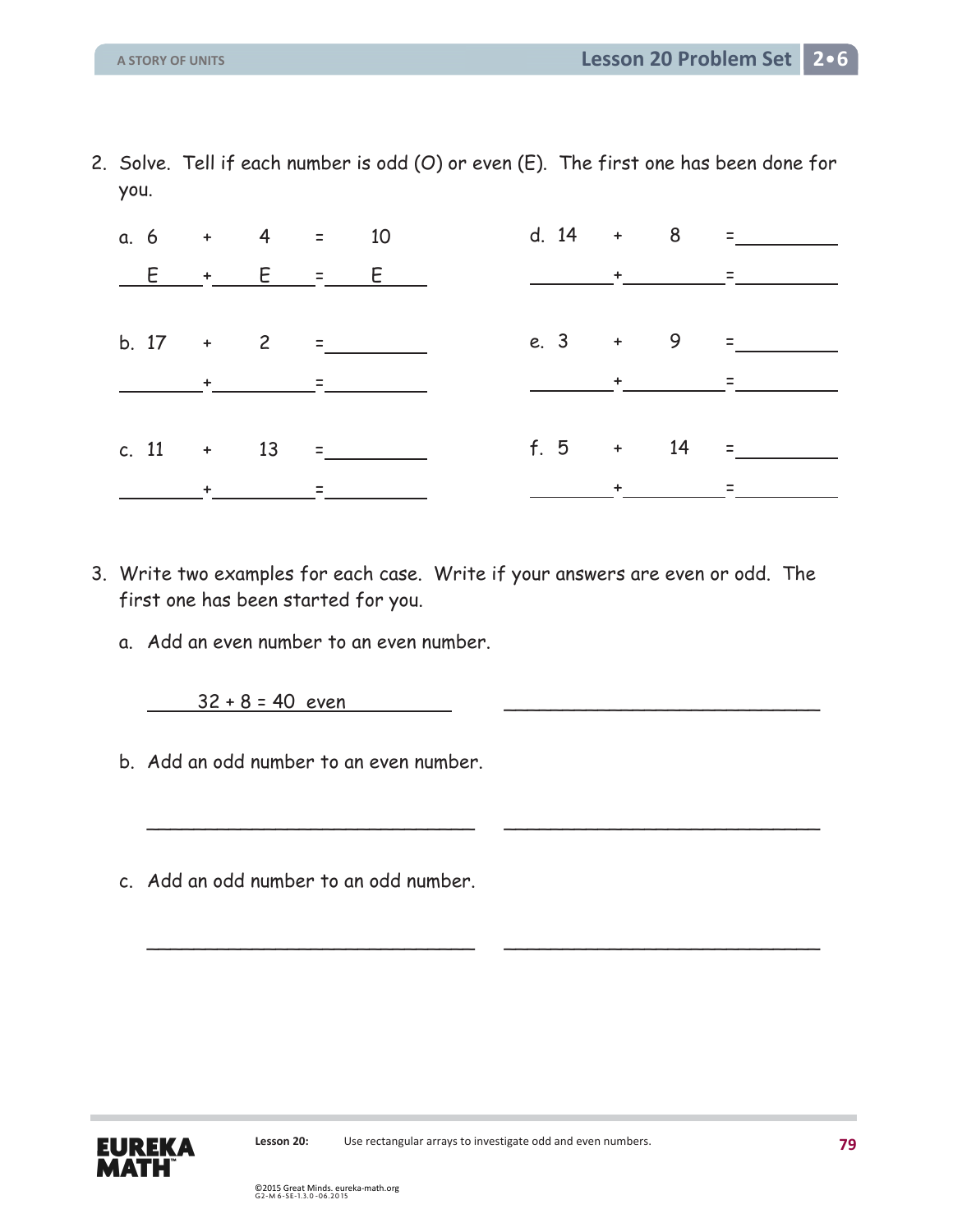Name Date Date Date

1. Use the objects to create an array with 2 rows.

| a.<br>☆<br>☆<br>★<br>☆<br>☆<br>☆<br>☆      | Array with 2 rows                                      | Redraw your picture with 1<br>less star.               |
|--------------------------------------------|--------------------------------------------------------|--------------------------------------------------------|
| ☆                                          | There are an even/odd (circle<br>one) number of stars. | There are an even/odd (circle<br>one) number of stars. |
| b.<br>☆<br>☆<br>☆<br>☆<br>☆<br>₩<br>☆<br>☆ | Array with 2 rows                                      | Redraw your picture with 1<br>more star.               |
| ☆<br>☆                                     | There are an even/odd (circle<br>one) number of stars. | There are an even/odd (circle<br>one) number of stars. |
| C.<br>☆<br>☆<br>☆☆<br>xτ<br>☆<br>☆<br>☆    | Array with 2 rows                                      | Redraw your picture with 1<br>less star.               |
| ☆<br>☆                                     | There are an even/odd (circle<br>one) number of stars. | There are an even/odd (circle<br>one) number of stars. |

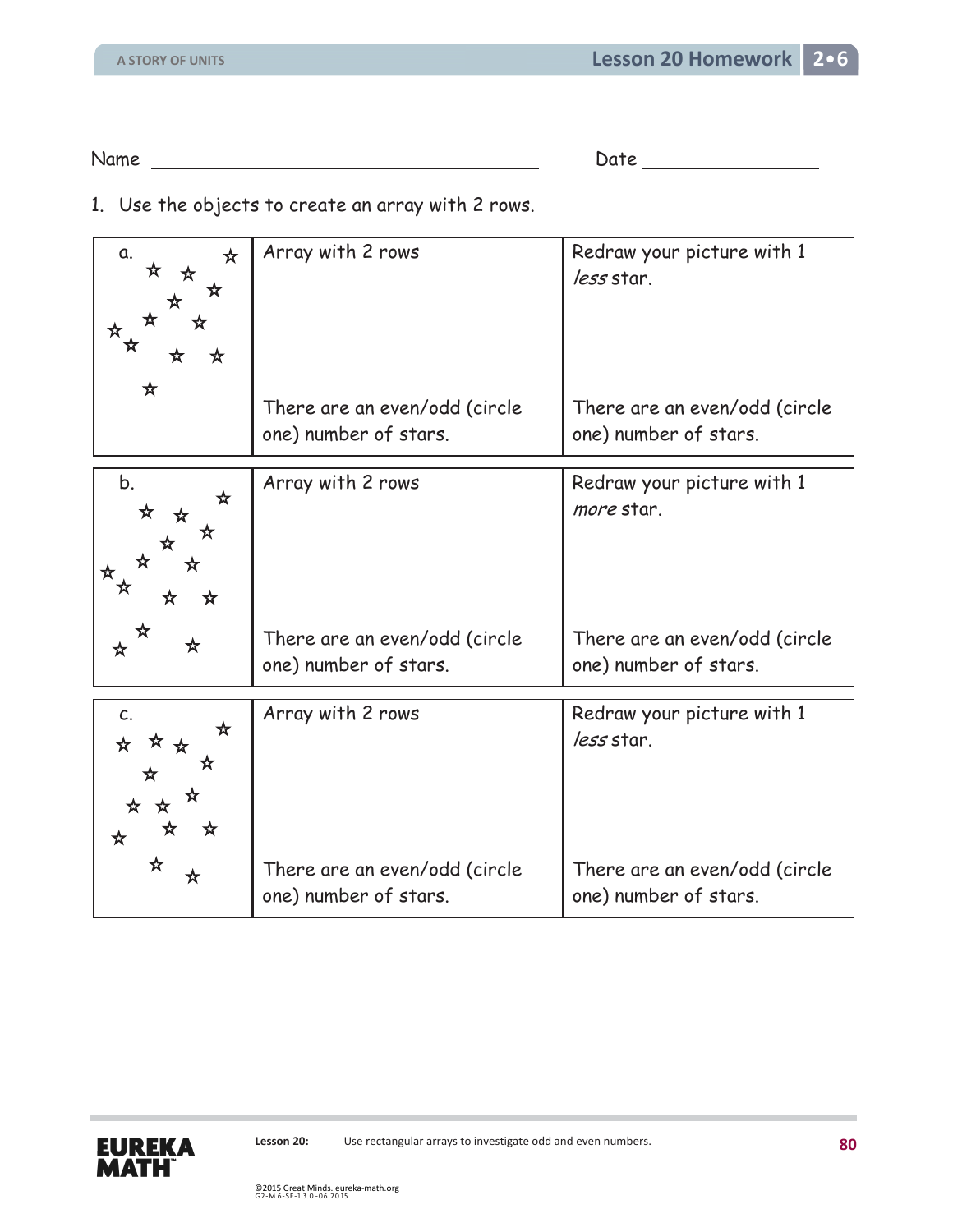| _____ + _____ = ______                                                                                                                                                                                                                                                                                                                                                                       |  |
|----------------------------------------------------------------------------------------------------------------------------------------------------------------------------------------------------------------------------------------------------------------------------------------------------------------------------------------------------------------------------------------------|--|
|                                                                                                                                                                                                                                                                                                                                                                                              |  |
| f. 9 $+$ 11 =                                                                                                                                                                                                                                                                                                                                                                                |  |
| <u> The Community of The Community of The Community of The Community of The Community of The Community of The Community of The Community of The Community of The Community of The Community of The Community of The Community of</u>                                                                                                                                                         |  |
|                                                                                                                                                                                                                                                                                                                                                                                              |  |
| $g. 7 + 14 =$                                                                                                                                                                                                                                                                                                                                                                                |  |
| <u> 2002 - Andrea Barbara, Amerikaansk politik (</u><br>$\frac{1}{2}$ , $\frac{1}{2}$ , $\frac{1}{2}$ , $\frac{1}{2}$ , $\frac{1}{2}$ , $\frac{1}{2}$ , $\frac{1}{2}$ , $\frac{1}{2}$ , $\frac{1}{2}$ , $\frac{1}{2}$                                                                                                                                                                        |  |
|                                                                                                                                                                                                                                                                                                                                                                                              |  |
| $h. 9 + 9 =$<br>d. $17 + 8 =$                                                                                                                                                                                                                                                                                                                                                                |  |
| $\frac{1}{2} \frac{1}{2} \frac{1}{2} \frac{1}{2} \frac{1}{2} \frac{1}{2} \frac{1}{2} \frac{1}{2} \frac{1}{2} \frac{1}{2} \frac{1}{2} \frac{1}{2} \frac{1}{2} \frac{1}{2} \frac{1}{2} \frac{1}{2} \frac{1}{2} \frac{1}{2} \frac{1}{2} \frac{1}{2} \frac{1}{2} \frac{1}{2} \frac{1}{2} \frac{1}{2} \frac{1}{2} \frac{1}{2} \frac{1}{2} \frac{1}{2} \frac{1}{2} \frac{1}{2} \frac{1}{2} \frac{$ |  |

2. Solve. Tell if each number is odd (O) or even (E) on the line below.

3. Write three number sentence examples to prove that each statement is correct.

| $Even + Even = Even$ | $Even + Odd = Odd$ | Odd + Odd = Even |  |  |
|----------------------|--------------------|------------------|--|--|
|                      |                    |                  |  |  |
|                      |                    |                  |  |  |
|                      |                    |                  |  |  |

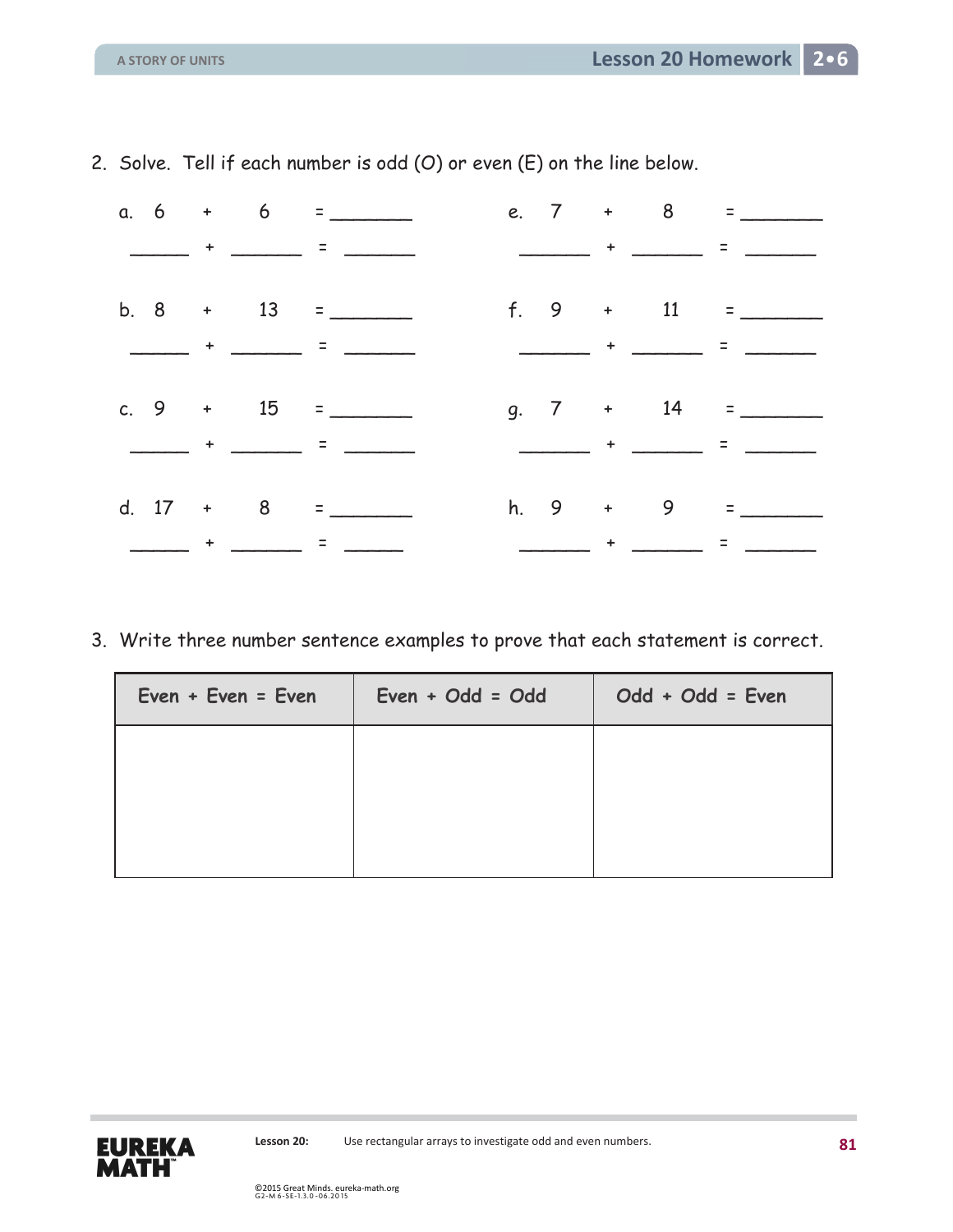- 4. Write two examples for each case. Next to your answer, write if your answers are even or odd. The first one has been done for you.
	- a. Add an even number to an even number.

32 + 8 = 40 even

- b. Add an odd number to an even number.
- c. Add an odd number to an odd number.

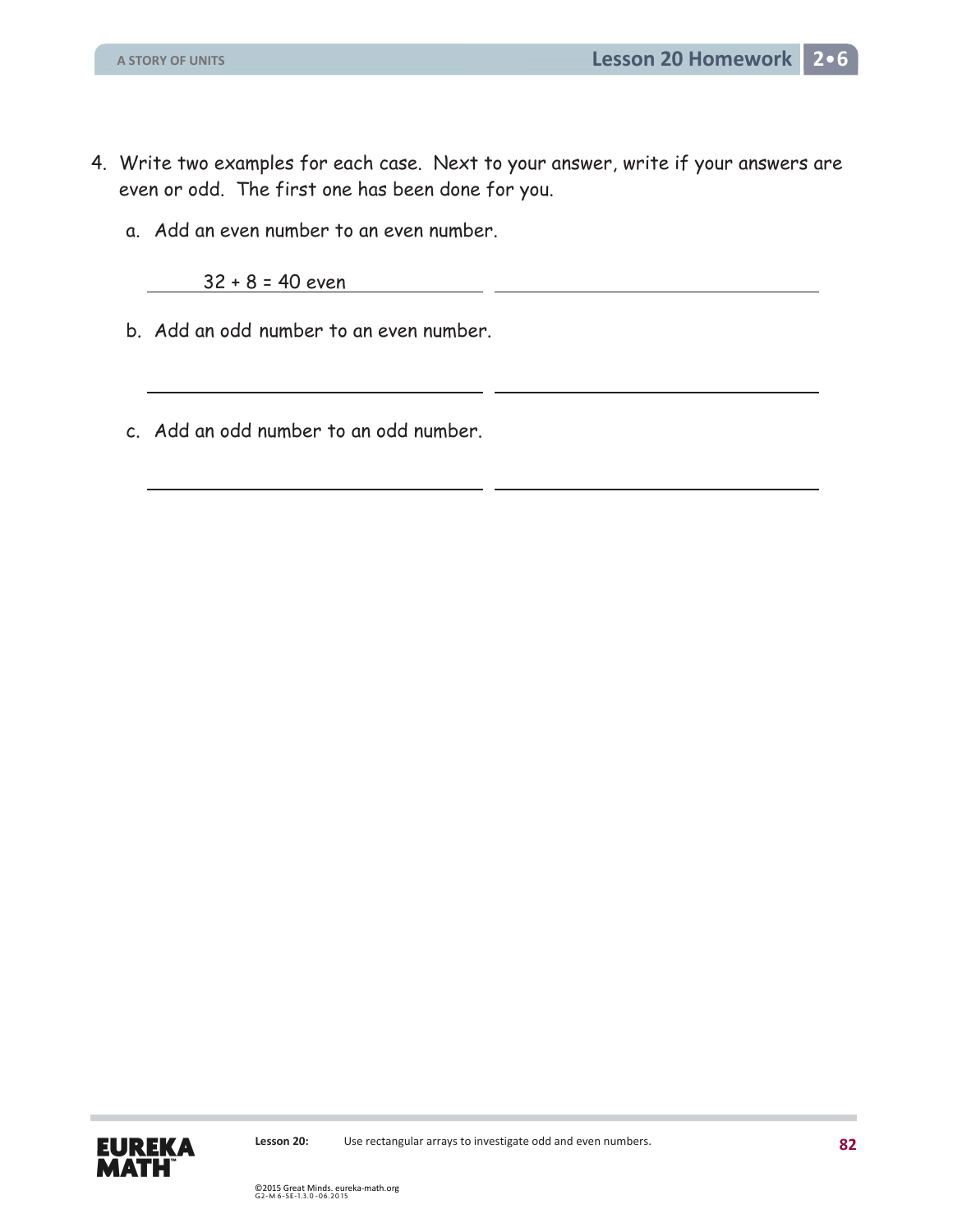## Cut Out Packet